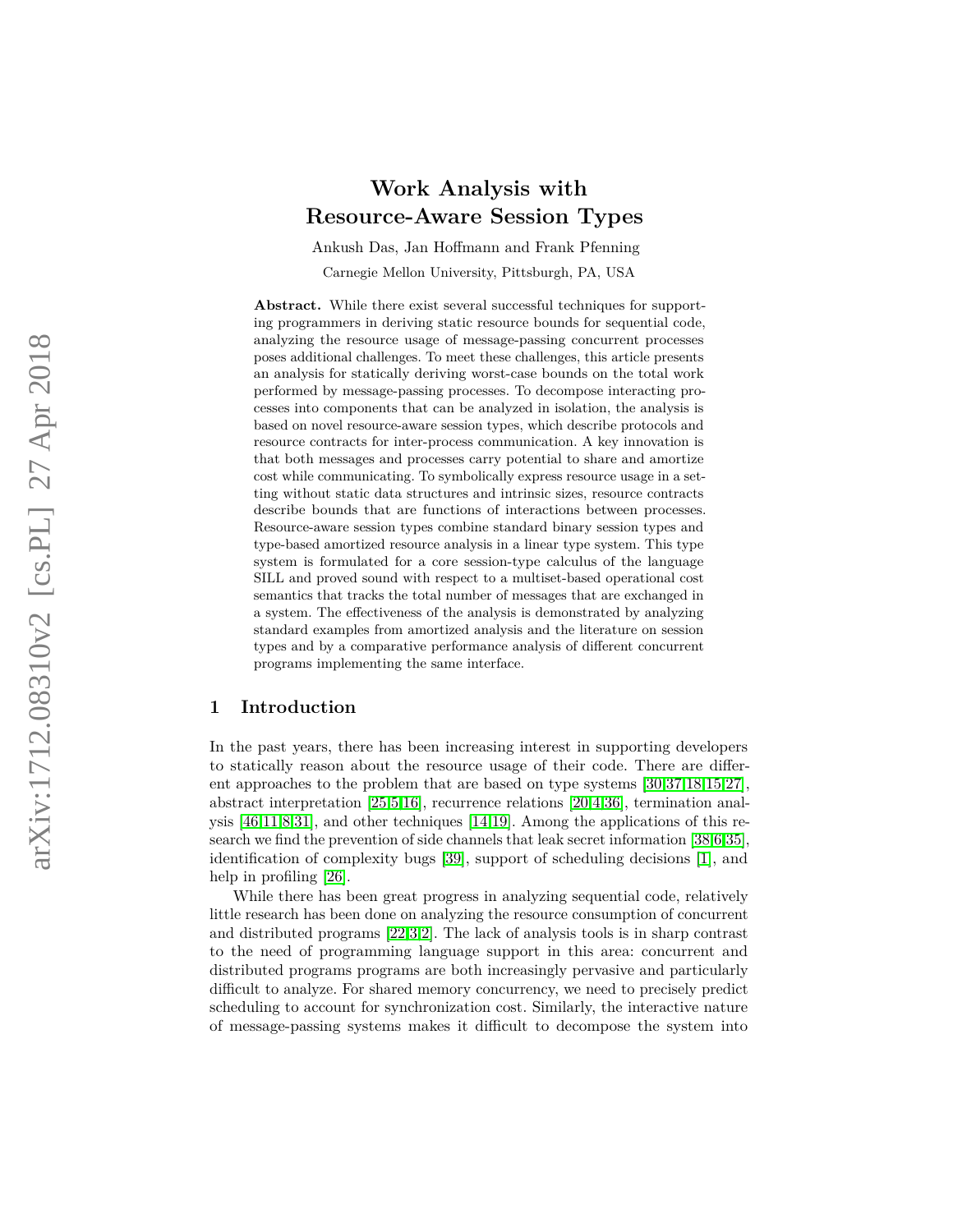components that can be analyzed in isolation. After all, the resource usage of each component crucially depends on its interactions with the world.

In this paper, we study the foundations of worst-case resource analysis for message-passing processes. A key idea of our approach is to rely on *resourceaware session types* to describe structure, protocols, and resource bounds for inter-process communication that we can use to perform a compositional and precise amortized analysis. *Session types* [\[32](#page-26-10)[,33,](#page-26-11)[12](#page-25-16)[,13](#page-25-17)[,45\]](#page-26-12) prescribe bidirectional communication protocols for message-passing processes. *Binary session types* govern the interaction of two processes along a single channel, prescribing complementary send and receive actions for the processes at the two endpoints of a channel. We use such protocols as the basis of resource usage contracts that not only specify the type but also the potential of a message that is sent along a channel. The potential (in the sense of classic amortized analysis [\[43\]](#page-26-13)) may be spent sending other messages as part of the network of interacting processes, or maintained locally for future interactions. Resource analysis is static, using the type system, and the runtime behavior of programs is not affected.

We focus on bounds on the total work that is performed by a system, counting the number of messages that are exchanged. While this alone does not account yet for the concurrent nature of message-passing programs it constitutes a significant and necessary first step. The bounds we derive are also useful in their own right. For example, the information can be used in scheduling decisions, to bound the number of messages that are sent along a specific channel, or to statically decide whether we should spawn a new thread of control or execute sequentially when possible. Additionally, bounds on the work of a process can also serve as input to a Brent-style theorem [\[10\]](#page-25-18) that relates the complexity of the execution of a program on a *k*-processor machine to the program's work (the focus of this paper) and span (the resource usage if we assume an unlimited number of processors). We are working on a companion paper for deriving bounds on the span, which is both conceptually and technically quite different.

Our analysis is based on a linear type system that combines standard binary session types as available in the SILL language [\[44](#page-26-14)[,40\]](#page-26-15), and type-based amortized resource analysis [\[30,](#page-26-0)[27\]](#page-26-2). Both techniques are based on linear or affine type systems, making their combination natural. Each session type constructor is decorated with a natural number that declares a potential that must be transferred (conceptually!) along with the corresponding message. Since the interface to a process is characterized entirely by the resource-aware session types of the channels it can interact with, this design provides for a compositional resource specification. For closed programs (which evolve into a closed network of interacting processes) the bound then becomes a single constant. In addition to the natural compositionality of type systems we also preserve the good support for deriving resource annotations via LP solving which is a key feature of type-based amortized analysis. While we have not yet implemented a type inference algorithm, we designed the system with support for type inference in mind. Moreover, resource-aware session types integrate well with type-based amortized analysis for functional programs because they are based on compatible logical foundations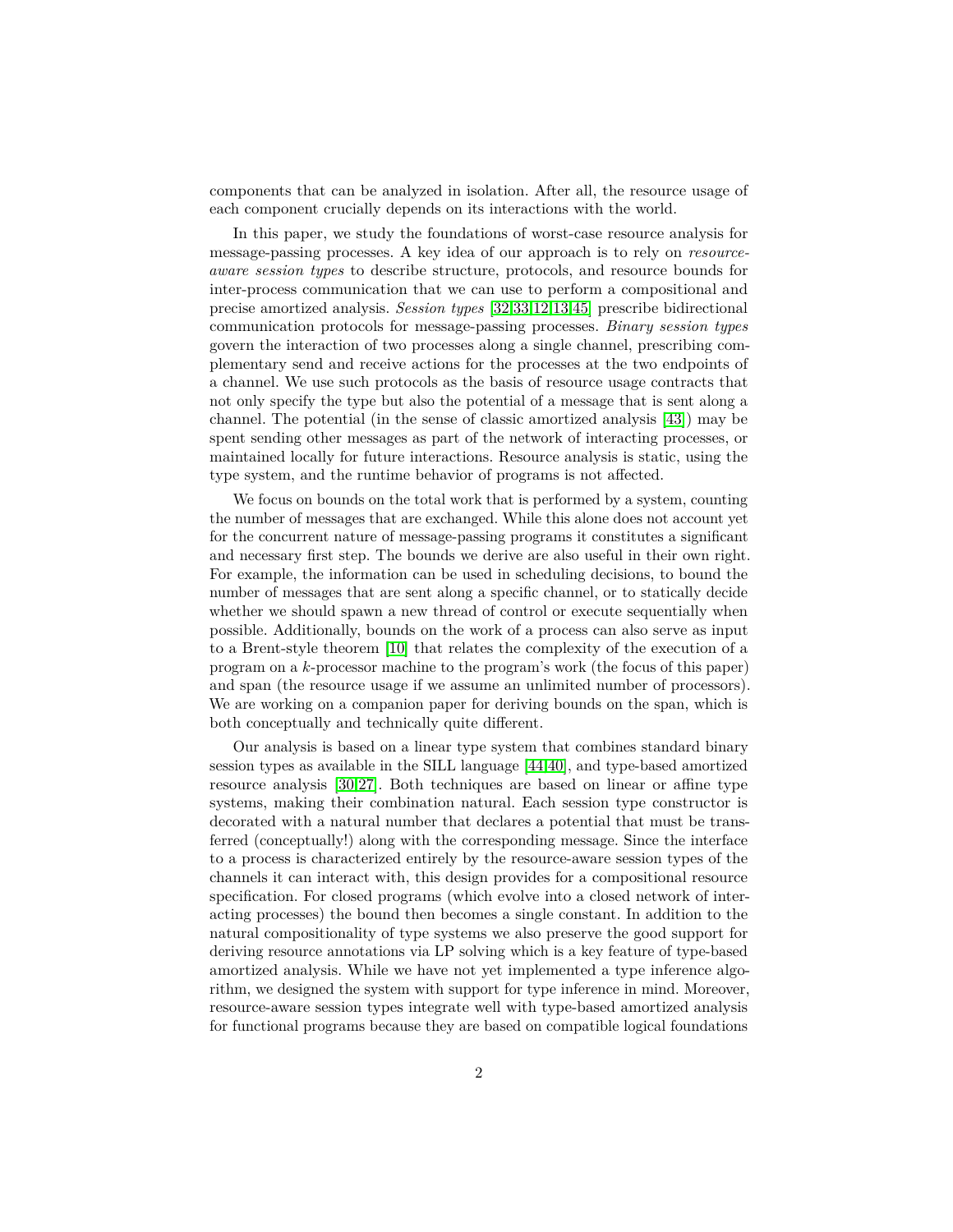(intuitionistic linear logic and intuitionistic logic, respectively), as exemplified in the design of SILL [\[44](#page-26-14)[,40\]](#page-26-15) that combines them monadically.

A conceptual challenge of the work is to express symbolic bounds in a setting without static data structures and intrinsic sizes. Our innovation is that resourceaware session types describe bounds that are functions of interactions (i.e., messages sent) along a channel. A major technical challenge is to account for the global number of messages sent with local derivation rules: Operationally, local message counts are forwarded to a parent process when a sub-process terminates. As a result, local message counts are incremented by sub-processes in a rather non-local fashion. Our solution is that both messages and processes carry potential to share and amortize the cost of a terminating sub-process proactively as a side-effect of the communication.

Our main contributions are as follows. We present the first session type system for deriving parametric bounds on the resource usage of message-passing processes. We prove the nontrivial soundness of type system with respect to an operational cost semantics that tracks the total number of messages exchanged in a network of communicating process. We demonstrate the effectiveness of the technique by deriving tight bounds for some standard examples from amortized analysis and the literature on session types. We also show how resource-aware session types can be used to specify and compare the performance characteristics of different implementations of the same protocol. The analysis is currently manual, with automation left for future work, as is a companion type system for deriving the *span* of concurrent computations in the same language.

# <span id="page-2-0"></span>**2 Overview**

In this section, we motivate and informally introduce our resource-aware session types and show how they can be used to analyze the resource usage of messagepassing processes. We start with building some intuition about session types.

*Session Types.* Session types have been introduced by Honda [\[32\]](#page-26-10) to describe the structure of communication just like standard data types describe the structure of data. We follow the approach and syntax of SILL [\[44,](#page-26-14)[40\]](#page-26-15) which is based on a Curry-Howard isomorphism between intuitionistic linear logic and session types, extended by recursively defined types and processes. In the intuitionistic approach, every channel has a *provider* and a *client*. We view the session type as describing the communication from the provider's point of view, with the client having to perform matching actions.

As a first simple example, we consider natural numbers in binary form. A process *providing* a natural number sends a stream of bits starting with the least significant bit. These bits are represented by messages zero and one, eventually terminated by \$. Because the provider chooses which messages to send, we call this an *internal choice*, which is written as

$$
\mathsf{bits} = \oplus \{\mathsf{zero} : \mathsf{bits}, \mathsf{one} : \mathsf{bits}, \$ : \mathbf{1}\} \ .
$$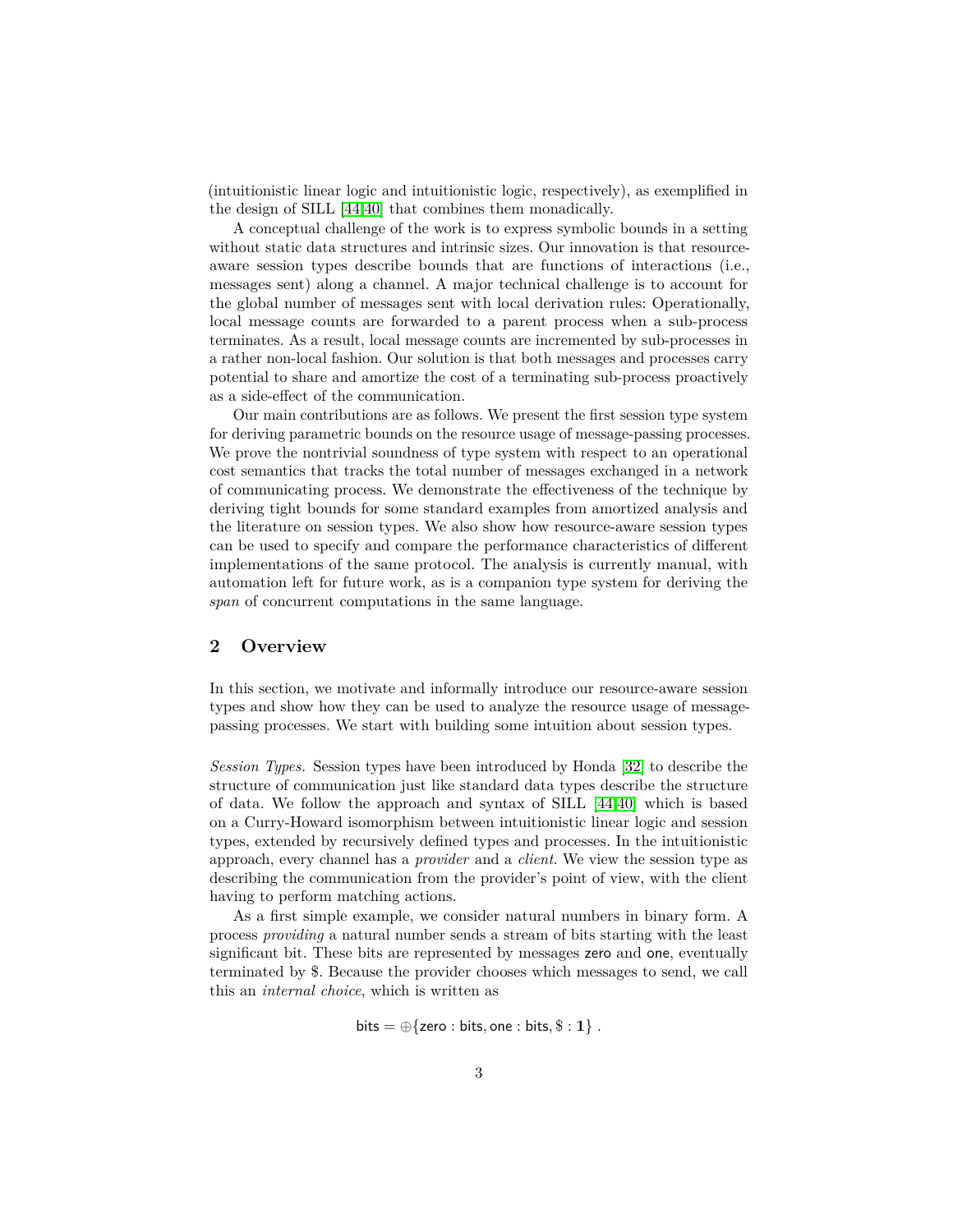Here,  $\bigoplus \{l_1 : A_1, \ldots, l_n : A_n\}$  is an n-ary, labelled generalization of  $A \oplus B$  of linear logic, and **1** is the multiplicative unit of linear logic. Operationally, **1** means the provider has to send an *end* message, closing the channel and terminating the communication session. For example, the number  $6 = (110)_2$  would be represented by the sequence of messages zero*,* one*,* one*,* \$*, end*.

The session type does not prescribe any particular implementation only the interface to a process. In this example, a client of a channel *c* : bits has to branch on whether it receives zero, one, or \$. Note that as we proceed in a session, the type of a channel must change according to the protocol. For example, if a client receives the message \$ along *c* : bits then *c* must afterwards have type **1**. The next message along *c* must be *end* and we have to wait for that after receiving \$ so the session is properly closed.

As a second example we describe the interface to a counter. As a client, we can repeatedly send inc messages to a counter, until we want to read its value and send val. At that point the counter will send a stream of bits representing its value as prescribed by the type bits. From the provider's point of view, a counter presents an *external choice*, since the client chooses between inc or val.

$$
ctr = \& \{inc :ctr, val : bits\}
$$

The type former  $\&\{l_1 : A_1, \ldots, l_n : A_n\}$  is an n-ary labelled generalization of  $A \& B$ of linear logic. Operationally, the provider must branch based on which of the labels  $l_i$  it receives. After receiving  $l_k$  along a channel  $c : \mathcal{L}\{l_1 : A_1, \ldots, l_n : A_n\}$ , communication along *c* proceeds at type *Ak*.

Such type formers can be arbitrarily nested to allow more complex bidirectional protocols. Consider for example the store protocol, which is defined by the following type.

 $\mathsf{store}_A = \mathcal{A}\{ \mathsf{ ins } : A \multimap \mathsf{store}_A, \ \mathsf{del} : \oplus \{\mathsf{none} : \mathbf{1}, \mathsf{some } : A \otimes \mathsf{store}_A\} \}$ 

A provider of a channel *c* of type store*<sup>A</sup>* either accepts an ins or del message. If it receives the ins message, the type of *c* is now  $A \rightarrow$  store<sub>A</sub>, the implication of linear logic. It means the provider now receives a *channel* of type *A* along *c* and then behaves again like a store. If it receives a del message, it responds with either the message none or the message some (an internal choice,  $\oplus$ ). If it sends none it next must send an *end* message and terminate. If it sends some, the type of *c* is now  $A \otimes$  store<sub>A</sub>. This corresponds to the multiplicative conjunction of linear logic and, operationally, requires the provider to now send a channel of type  $A$  and then behave again as store $_A$ . Linearity of the type system guarantees that the channels retrieved from a store of this type are some permutation of the channels inserted. It may, for example, behave as a stack or a queue (as explained in Section [7\)](#page-17-0).

*Modeling a binary counter.* We will now describe an implementation of a counter and use our resource-aware session types to analyze its resource usage. Like in the rest of the paper, the resource we are interested in is the total number of messages sent along all channels in the system.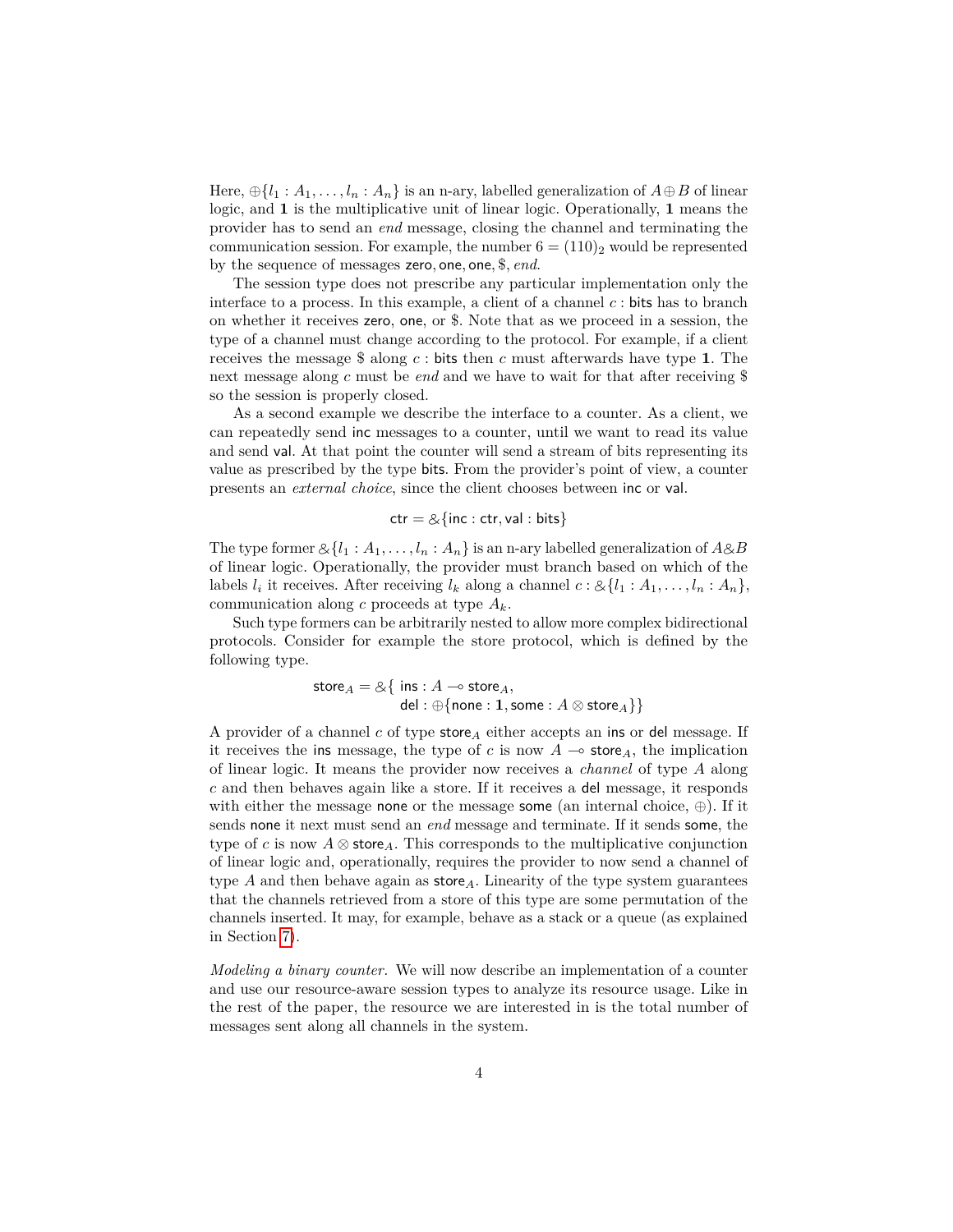

<span id="page-4-0"></span>**Fig. 1.** A binary counter system representing  $5 = (101)_2$  with the messages triggered when an inc message is received along *s*4.

A well-known example of amortized analysis counts the number of bits that must be flipped to increment a counter. It turns out the amortized cost per increment is 2, so that *n* increments require at most 2*n* bits to be flipped. We can see this by introducing a potential of 1 for every bit that is 1 and using the potential to *pay* for the expensive case in which and increment triggers many flips. When the lowest bit is zero, we flip it to one (costing 1) and also store a remaining potential of 1 with this bit. When the lowest bit is one we use the stored potential to flip the bit back to zero (with no stored potential) and use the remaining potential of 2 for incrementing the higher bits.

We model a binary counter as a chain of processes where each process represents a single bit (process *b*0 or *b*1) with a final process *e* at the end. Each of the processes in the chain *provides* a channel of the ctr type, and each (except the last) also *uses* a channel of this type representing the higher bits. For example, in the first chain in Figure [1,](#page-4-0) the process  $b0$  offers along channel  $s_3$  and uses channel *s*2. In our notation, we would write this as

```
\cdot \vdash e :: (s_1 : \mathsf{ctr})s_1: ctr \vdash b1 :: (s_2: ctr)s_2: ctr \vdash b0::(s_3: ctr)s_3 : ctr \vdash b1 :: (s_4 : ctr)
```
We see that, logically, parallel composition with a private shared channel corresponds to an application of the cut rule. We do not show here the *definitions* of *e*, *b*0, and *b*1, which can be found in Figure [3.](#page-9-0) The only channel visible to an outside client (not shown) is *s*4. Figure [1](#page-4-0) shows the messages triggered if an increment message is received along *s*4.

*Expressing resource bounds.* Our basic approach is that *messages carry potential* and *processes store potential*. This means the sender has to pay not just 1 unit for sending the message, but whatever additional units to amortize future costs. In the amortized analysis of the counter each bit flip corresponds exactly to an inc message, because that is what triggers a bit to be flipped. Our cost model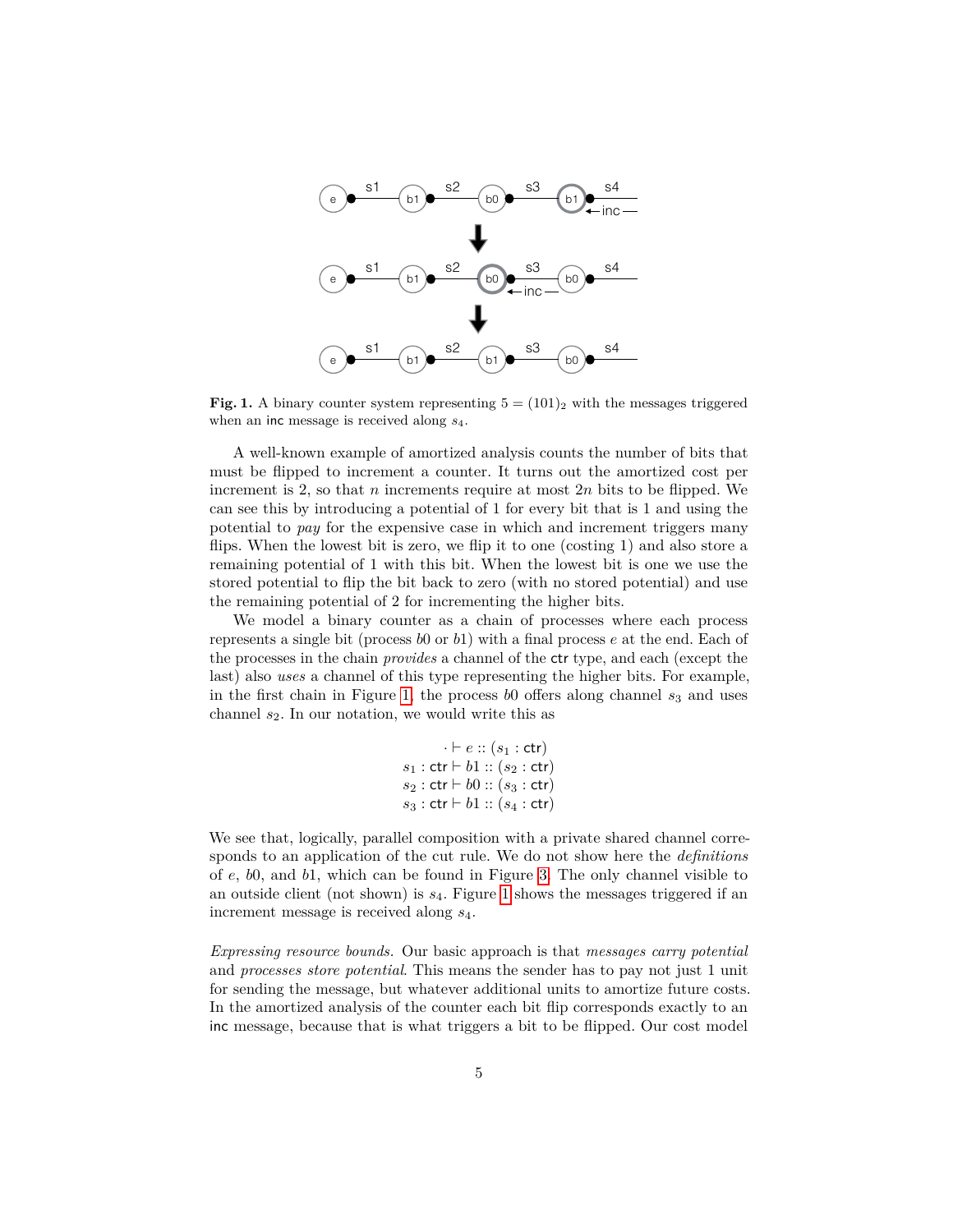focuses on messages as prescribed by the session type and does not count other operations, such as spawning a new process or terminating a process. This choice is not essential to our approach, but convenient here.

To capture the informal analysis we need to express *in the type* that we have to send 1 unit of potential with the label inc. We do this using a superscript indicating the required potential with the label, postponing for now the discussion of val.

$$
ctr = \&{int1 : ctr, val? : bits}.
$$

When we assign types to the processes, we now use these more expressive types. We also indicate the potential stored in a particular process as a superscript on the turnstile.

<span id="page-5-0"></span>
$$
t: \operatorname{ctr} \stackrel{\circ}{\vdash} b0 :: (s : \operatorname{ctr}) \tag{1}
$$

$$
t: \operatorname{ctr} \downarrow b1 :: (s: \operatorname{ctr})
$$
 (2)

$$
\cdot \stackrel{\rho}{\vdash} e :: (s : \text{ctr}) \tag{3}
$$

With our formal typing rules (see Section [5\)](#page-13-0) we can verify these typing constraints, using the definitions of *b*0, *b*1, and *e*. Informally, we can reason as follows:

- *b*0**:** When *b*0 receives inc it receives 1 unit of potential. It continues as *b*1 (which requires no communication) which stores this 1 unit (as prescribed from the type of *b*1 in Equation [2\)](#page-5-0).
- *b*1**:** When *b*1 receives inc it receives 1 unit of potential which, when combined with the stored one, makes 2 units. It needs to send an inc messages which consumes these 2 units (1 to send the message, and 1 to send along a potential of 1 as prescribed in the type). It has no remaining potential, which is sufficient because it transitions to *b*0 which stores no potential (inferred from the type of *b*0 in Equation [1\)](#page-5-0).
- *e***:** When *e* receives inc it receives 1 unit of potential. It spawns a new process *e* and continues as *b*1. Spawning a process is free, and *e* requires no potential, so it can store the potential it received with *b*1 as required.

How do we handle the type annotation  $val^?$ : bits of the label val? Recall that bits  $= \bigoplus$  {zero : bits, one : bits,  $\hat{\mathbf{s}} : \mathbf{1}$ }. In our implementation, upon receiving a val message, a *b*0 or *b*1 process will first respond with zero or one. It then sends val along the channel it uses (representing the higher bits of the number) and terminates by *forwarding* further communication to the higher bits in the chain. The *e* process will just send \$ and *end*, indicating the empty stream of bits.

We know we will have enough potential to carry out the required send operations if each process (*b*0, *b*1, and *e*) carries an additional 2 units of potential. We could impart these with the inc and val messages by sending 2 more units with inc and 2 units with val. That is, the following type is correct:

$$
bits = \bigoplus \{zero^0 : bits, one^0 : bits, \$^0 : 1^0\}
$$

$$
ctr = \& \{inc^3 : \text{ctr, val}^2 : bits\}
$$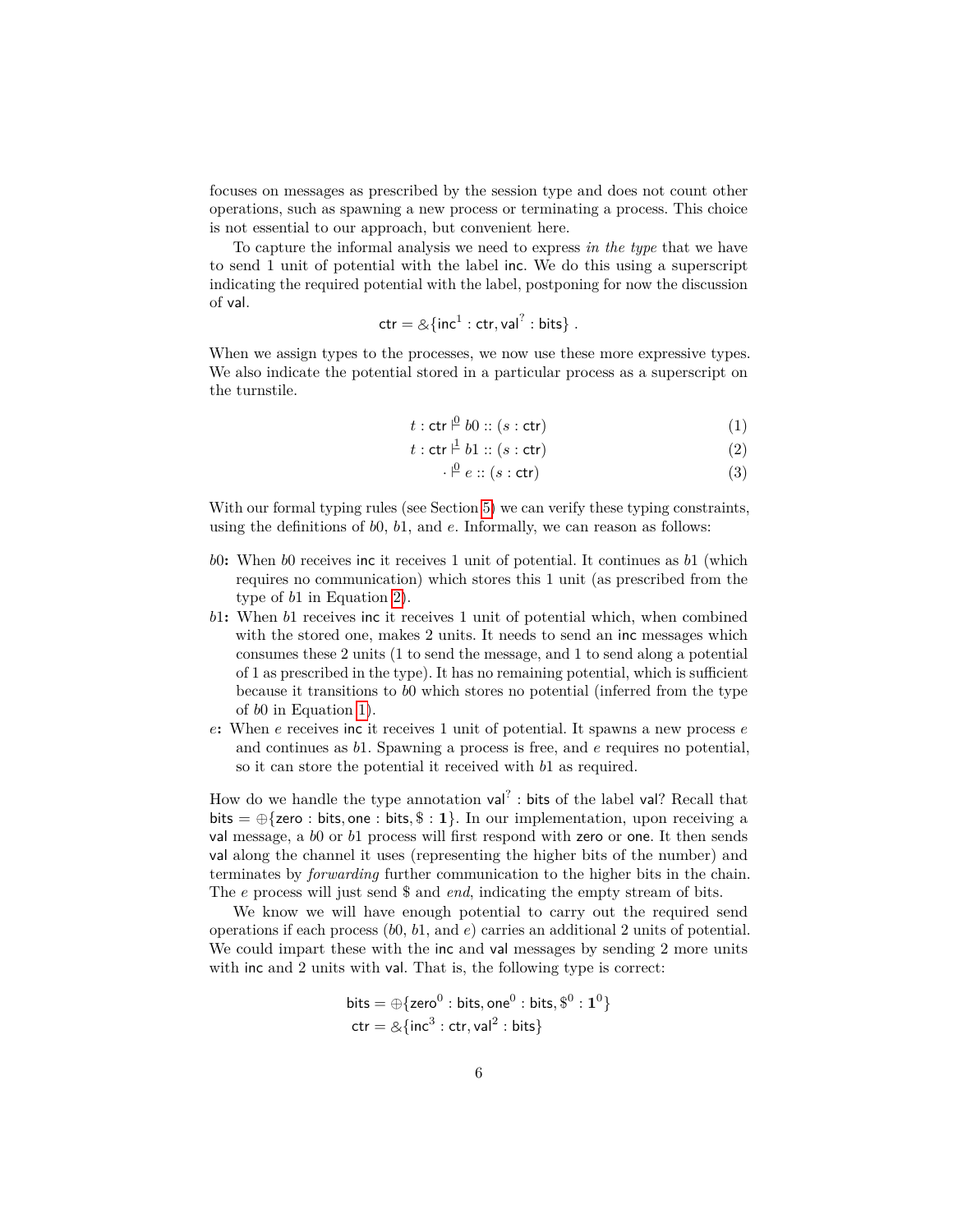

<span id="page-6-0"></span>**Fig. 2.** A binary counter system representing  $5 = (101)_2$  with the messages triggered when a val message is received along *s*4.

Here, the superscript 0 in the type of bits indicates that the corresponding messages carry no potential.

However, this type is a gross over-approximation. The processes of a counter of value *n*, would carry 2*n* additional units of potential while only  $2 \left[ \log(n+1) \right] + 2$ are needed. To obtain this more precise bound, we need *families of session types*.

*A more precise analysis.* A more precise session type for this example requires that *in the type* we can refer either to the number of bits in the representation of a number or its value. This form of internal measure is needed only for typechecking purposes, not at runtime. It is also not intrinsically tied to a property of a representation, the way the length of a list in a functional language is tied to its memory requirements. We indicate these measures using square brackets, so that  $ctr[n]$  is a family of types, and  $ctr[0]$ , for example, is a counter with value 0. Such type refinements have been considered in the literature on session types (see, for example, [\[24\]](#page-25-19)) with respect to type-checking and inference. Here, we treat it as a meta-level notation to denote families of types. Following the reasoning above, we obtain the following type:

$$
\text{bits} = \bigoplus \{ \text{zero}^0 : \text{bits}, \text{one}^0 : \text{bits}, \$\$^0 : \mathbf{1}^0 \}
$$
\n
$$
\text{ctr}[n] = \bigotimes \{ \text{inc}^1 : \text{ctr}[n+1], \text{val}^{2\lceil \log(n+1) \rceil + 2} : \text{bits} \}
$$

To check the types of our implementation, we need to revisit and refine the typing of the *b*0, *b*1 and *e* processes.

$$
t: \operatorname{ctr}[n] \stackrel{\varrho}{\vdash} b0 :: (s: \operatorname{ctr}[2n])
$$
  

$$
t: \operatorname{ctr}[n] \stackrel{\varrho}{\vdash} b1 :: (s: \operatorname{ctr}[2n+1])
$$
  

$$
\stackrel{\varrho}{\vdash} e :: (s: \operatorname{ctr}[0])
$$

Our type system verifies these types against the implementation of *b*0, *b*1, and *e* (see Section [3\)](#page-7-0). The typing rules reduce the well-typedness of these processes to arithmetic inequalities which we can solve by hand, for example, using that  $log(2n) = log(n) + 1$ . The intrinsic measure *n* and the particular potential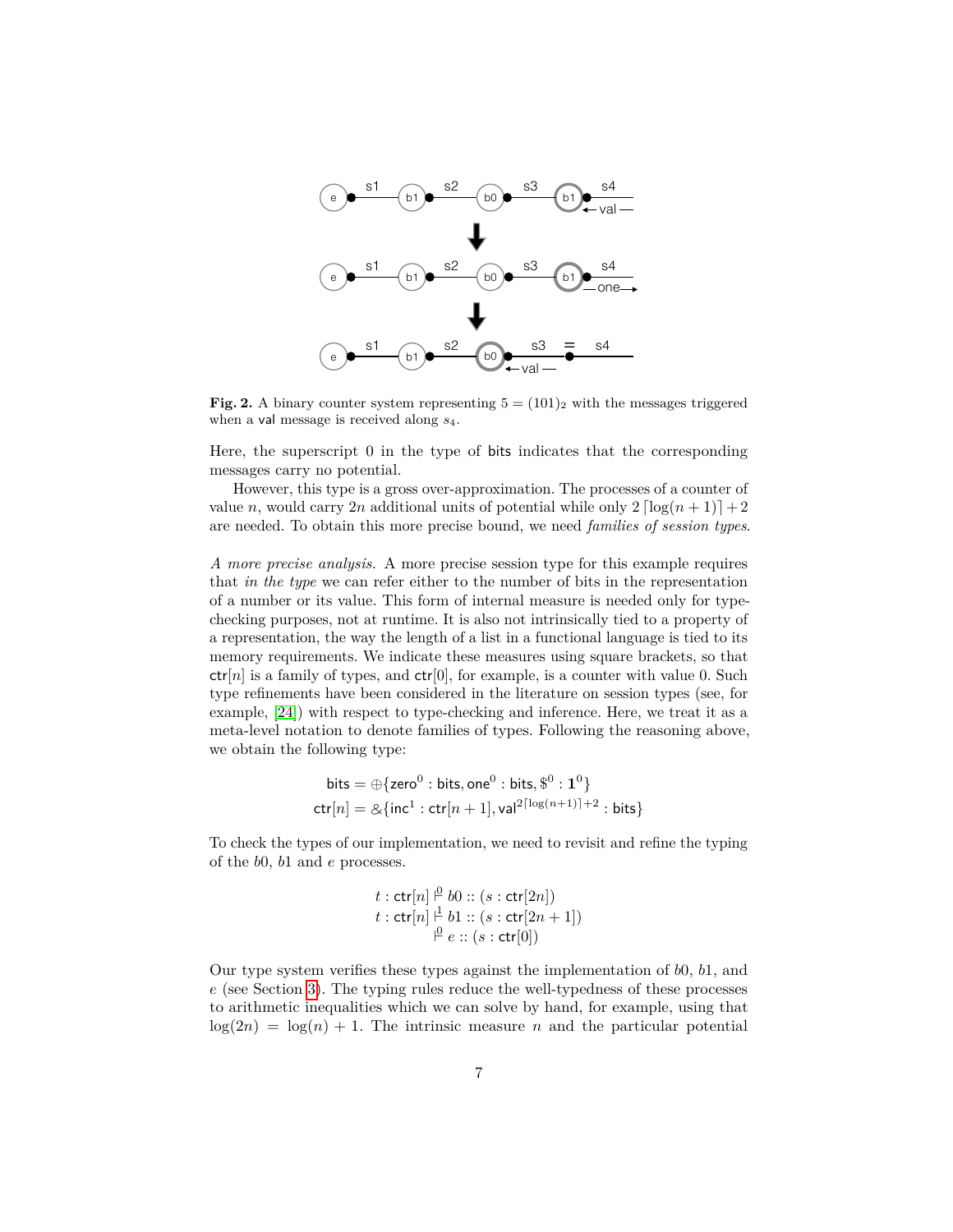annotations are not automatically derived but come from our insight about the nature of the algorithms and programs.

Before introducing the formalism in which the programs are expressed, together with the typing rules that let us perform rigorous amortized analysis of the code (as expressed in the soundness theorem in Section [6\)](#page-16-0), we again emphasize the *compositional nature* of the way resource bounds are expressed in the types themselves and in the typing judgments for process expressions. Of course, they reveal some intensional property of the implementations, namely a bound on its cost, so different implementations of the same plain session type may have different resource annotations.

The typing derivation provides a proof certificate on the resource bound for a process. For closed processes, usually typed as

$$
\cdot \nVdash Q :: (c : \mathbf{1})
$$

the number *p* provides a worst case bound for the number of messages sent during the computation of *Q*, which always ends with the process sending *end* along *c*.

# <span id="page-7-0"></span>**3 Resource-Aware SILL**

We briefly introduce the linear, process-only fragment of SILL [\[44,](#page-26-14)[40\]](#page-26-15), which integrates functional and concurrent computation. A program in SILL is a collection of processes exchanging messages through channels. A new process is *spawned* by invoking a process definition, which also creates a fresh channel that is *provided* by the new process. The process that invokes a process definition becomes the *client* of the new process, communicating with it according to the session types of the channel. The exacting nature of linear typing provides strong guarantees, including session fidelity (a form of preservation) and absence of deadlocks (a form of progress).

We present an overview of the session types in SILL with a brief description of their communication protocol. They follow the type grammar below.

$$
S,T ::= V \mid \bigoplus \{l_i : S\} \mid \bigotimes \{l_i : S\} \mid S \multimap T \mid S \otimes T \mid \mathbf{1}
$$

*V* denotes a type variable here. Types may be defined mutually recursively in a global signature, where type definitions are constrained to be *contractive* [\[21\]](#page-25-20). This allows us to treat them equi-recursively, which means we can silently replace a type variable by its definition for the purpose of type-checking.

Internal choice  $S \oplus T$  and external choice  $S \otimes T$  have been generalized to n-ary labeled sums  $\bigoplus_i \{l_i : S_i\}_{i \in I}$  and  $\bigotimes_i \{l_i : S_i\}_{i \in I}$  (for some index set *I*) respectively. As a provider of internal choice  $\bigoplus \{l_i : S_i\}_{i \in I}$ , a process can send one of the labels *l*<sub>*i*</sub> to its client. As a dual, a provider of external choice  $\&\{l_i : S_i\}_{i \in I}$  receives one of the labels *l*<sub>*i*</sub> which is sent by its client. We require external and internal choice to the labels  $l_i$  which is sent by its client. We require external and internal choice to comprise at least one label, otherwise there would exist a linear channel without observable communication along it, which is computationally uninteresting and would complicate our proofs. The connectives  $\otimes$  and  $\sim$  are used to send channels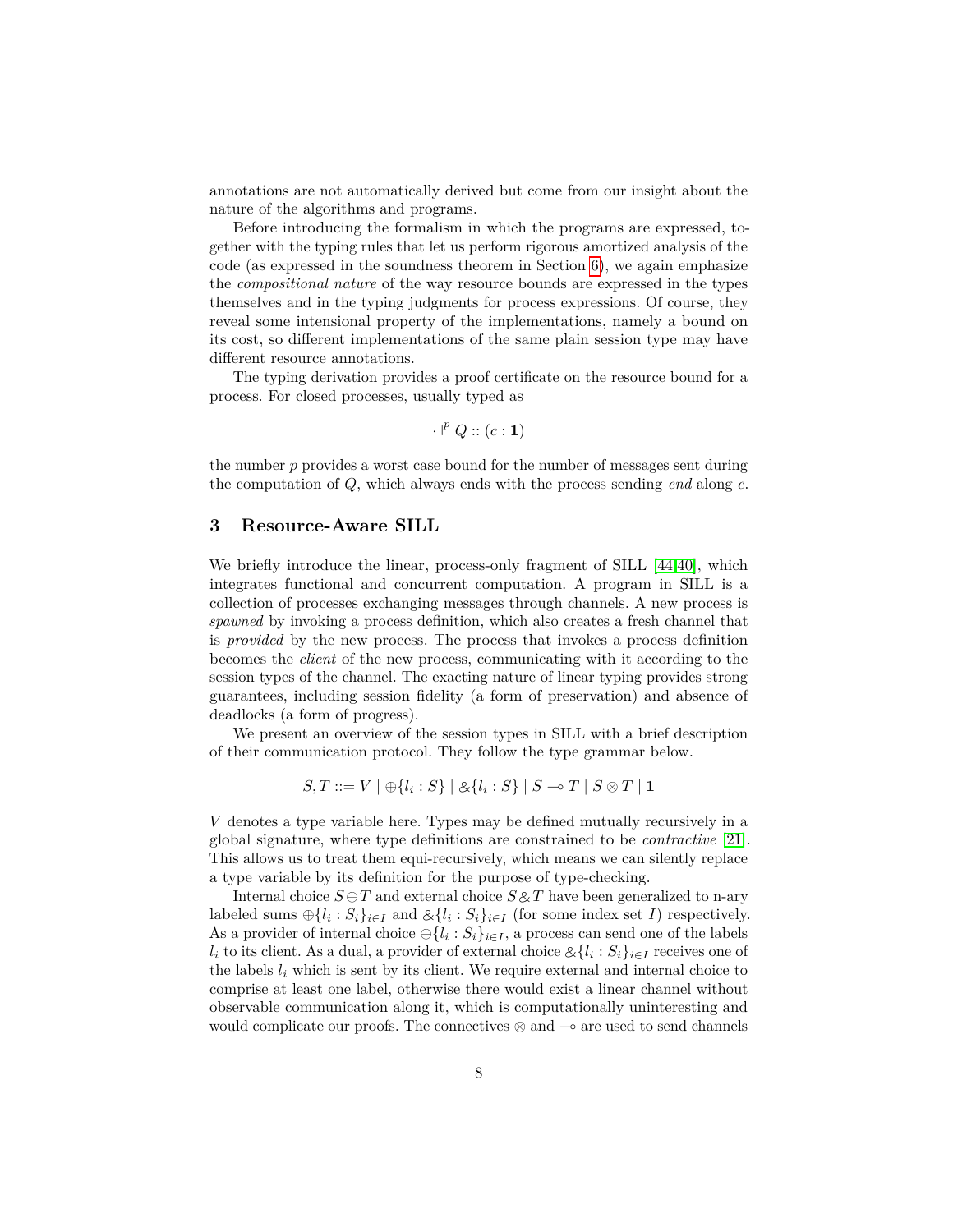| Type                                                    | Contin- | <b>Process Term</b>                          | Contin-          | Description                          |
|---------------------------------------------------------|---------|----------------------------------------------|------------------|--------------------------------------|
| (current)                                               | uation  | (current)                                    | uation           |                                      |
| $c: \bigoplus \{l_i^{q_i} : S_i\}$ $c: S_k$ $c.l_k ; P$ |         |                                              | $\boldsymbol{P}$ | provider sends label $l_k$ along     |
|                                                         |         |                                              |                  | c with potential $q_k$               |
|                                                         |         | case $c~(l_i \Rightarrow Q_i)_{i \in I}~Q_k$ |                  | client receives label $l_k$ along    |
|                                                         |         |                                              |                  | c with potential $q_k$               |
| $c: \&\{l_i^{q_i}: S_i\}$ $c: S_k$                      |         | case $c~(l_i \Rightarrow P_i)_{i \in I}$     | $P_k$            | provider receives label $l_k$        |
|                                                         |         |                                              |                  | along c with potential $q_k$         |
|                                                         |         | $c.l_k$ ; Q                                  | Q                | client sends label $l_k$ along c     |
|                                                         |         |                                              |                  | with potential $q_k$                 |
| $c: S\overset{q}{\otimes} T$                            | c:T     | send $c w$ ; $P$                             | $\boldsymbol{P}$ | provider sends channel $w: S$        |
|                                                         |         |                                              |                  | along $c$ with potential $q$         |
|                                                         |         | $y \leftarrow$ recv $c$ ; $Q_y$ $[w/y]Q_y$   |                  | client receives channel $w: S$       |
|                                                         |         |                                              |                  | along $c$ with potential $q$         |
| $c: S \stackrel{q}{\multimap} T$                        | c:T     | $y \leftarrow$ recv $c$ ; $P_u$ $[w/y]P_u$   |                  | provider receives channel $w$ :      |
|                                                         |         |                                              |                  | S along c with potential $q$         |
|                                                         |         | send $c w$ ; $Q$                             | $\omega$         | client sends channel $w: S$          |
|                                                         |         |                                              |                  | along $c$ with potential $q$         |
| $c: 1^q$                                                |         | close $c$                                    |                  | provider sends $end$ along $c$       |
|                                                         |         |                                              |                  | with potential $q$                   |
|                                                         |         | wait $c: Q$                                  | Q                | client receives <i>end</i> along $c$ |
|                                                         |         |                                              |                  | with potential $q$                   |

<span id="page-8-0"></span>**Table 1.** Linear resource-aware session types

via other channels. A provider of  $S \otimes T$  sends a channel of type  $S$  to its client and then behaves as a provider of *T*. A provider of  $S \to T$  receives a channel of type *S* from its client. The type of the provider and client changes consistently, and the process terms of a provider and client come in matching pairs.

Formally, the syntax of process expressions of Resource-Aware SILL is same as in SILL.

$$
P, Q ::= x \leftarrow \mathcal{X} \leftarrow \overline{y}; \ Q \mid x \leftarrow y \mid x.l_k; \ P \mid \text{case } x \ (l_i \Rightarrow P)
$$
  
|\n
$$
\left\{ \text{send } x \ w \mid y \leftarrow \text{recv } x; \ P \mid \text{close } x \mid \text{wait } x; \ P
$$

The first term  $x \leftarrow \mathcal{X} \leftarrow \overline{y}$ ; *Q* invokes a process definition X to spawn a new process  $P$ , which uses the channels in  $\overline{y}$  as a client and provides service along a fresh channel substituted for *x* in *Q*. A forwarding process  $x \leftarrow y$  (which provides channel  $x$ ) identifies channels  $x$  and  $y$  and terminates. The effect is that clients of *x* will afterwards communicate along *y*. We saw an example of its use in Figure [2.](#page-6-0) The rest of the program constructs concern communication between two processes and are guided by their corresponding session type. Table [1](#page-8-0) provides an overview of session types, associated process terms, and their operational description (ignore the portions in red). For each connective in Table [1,](#page-8-0) the first line provides the perspective of the provider, while the second line provides that of the client. The first two columns present the type of the channel before (**current**) and after (**continuation**) the interaction. Similarly, the next two columns present the process terms before and after the interaction. Finally, the last column presents the operational description.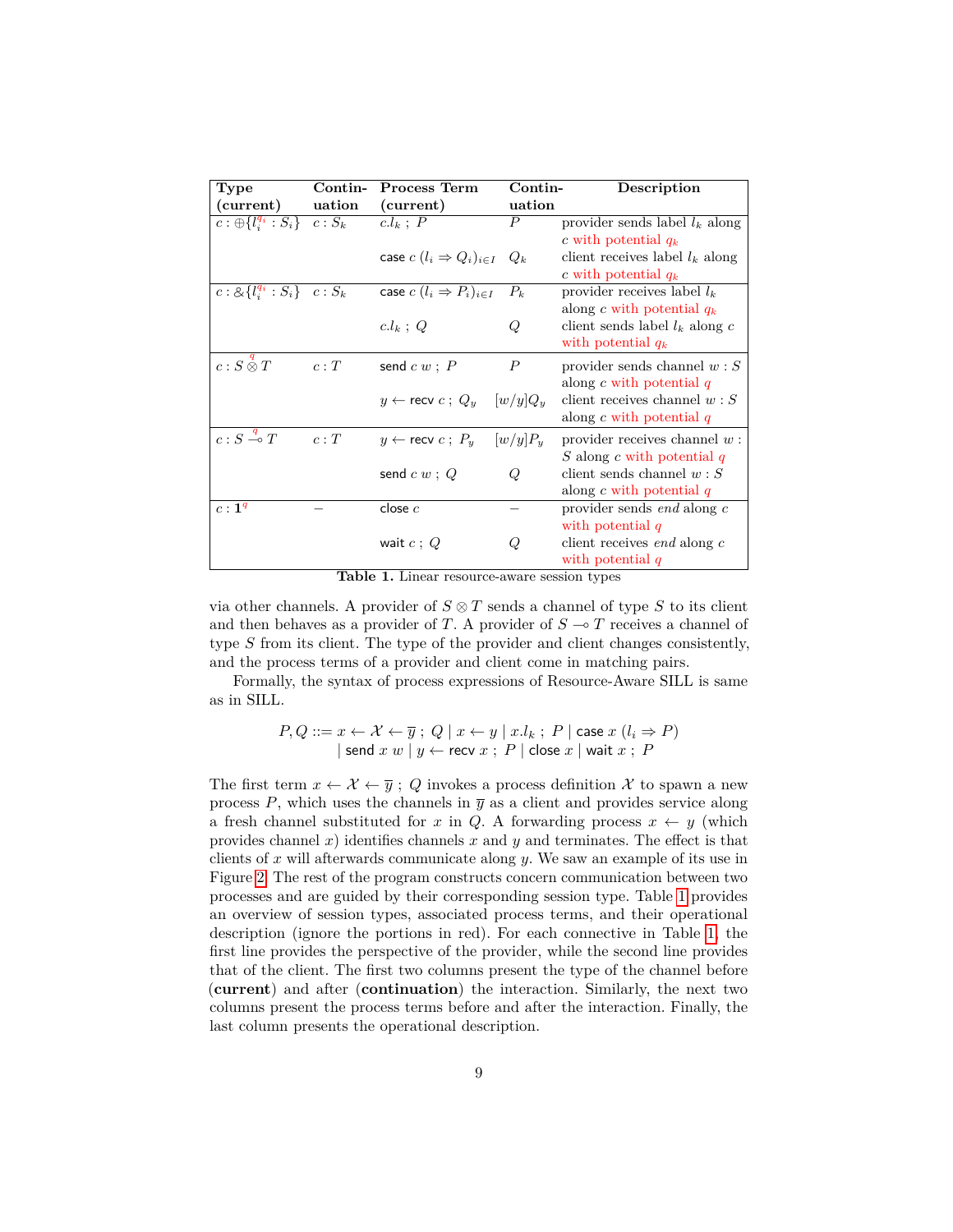```
1: (t: \text{ctr}[n]) \overset{0}{\vdash} b0 :: (s: \text{ctr}[2n])2: s \leftarrow b0 \leftarrow t =3: case s (inc \Rightarrow s \leftarrow b1 \leftarrow t
                                                                             \frac{1}{s} : ctr[2n+1]4: | val ⇒ s.zero ; \% (t : \text{ctr}[n]) \frac{2^{\lceil \log(2n+1) \rceil + 2 - 1}}{s} : bits
 5: t.\mathsf{val}; \% (t:\mathsf{bits}) \frac{2^{\lceil \log (2n+1) \rceil + 1 - 2\lceil \log (n+1) \rceil - 3}}{s:\mathsf{bits}}6: s \leftarrow t % (t : bits) \stackrel{\circ}{\vdash} s : bits
 7: (t: \text{ctr}[n]) \perp b1 :: (s: \text{ctr}[2n+1])8: s \leftarrow b1 \leftarrow t =9: case s (inc \Rightarrow t.inc ; \% (t : \text{ctr}[n+1]) \stackrel{\circ}{\vdash} s : \text{ctr}[2n+2]10: s \leftarrow b0 \leftarrow t \quad \%11: |\text{val}\Rightarrow s.\text{one}; \%\text{}(t:\text{ctr}[n])\text{ }|^{2\lceil\log(2n+2)\rceil+2-1}\text{ }s:\text{bits}12: t.\text{val}; \quad \%\quad (t:\text{bits}) \; |^{2\lceil \log(2n+2) \rceil + 1 - 2\lceil \log(n+1) \rceil - 3} \; s:\text{bits}13: s \leftarrow t % (t : bits) \stackrel{\varphi}{\vdash} s : bits
14: \ \ \cdot \ \ \mathop{P}\limits^0 e :: (s: \mathsf{ctr}[0])15: s \leftarrow e =16: case s (inc \Rightarrow t \leftarrow e;
                                                                                       \frac{1}{s} (s: \textsf{ctr}[1])17: s \leftarrow b1 \leftarrow t18: | \text{val} ⇒ s.e ; \% \quad \frac{\beta^{\lceil \log(0+1) \rceil + 2 - 1} s : 1^0}{2}19: close s)
```
<span id="page-9-10"></span><span id="page-9-9"></span><span id="page-9-0"></span>**Fig. 3.** Implementations for the *b*0, *b*1 and *e* processes with their type derivations demonstrating the binary counter.

We conclude by illustrating the syntax, types and semantics of SILL using a simple example. Recall the counter protocol (ignoring the resource annotations in red):

<span id="page-9-11"></span><span id="page-9-8"></span><span id="page-9-7"></span>bits = 
$$
\bigoplus
$$
{zero<sup>0</sup> : bits, one<sup>0</sup> : bits, \$<sup>0</sup> : 1<sup>0</sup>}  
ctr[n] =  $\bigtriangleup$ {inc<sup>1</sup> : ctr[n + 1], val<sup>2\lceil log(n+1)\rceil+2}</sup> : bits}

The type prescribes that a process providing service along a channel of type ctr will either receive an inc or a val label. If it receives an inc label, the channel will recurse back to the ctr type. If it receives a val label, it will continue by providing bits, sending a sequence of labels zero and one closed out with \$ and *end*.

We present implementations of the *b*0, *b*1 and *e* processes respectively that were analyzed in Section [2](#page-2-0) in Figure [3.](#page-9-0) In the comments we show the types of the channels after the interaction on each line (again ignoring the annotations in red). Since the *b*0 process provides and external choice along *s*, *b*0 needs to branch based on the label received (line [3\)](#page-9-1). If it receives the label inc, the type of the channel updates to ctr, as indicated on the typing in the comment. At this point, we can spawn the *b*1 process since the type on line [3](#page-9-1) matches with the type of the *b*1 process (line [7\)](#page-9-2). If instead *b*0 receives the val label along *s*, it continues at type bits. It sends zero (since the lowest bit is indeed zero). It then requests the value of the higher bits by sending val along channel *t*. Now both *s* and *t* have type bits (indicated in the typing on line [4\)](#page-9-3) and *b*0 can terminate by forwarding further communication along *s* to *t*.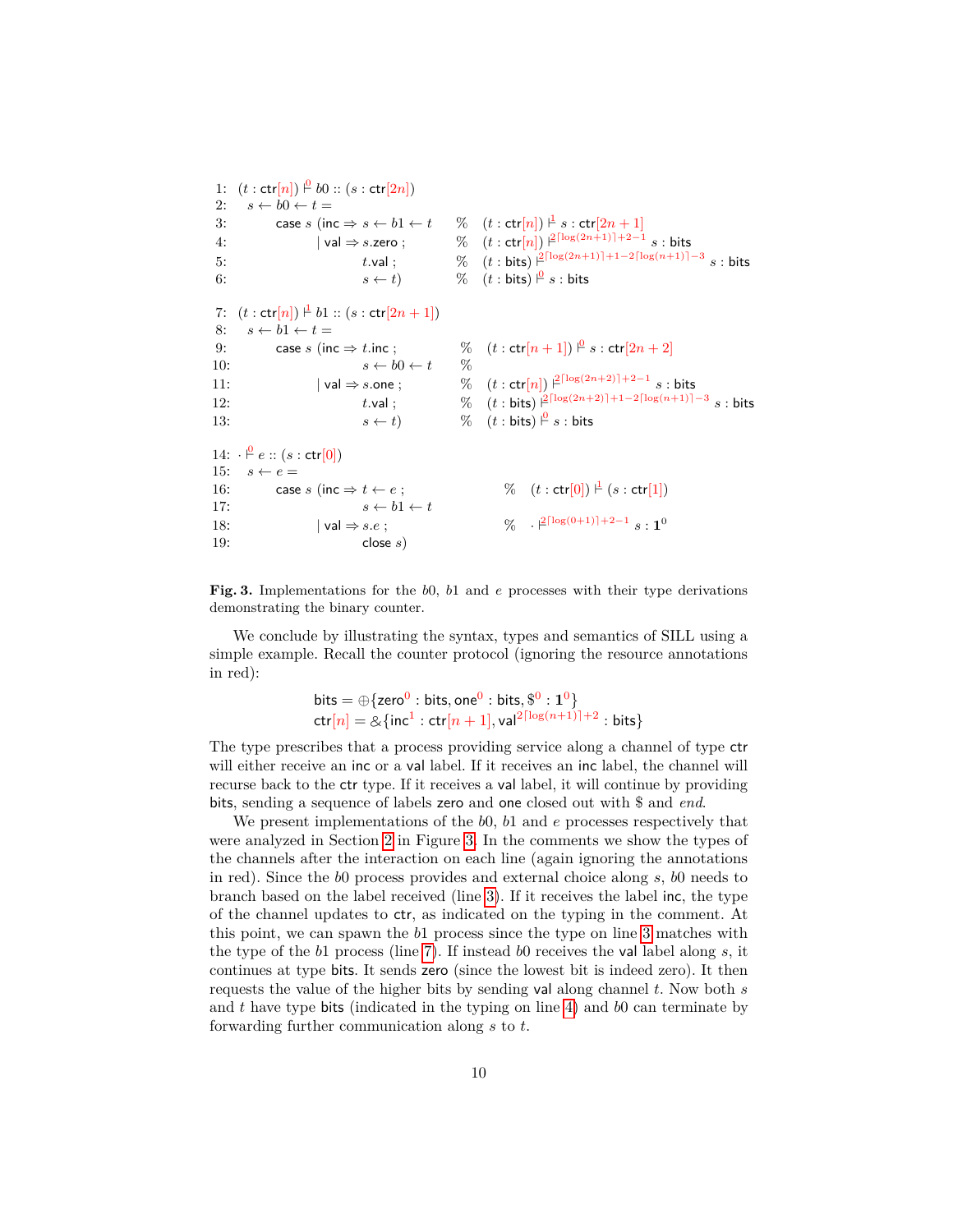The *b*1 process operates similarly, taking care to handle the carry upon increment by sending an inc label along *t*. The *e* process spawns a new *e* process and continues as *b*1 upon receiving the label inc and closes the channel after sending \$ when receiving val.

## <span id="page-10-0"></span>**4 Cost Semantics**

We present an operational cost semantics for Resource-Aware SILL that tracks the total work performed by a system. Like previous work, our semantics is a substructural operational semantics [\[41\]](#page-26-16) based on multiset rewriting [\[17\]](#page-25-21) and asynchronous communication [\[40\]](#page-26-15). It can be seen as a combination of an asynchronous version of a recently introduced synchronous session-type semantics [\[9\]](#page-25-22) with the cost tracking semantics of Concurrent C0 [\[42\]](#page-26-17). The technical advantage of our semantics is that it avoids the complex operational artifacts of Silva et al. [\[42\]](#page-26-17) such as message buffers: processes and messages can be typed with exactly the same typing rules, changing only the cost metric.

We will only count communication costs, ignoring internal. To this end, we introduce 3 costs,  $M^{\text{label}}$ ,  $M^{\text{channel}}$  and  $M^{\text{close}}$ , for labels, channels, and close messages, respectively. A concrete semantics can be obtained by setting appropriate values for each of those metrics. For instance, setting  $M^{\text{label}} = M^{\text{channel}} =$  $M^{\text{close}} = 1$  will lead to counting the total number of messages exchanged.

Our cost semantics is asynchronous, that is, processes can continue their evaluation without wait after sending a message. In order to guarantee session fidelity the semantics must ensure that messages are received in the order they are sent. Intuitively, we can think of channels as FIFO message buffers, although we will formally define them differently. Synchronous communication can be implemented in our language in a type-safe, logically motivated manner exploiting adjoint shift operators (see [\[40\]](#page-26-15)).

A collection of communicating process is called a *configuration*. A configuration is formally modelled as a multiset of propositions  $\textsf{proc}(c, w, P)$  and  $\textsf{msg}(c, w, M)$ . The predicate  $\textsf{proc}(c, w, P)$  describes a process executing process expression P and providing channel *c*. The predicate msg(*c, w, M*) describes the message *M* on channel *c*. In order to guarantee that messages are received in they order they are sent, only *a single message* can be on a given channel *c*. In order for computation to remain truly asynchronous, every send operation (except for close) on a channel *c* creates not only a fresh message, but also a fresh continuation channel  $c'$  for the next message. This continuation channel is encoded within the message via a forwarding operation. Remarkably, this simple device allows us to assign session types to messages just as if they were processes! Since *M* need only encode a message, it has a restricted grammar.

$$
M ::= c \leftarrow c' \mid c.l_k ; c \leftarrow c' \mid c.l_k ; c' \leftarrow c
$$
  
|\mathsf{send}\ c\ e\ ;\ c \leftarrow c' \mid \mathsf{send}\ c\ e\ ;\ c' \leftarrow c \mid \mathsf{close}\ c

The work is tracked by the local counter *w* in the  $\textsf{proc}(c, w, P)$  and  $\textsf{msg}(c, w, M)$ propositions. For a process *P*, *w* maintains the total work performed by *P* so far.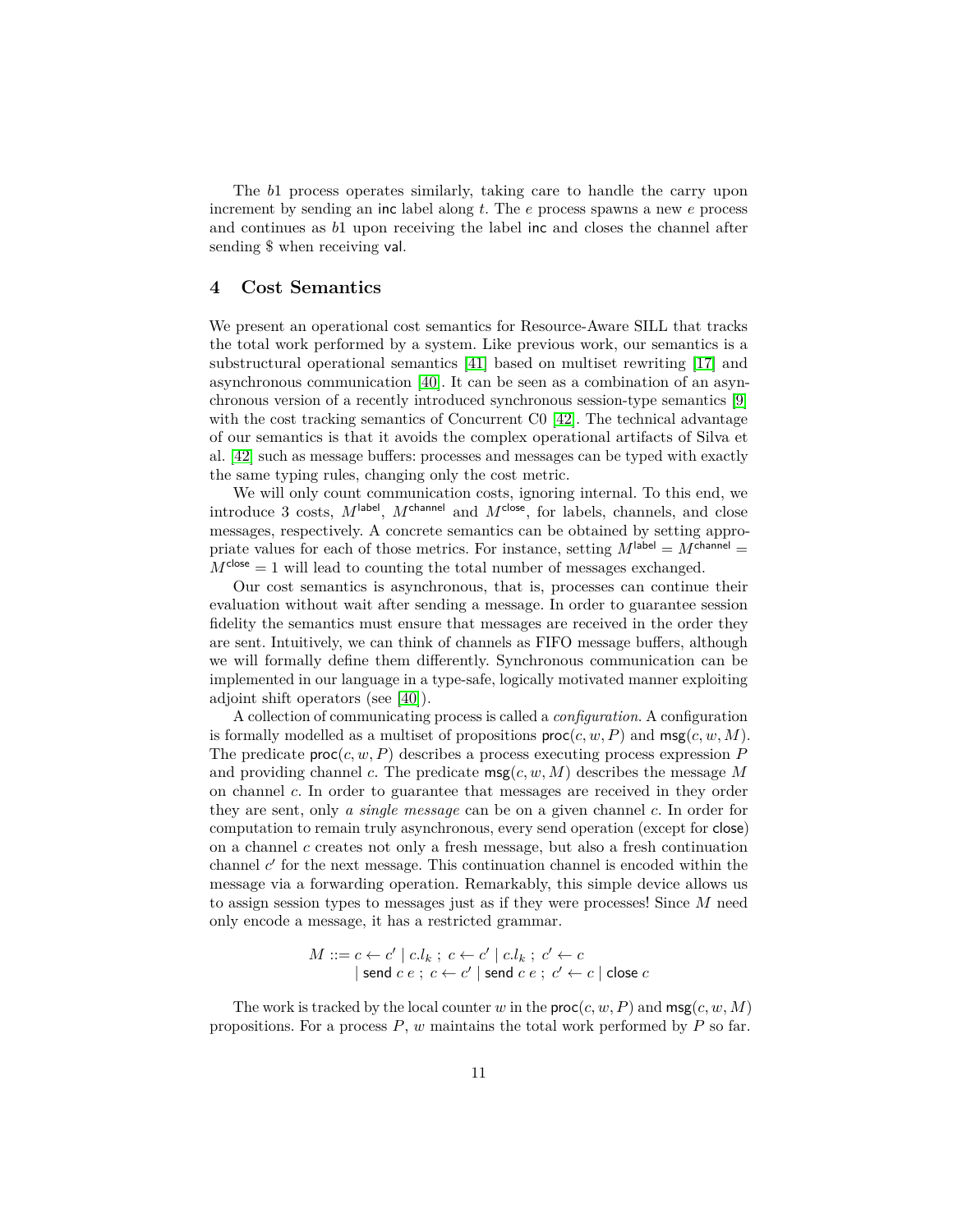| $\Sigma(\mathcal{X}) = x \leftarrow \mathcal{X} \leftarrow \overline{y} = P_{x,\overline{y}}$ proc $(d, w, x \leftarrow \mathcal{X} \leftarrow \overline{e}; Q_x)$ (c fresh)<br>$span_{c}$ |
|--------------------------------------------------------------------------------------------------------------------------------------------------------------------------------------------|
| $\overline{\textsf{proc}(c, 0, [c/x, \overline{e}/y]P_{x, \overline{y}})}$ $\overline{\textsf{proc}(d, w, [c/x]Q_x)}$                                                                      |
| $\frac{\textsf{proc}(c, w, c \leftarrow d)}{\textsf{msg}(c, w, c \leftarrow d)}$ fwd <sub>s</sub>                                                                                          |
| $\frac{\mathsf{proc}(d, w, P)}{\mathsf{proc}(c, w + w', [c/d]P)} \; \mathsf{fwd}_r^+$                                                                                                      |
| $\frac{\mathsf{proc}(e, w, P_c)}{\mathsf{proc}(e, w + w', \lceil d/c \rceil P_c)} \; \mathsf{fwd}_r^-$                                                                                     |
| $\frac{\mathsf{proc}(c, w, c.l_k ; P)}{\mathsf{proc}(c', w + M^{\mathsf{label}}, [c'/c]P) } \quad \frac{(c' \text{ fresh})}{\mathsf{msg}(c, 0, c.l_k ; c \leftarrow c')} \oplus C_s$       |
|                                                                                                                                                                                            |
| $\frac{\mathsf{msg}(c,w,c.l_k\;;\;c\leftarrow c')}{\mathsf{proc}(d,w',\mathsf{case}\;c\;(l_i\Rightarrow Q_i)_{i\in I})}\,\oplus C_r$                                                       |
| proc(d, $w + w'$ , $\left[c'/c\right]Q_k$ )                                                                                                                                                |
|                                                                                                                                                                                            |
| $\frac{\mathsf{proc}(c,w,\mathsf{send}\;c\;e\;;\;P)}{\mathsf{proc}(c',w+M^{\mathsf{channel}},[c'/c]P)\qquad \mathsf{msg}(c,0,\mathsf{send}\;c\;e\;;\;c\leftarrow c')}$                     |
| $\frac{\operatorname{msg}(c,w,\operatorname{send} c \, e \, ; \, c \leftarrow c')}{\operatorname{proc}(d,w',x \leftarrow \operatorname{recv} c \, ; \, Q_x)} \otimes C_r$                  |
| $\overline{\textsf{proc}(d, w + w', [c'/c]Q_e)}$                                                                                                                                           |
| $\mathsf{proc}(d, w, \mathsf{send} \; c \; e \; ; \; P)$ (c' fresh)                                                                                                                        |
| $\overbrace{\mathsf{proc}(d, w + M^{\mathsf{channel}}, [c'/c]P) \qquad \mathsf{msg}(c', 0, \mathsf{send} c \ e \ ; \ c' \leftarrow c)} \multimap C_s$                                      |
| $\mathsf{msg}(c', w, \mathsf{send}\; c\; e\; ;\; c' \leftarrow c)$ $\mathsf{proc}(c, w', x \leftarrow \mathsf{recv}\; c\; ;\; Q_x)$ $\rightarrow C_r$                                      |
| $proc(c, w + w', [c'/c]Q_e)$                                                                                                                                                               |
| $\frac{\mathsf{proc}(c, w, \mathsf{close}\ c)}{\mathsf{msg}(c, w + M^{\mathsf{close}}, \mathsf{close}\ c)} \ \mathsf{1}{C_s}$                                                              |
|                                                                                                                                                                                            |
| $\mathsf{msg}(c,w,\mathsf{close}\ c)$ proc $(d,w',\mathsf{wait}\ c\ ;\ Q)$<br>1 $C_r$                                                                                                      |
| $proc(d, w + w', Q)$                                                                                                                                                                       |
|                                                                                                                                                                                            |

<span id="page-11-0"></span>**Fig. 4.** Cost semantics tracking total work for programs in SILL

When a process sends a message (i.e. creates a new msg predicate), we increment its counter *w* by the cost for sending. When a processes terminates we remove the respective predicate from the configuration but need to preserve the work done by the process. A process can terminate either by sending a close message, or by forwarding. In either case, we can conveniently preserve the process' work in the msg predicate to pass it on to the client process.

The semantics is defined by a set of rules rewriting the configuration that *consume* the proposition in the premise of the rule and *produce* the propositions in the conclusion (rules should be read top-down!). A step consists of non-deterministic application of a rule whose premises matches a part of the configuration. Consider for instance the rule  $C_s$  that describes a client that sends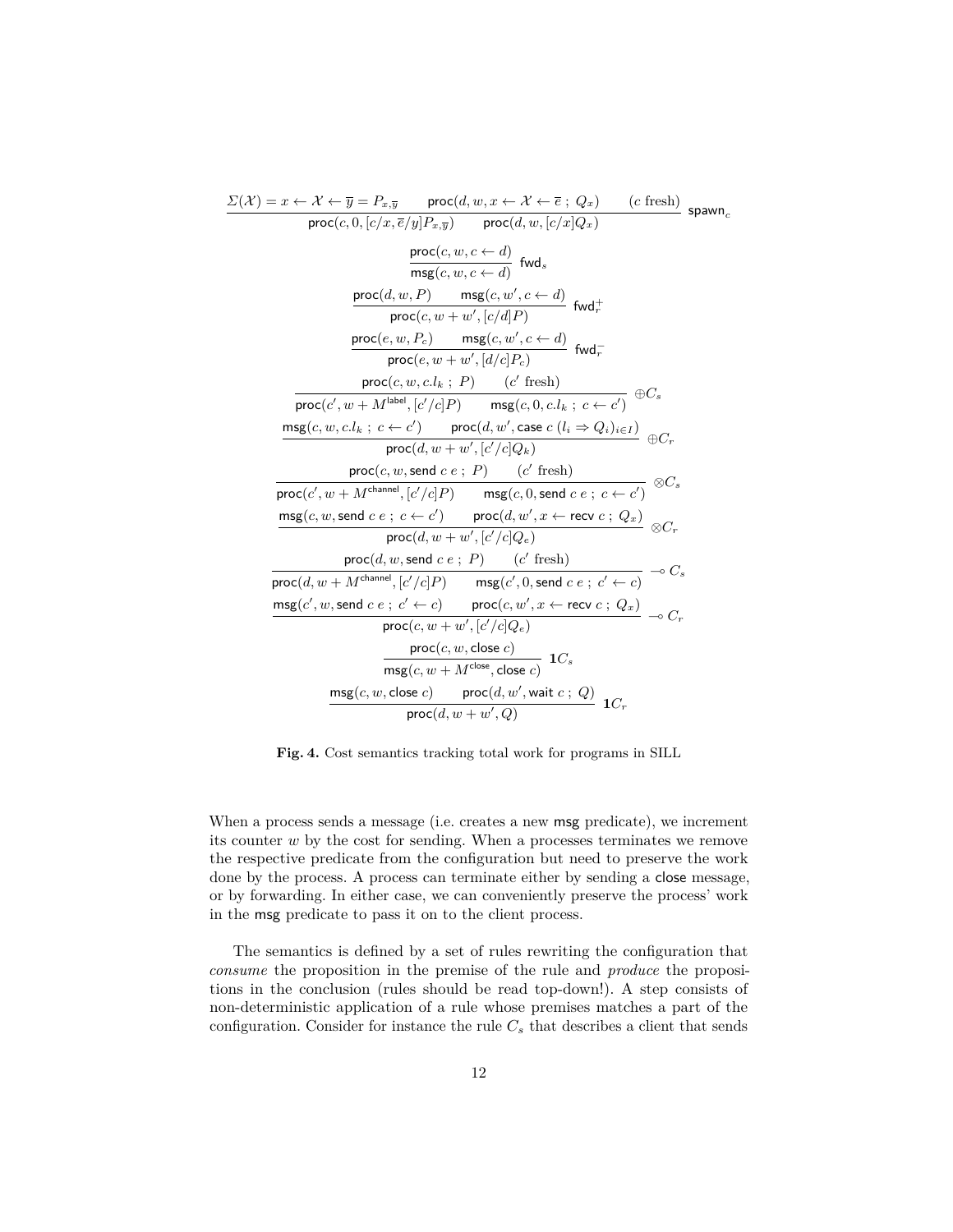label *l<sup>k</sup>* along channel *c*.

$$
\frac{\text{proc}(d, w, c.l_k ; P)}{\text{proc}(d, w + M^{\text{label}}, [c'/c]P)} \xrightarrow{\quad (c' \text{ fresh})} \&C_s
$$

The rule can be applied to every proposition of the form  $\textsf{proc}(d, w, c.l_k ; P)$ . When applying the rule, we generate a fresh channel continuation channel  $c'$  and replace the premise by propositions  $\textsf{proc}(d, w + M^{\textsf{label}}, [c'/c]P)$  and  $\textsf{msg}(c', 0, c.l_k; c' \leftarrow c)$ . The message predicate contains the process  $c.l_k$ ;  $c' \leftarrow c$  which will eventually deliver the message to the provider along *c* and will continue communication along *c*' (which is achieved by  $c' \leftarrow c$ ). The work of the process is incremented by  $M^{\text{label}}$  to account for the sent message, while the work of the message is 0.

Conversely, the rule  $\& C_r$  defines how a provider receives a label  $l_k$  along  $c$ .

$$
\frac{\text{msg}(c', w, c.l_k \, ; \, c' \leftarrow c) \qquad \text{proc}(c, w', \text{case } c \ (l_i \Rightarrow Q_i)_{i \in I})}{\text{proc}(c, w + w', [c'/c]Q_k)} \ \& C_r
$$

The rule replaces the msg and proc propositions in the configuration that match the premises, with the single proc proposition in the conclusion. Since the provider receives the label  $l_k$ , it continues as  $Q_k$ . However, we replace *c* with *c*' in  $Q_k$ since the forwarding  $c' \leftarrow c$  in the message process tells us that the next message will arrive on channel  $c'$ . If there is any work  $w$  encoded in the message, it is transferred to the recipient. This is somewhat more general than necessary for this particular rule, since in the current system the work *w* in a label-sending message  $c.l_k$  will always be 0.

The rest of the rules of cost semantics are given in Figure [4.](#page-11-0) The rule spawn*<sup>c</sup>* describes the creation of a new channel *c* along with a spawning new process  $X$  implemented by  $P_c$ . This implementation is looked up in a signature for the semantics  $\Sigma$  (maps process names to the implementation code). The new process is spawned with 0 work (as it has not sent any messages so far), while *Q<sup>c</sup>* continues with the same amount of work. In the rule fwd*<sup>s</sup>* a forwarding process creates a *forwarding message* and terminates. The work carried by this special message is the same as the work done by the process, now defunct. A forwarding message form does not carry any real information (except for the work *w*!); it just serves to identify the two channels *c* and *d*. In an implementation this could be as simple as concatenating two message buffers. We therefore do not count forwarding messages when computing the work. Another reason forward messages are special is that unlike all other forms of messages, they are neither prescribed by nor manifest in a channel's type. In our formal rules, the forwarding message can be absorbed either into the client  $(\text{fwd}_r^+)$  or provider  $(\text{fwd}_r^-)$ , in both cases preserving the total amount of work.

The rules of the cost semantics are successively applied to a configuration until the configuration becomes empty or the configuration is stuck and none of the rules can be applied. At any point in this local stepping, the total work performed by the system can be obtained by summing the local counters *w* for each predicate in the configuration. We will prove in Section [6](#page-16-0) that this total work can be upper bounded by the initial potential of the configuration that is typed in our resource-aware type system.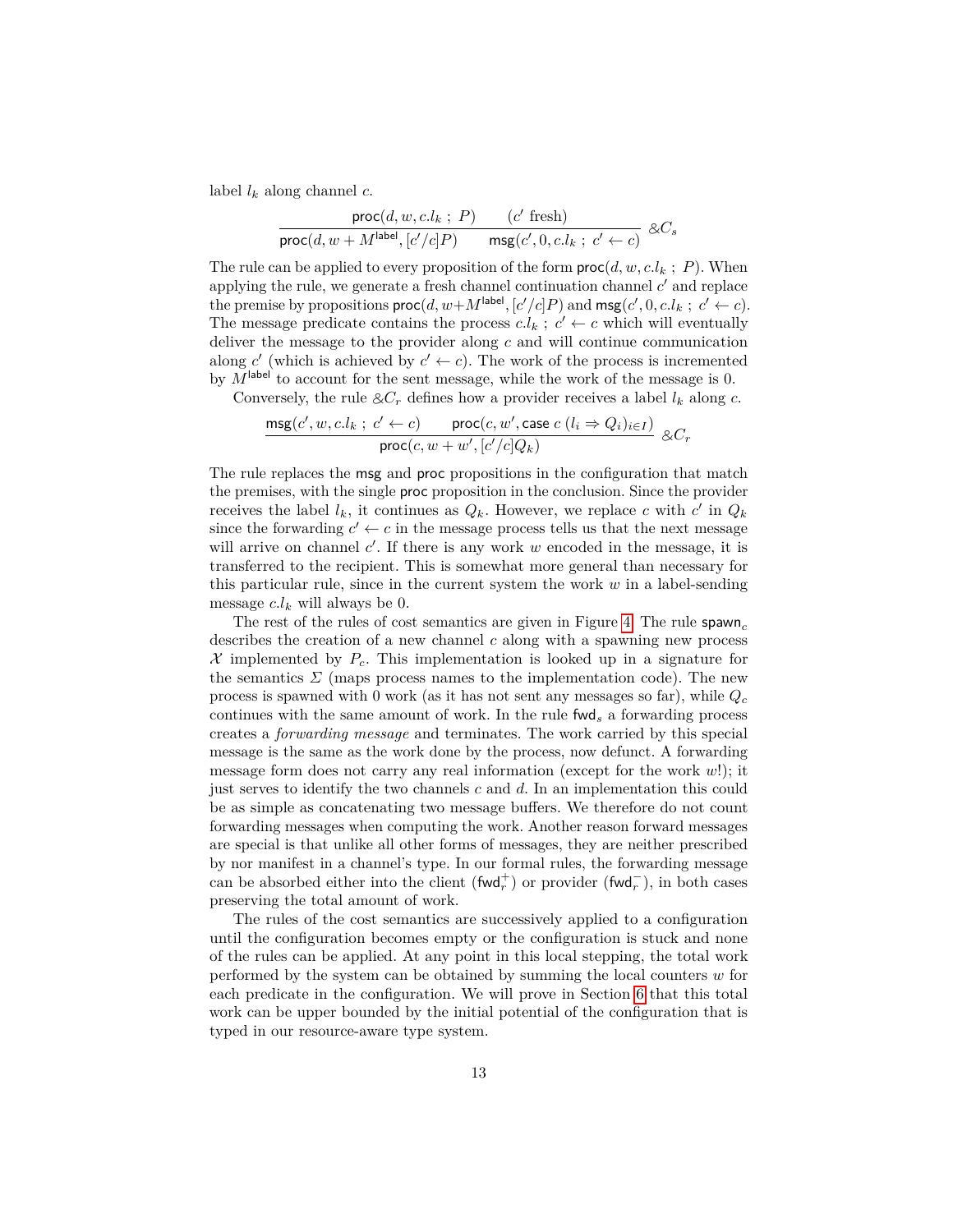# <span id="page-13-0"></span>**5 Type System**

We now present the resource-aware type system of our language which extends the linear-only fragment of SILL [\[44](#page-26-14)[,40\]](#page-26-15) with resource annotations. It is in turn based on intuitionistic linear logic [\[23\]](#page-25-23) with sequents of the form

$$
A_1, A_2, \ldots, A_n \vdash A
$$

where  $A_1, \ldots, A_n$  are the linear antecedents and A is the succedent. Under the Curry-Howard isomorphism for intuitionistic linear logic, propositions are related to session types, proofs to processes, and cut reduction in proofs to communication. Appealing to this correspondence, we assign a process term *P* to the above judgment and label each hypothesis as well as the conclusion with a channel.

$$
(x_1:A_1), (x_2:A_2), \ldots, (x_n:A_n) \vdash P :: (x:A)
$$

The resulting judgment states that process *P* provides a service of session type *A* along channel *x*, using the services of session types  $A_1, \ldots, A_n$  provided along channels  $x_1, \ldots, x_n$  respectively. The assignment of a channel to the conclusion is convenient because, unlike functions, processes do not evaluate to a value but continue to communicate along their providing channel once they have been created. For the judgment to be well-formed, all the channel names have to be distinct. Whether a session type is used or provided is determined by its positioning to the left or right, respectively, of the turnstile.

Resource-aware session types are given by the following grammar.

$$
S,T ::= V \mid \bigoplus \{l_i^{q_i} : S\} \mid \bigotimes \{l_i^{q_i} : S\} \mid S \stackrel{q}{\multimap} T \mid S \stackrel{q}{\otimes} T \mid \mathbf{1}^q
$$

Here, *V* is a type variable. The meaning of the types and the process terms associated with it are defined in Table [1](#page-8-0) (annotations and descriptions pertaining to potentials are marked in red).

The typing judgment of Resource-Aware SILL has the form

$$
\Sigma; \Omega \nvert^q P :: (x : S) .
$$

Intuitively, the judgment describes a process in state  $P$  using the context  $\Omega$  and signature  $\Sigma$  and providing service along channel x of type  $S$ . In other words, *P* is the provider for channel *x* : *S*, and a client for all the channels in *Ω*. The resource annotation  $q$  is a natural number and defines the potential stored in the process  $P$ .  $\Sigma$  defines the signature containing type and process definitions. These definitions are needed to typecheck processes which refer to a type definition or spawn a new process.

The signature  $\Sigma$  is defined as a possibly infinite set of type definitions  $V = S_V$  and process definitions  $x : S \leftarrow X \text{ @ } q \leftarrow \overline{y : W} = P_{x,\overline{y}}$ . The equation  $V = S_V$  is used to define the type variable *V* as  $S_V$ . We treat such definitions *equirecursively*. For instance,  $\text{ctr}[n] = \mathcal{A}\{\text{inc}^1 : \text{ctr}[n+1], \text{val}^{2\lceil \log(n+1) \rceil + 2} : \text{bits}\}$ exists in the signature for all  $n \in \mathbb{N}$  for the binary counter system. Type families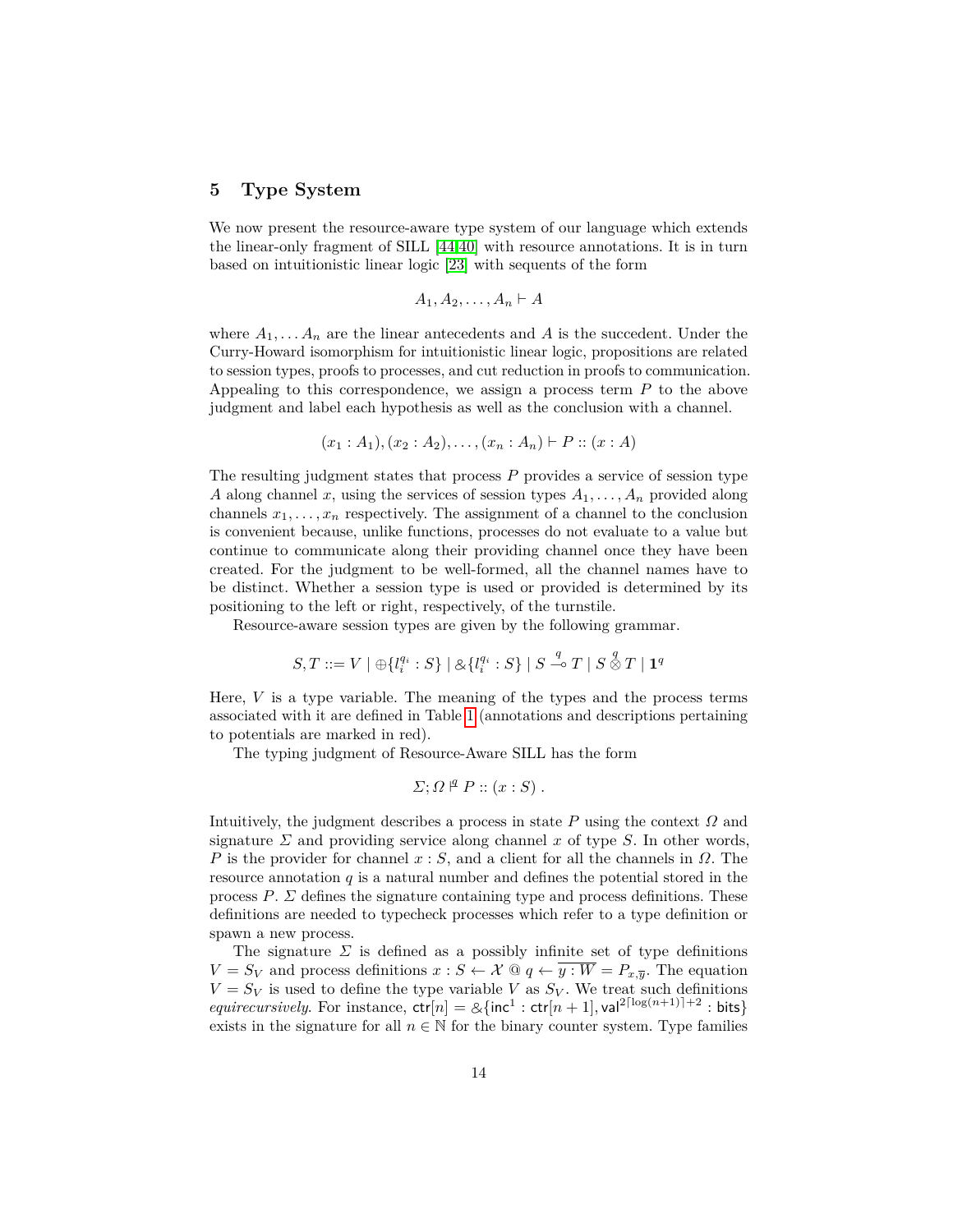$$
\frac{q \geq p + r_k + M^{\text{label}} \sum; \Omega \not\stackrel{P}{=} P :: (x : S_k) \quad (k \in I)}{\sum; \Omega \not\stackrel{P}{=} (x.l_k ; P) :: (x : \bigoplus \{l_i^{r_i} : S_i\}_{i \in I})} \oplus R_k
$$
\n
$$
\frac{q + r_i \geq q_i \quad \Sigma; \Omega \ (x : S_i) \not\stackrel{q_i}{=} Q_i :: (z : U) \quad (\forall i \in I)}{\sum; \Omega \ (x : \bigoplus \{l_i^{r_i} : S_i\}_{i \in I}) \not\stackrel{q}{=} \text{case } x (l_i \Rightarrow Q_i)_{i \in I} :: (z : U)} \oplus L
$$
\n
$$
\frac{q + r \geq p \quad \Sigma; \Omega \ (y : S) \not\stackrel{P}{=} P_y :: (x : T)}{\sum; \Omega \not\stackrel{q}{=} (y \leftarrow \text{recv } x ; P_y) :: (x : S \xrightarrow{r} T)} \rightarrow R
$$
\n
$$
\frac{q \geq p + r + M^{\text{channel}} \quad \Sigma; \Omega \ (x : T) \not\stackrel{P}{=} Q :: (z : U)}{\sum; \Omega \ (w : S) \ (x : S \xrightarrow{r} T) \not\stackrel{q}{=} (\text{send } x w ; Q) :: (z : U)} \rightarrow L
$$
\n
$$
\frac{q \geq p + r + M^{\text{channel}} \quad \Sigma; \Omega \not\stackrel{P}{=} P :: (x : T)}{\sum; (w : S) \Omega \not\stackrel{q}{=} \text{send } x w ; P :: (x : S \otimes T)} \otimes R
$$
\n
$$
\frac{q + r \geq p \quad \Sigma; \Omega \ (y : S) \ (x : T) \not\stackrel{P}{=} Q_y :: (z : U)}{\sum; \Omega \ (x : S \otimes T) \not\stackrel{q}{=} y \leftarrow \text{recv } x ; Q_y :: (z : U)} \otimes L
$$
\n
$$
\frac{q \geq r + M^{\text{close}}}{\sum; \Omega \ (x : S \otimes T) \not\stackrel{q}{=} y \leftarrow \text{recv } x ; Q \vdots; \Omega \not\stackrel{P}{=} Q :: (z : U)}{\sum; \Omega \ (\neg z : T) \not\stackrel{q}{=} P :: (x : S_V)} \mu R
$$
\n
$$
\frac{(V =
$$

<span id="page-14-0"></span>**Fig. 5.** Typing rules for session-typed programs (remaining rules are given in the text)

exist only at the meta-level and  $ctr[n]$  is treated as a regular type variable. The process definition  $x : S \leftarrow \mathcal{X} \otimes q \leftarrow \overline{y : W} = P_{x,\overline{y}}$  defines a (possibly recursive) process named X that is implemented by  $P_{x,y}$  provides along channel  $x : S$ , and uses the channels  $\overline{y : W}$  as a client. The process also stores a potential *q*, shown as  $\mathcal{X} \, \mathcal{Q} \, q$  in the signature. For instance, for the binary counter system,  $s:$  ctr[2*n*]  $\leftarrow b0 \otimes 0 \leftarrow t:$  ctr[*n*] =  $P_{s,t}$  ( $P_{s,t}$  defines the implementation of *b*0) exists in the signature for all  $n \in \mathbb{N}$ .

Messages are typed differently from processes as their work counters *w* (introduced in the predicate  $\mathsf{msg}(c, w, M)$ ) are not incremented when they actually deliver the message to the receiver. Hence, to type the messages, we define an auxiliary cost-free typing judgment,  $\Sigma$ ;  $\Omega \not\perp^q$  $P_{\text{cf}}^{\text{q}} P :: (x : S)$ , which follows the same typing rules as Figure [5,](#page-14-0) but with  $M^{\text{label}} = M^{\text{channel}} = M^{\text{close}} = 0$ . This avoids paying the cost for sending a message twice. A fresh signature  $\Sigma$  is used in the derivation of the cost-free judgment.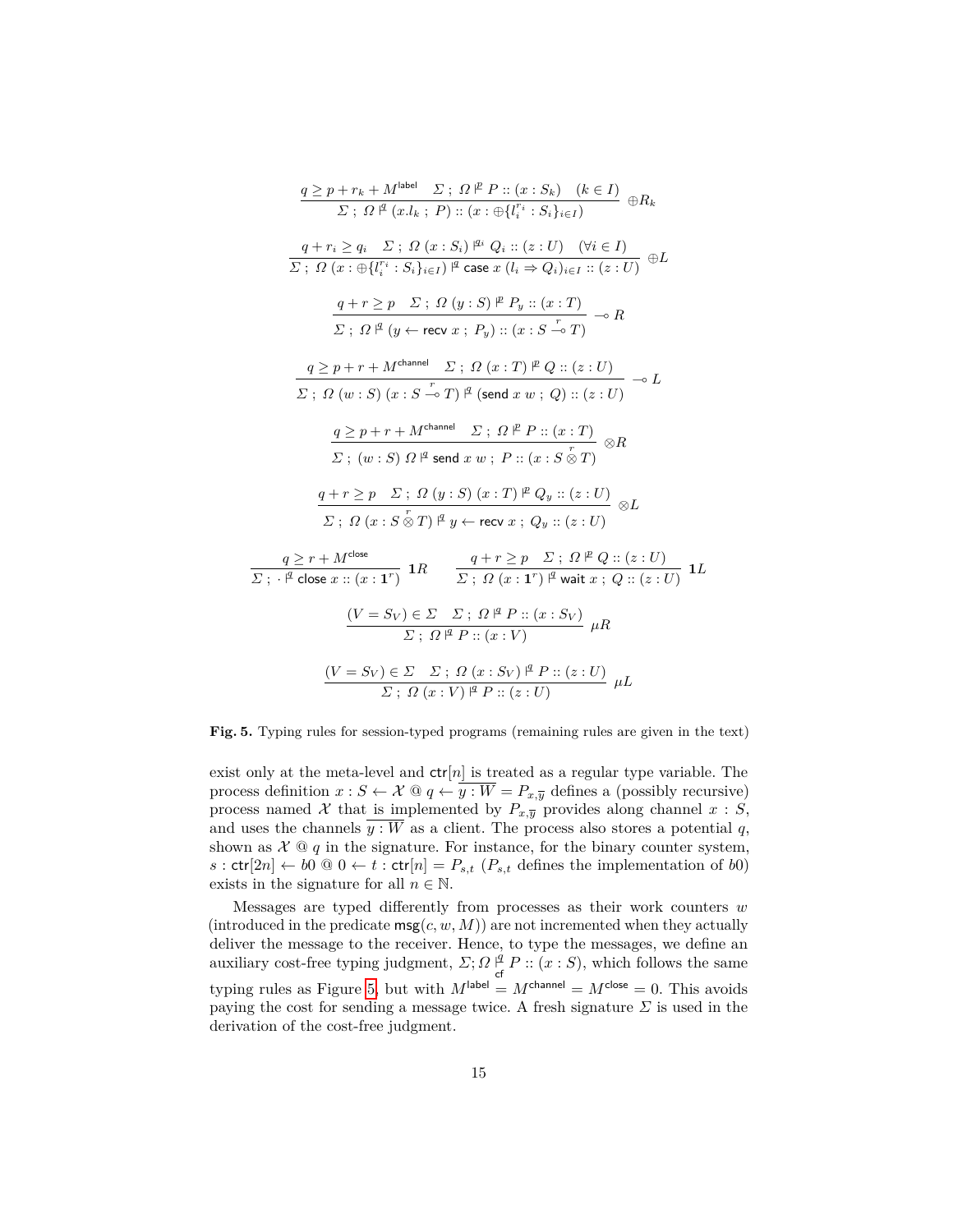The idea of the type system is that each message carries potential and the sending process pays the potential along with the cost of sending a message from its local potential. The receiving process receives the potential when it receives the message and adds it to its local potential. For example, consider the rule  $& \& L_k$  for a client sending a label  $l_k$  along channel *x*.

$$
\frac{q \geq p + r_k + M^{\text{label}}}{\varSigma \; ; \; \Omega \; (x : \mathcal{S}_k) \; \textcolor{red}{|}\; \mathcal{S} \; \textcolor{red}{::} \; (z : U)} \; \mathcal{S}_L \; \textcolor{red}{:} \; \mathcal{S}_L \; \textcolor{red}{:} \; \mathcal{S}_k \; \mathcal{S}_l \; \textcolor{red}{:} \; \mathcal{S}_l \; \textcolor{red}{:} \; \mathcal{S}_l \; \textcolor{red}{:} \; \mathcal{S}_l \; \textcolor{red}{:} \; \mathcal{S}_l \; \textcolor{red}{:} \; \mathcal{S}_l \; \textcolor{red}{:} \; \mathcal{S}_l \; \textcolor{red}{:} \; \mathcal{S}_l \; \textcolor{red}{:} \; \mathcal{S}_l \; \textcolor{red}{:} \; \mathcal{S}_l \; \textcolor{red}{:} \; \mathcal{S}_l \; \textcolor{red}{:} \; \mathcal{S}_l \; \textcolor{red}{:} \; \mathcal{S}_l \; \textcolor{red}{:} \; \mathcal{S}_l \; \textcolor{red}{:} \; \mathcal{S}_l \; \textcolor{red}{:} \; \mathcal{S}_l \; \textcolor{red}{:} \; \mathcal{S}_l \; \textcolor{red}{:} \; \mathcal{S}_l \; \textcolor{red}{:} \; \mathcal{S}_l \; \textcolor{red}{:} \; \mathcal{S}_l \; \textcolor{red}{:} \; \mathcal{S}_l \; \textcolor{red}{:} \; \mathcal{S}_l \; \textcolor{red}{:} \; \mathcal{S}_l \; \textcolor{red}{:} \; \mathcal{S}_l \; \textcolor{red}{:} \; \mathcal{S}_l \; \textcolor{red}{:} \; \mathcal{S}_l \; \textcolor{red}{:} \; \mathcal{S}_l \; \textcolor{red}{:} \; \mathcal{S}_l \; \textcolor{red}{:} \; \mathcal{S}_l \; \textcolor{red}{:} \; \mathcal{S}_l \; \textcolor{red}{:} \; \mathcal{S}_l \; \textcolor{red}{:} \; \mathcal{S}_l \; \textcolor{red}{:} \; \mathcal{S}_l \; \textcolor{red}{:} \; \mathcal{S}_l
$$

Since the continuation *Q* needs potential *p* to typecheck, and the potential to be sent with the label is  $r_k$ , we need a total potential of at least  $p+r_k+M^{\text{label}}$ , where  $M^{\text{label}}$  is the cost of sending a label. Hence, we get the constraint  $q \geq p + r_k + M^{\text{label}}$ .

The rule  $\&R$  describes a provider that is awaiting a message on channel x and has local potential *q* available.

$$
\frac{q+r_i \ge q_i \quad \Sigma \; ; \; \Omega^{\; \not\perp \! \vartriangleleft} \; P_i \; :: \; (x:S_i) \quad (\forall i \in I)}{\Sigma \; ; \; \Omega^{\; \not\perp} \text{ case } x \; (l_i \Rightarrow P_i)_{i \in I} \; :: \; (x:\bigotimes \{l_i^{r_i} : S_i\})} \; \otimes R
$$

The second premise tells us that the branch  $P_i$  needs potential  $q_i$  to typecheck. But the branch  $P_i$  is reached after receiving the label  $l_i$  with potential  $r_i$ . Hence, the initial potential  $q$  must be able to cover the difference  $q_i - r_i$ . Since potential *q* can typecheck all the branches, we get the constraint  $q \ge q_i - r_i$  for all *i*.

To spawn a new process defined by  $\mathcal{X}$ , we split the context  $\Omega$  into  $\Omega_1$   $\Omega_2$ , and we use  $\Omega_1$  to type the newly spawned process and  $\Omega_2$  for the continuation  $Q_x$ .

$$
r \ge p + q \quad x': S \leftarrow \mathcal{X} \text{ @ } p \leftarrow \overline{y': W} = P_{x', \overline{y'}} \in \Sigma
$$
  

$$
\frac{\Omega_1 = \overline{y: W} \quad \Sigma \text{ ; } \Omega_2 \text{ (}x: S \text{ )} \text{ }^{\underline{\mu}} \text{ } Q_x \text{ :: } (z: U)}
$$
  

$$
\Sigma \text{ ; } \Omega_1 \text{ } \Omega_2 \text{ }^{\underline{\mu}} \text{ (}x \leftarrow \mathcal{X} \leftarrow \overline{y} \text{ ; } Q_x \text{ )} \text{ :: } (z: U \text{ )}
$$
spann

If the spawned process needs potential *p* (indicated by the signature) and the continuation needs potential *q* then the whole process needs potential  $r \geq p + q$ .

A forwarding process  $x \leftarrow y$  terminates and its potential q is lost. Since we do not count forwarding messages in our cost semantics, we don't need any potential to type the forward.

$$
\frac{q \ge 0}{\varSigma \; ; \; y : S \; |^{q} \; x \leftarrow y :: (x:S) } \; \mathsf{id}
$$

The rest of the rules are given in Figure [5.](#page-14-0) They are similar to the discussed rules and we omit their explanation.

As an illustration, the resource-aware type for the binary counter was presented in Section [3](#page-7-0) (marked in red). Also, Figure [3](#page-9-0) provides the type derivation of the *b*0, *b*1 and *e* processes (again marked in red). The annotations, along with the type derivation, prove that an increment has an amortized resource cost of 1 (potential annotation of inc in bits type) and reading a value has a resource cost of  $2 \left[ \log(n+1) \right] + 2$ .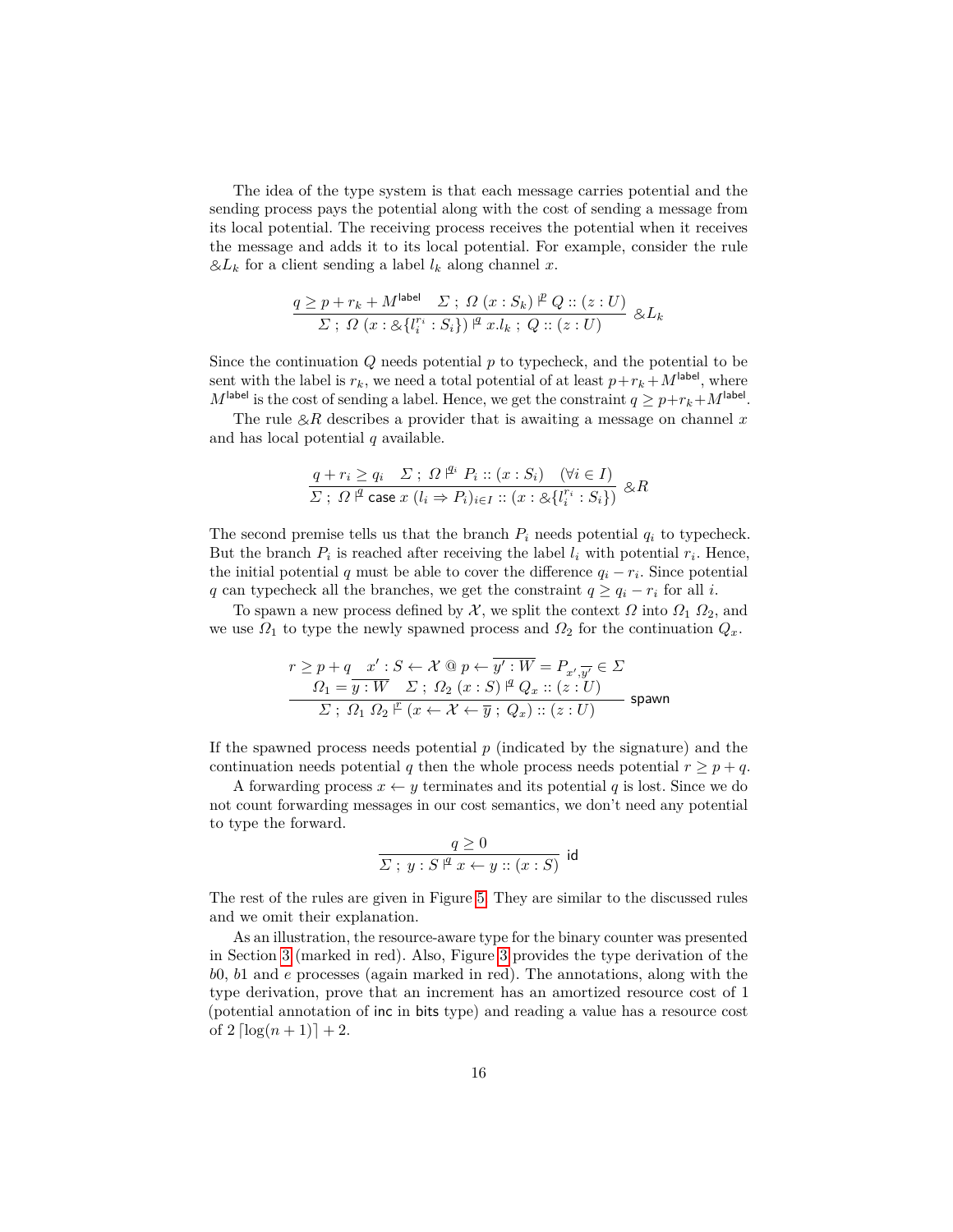$$
\frac{\Sigma: \Omega \overset{S}{\models} \mathcal{C} :: \Omega' \quad \Sigma: \Omega' \overset{S'}{\models} \mathcal{C}' :: \Omega''}{\sum: \Omega \overset{S}{\models} \mathcal{C} :: \Omega''}
$$
 compose  

$$
\frac{\Sigma: \Omega_1 \overset{S}{\models} P :: (x:A)}{\sum: \Omega_1 \overset{p+\text{w}}{\models} (\text{proc}(x, w, P)) :: (\Omega(x:A))}
$$
  

$$
\frac{\Sigma: \Omega_1 \overset{p+\text{w}}{\models} (\text{proc}(x, w, P)) :: (\Omega(x:A))}{\sum: \Omega_1 \overset{p}{\models} P :: (x:A)}
$$
  

$$
\frac{\Sigma: \Omega_1 \overset{p}{\models} P :: (x:A)}{\sum: \Omega_2 \overset{p+\text{w}}{\models} (\text{msg}(x, w, P)) :: (\Omega(x:A))}
$$
  

$$
C_{\text{msg}}
$$

<span id="page-16-1"></span>**Fig. 6.** Typing rules for a configuration

### <span id="page-16-0"></span>**6 Soundness**

This section concludes the discussion of Resource-Aware SILL by proving the soundness of the resource-aware type system with respect to the cost semantics. So far, we have analyzed and type-checked processes in isolation. However, as our cost semantics indicates, processes always exist in a configuration, where they interact with other processes. Hence, we need to extend the typing rules to configurations.

*Configuration Typing* At runtime, a program state in Resource-Aware SILL is a set of processes interacting via messages. Such a set is represented as as a multi-set of proc and msg predicates as described in Section [4.](#page-10-0) To type the resulting configuration  $\mathcal{C}$ , we first need to define a well-formed signature.

A signature *Σ* is said to be *well formed* if every process definition  $x : S \leftarrow$  $\mathcal{X} \ @\ p \leftarrow \overline{y : W} = P_{x,\overline{y}} \text{ in } \Sigma \text{ is well typed according to the process typing}$  $j$ udgment, i.e.  $\Sigma$ ;  $\Omega \not\stackrel{p}{\vdash} P_{x,\overline{y}} :: (x:S)$ .

We use the following judgment to type a configuration.

$$
\Sigma; \Omega_1 \stackrel{S}{\models} \mathcal{C} :: \Omega_2
$$

It states that  $\Sigma$  is well-formed and that the configuration  $\mathcal C$  uses the channels in the context  $\Omega_1$  and provides the channels in the context  $\Omega_2$ . The natural number *S* denotes the sum of the total potential and work done by the system. We call *S* the weight of the configuration.

The configuration typing judgment is defined using the rules presented in Figure [6.](#page-16-1) The rule emp defines that an empty configuration is well-typed with weight 0. The rule compose composes two configurations  $\mathcal C$  and  $\mathcal C'$ :  $\mathcal C$  provides service on the channels in  $\Omega'$  while  $\mathcal{C}'$  uses the channels in  $\Omega'$ . The weight of the composed configuration  $\mathcal{C} \mathcal{C}'$  is obtained by summing up their individual weights. The rule  $C_{\text{proc}}$  creates a configuration out of a single process. The weight of this singleton configuration is obtained by adding the potential of the process and the work performed by it. Similarly, the rule  $C_{\text{msg}}$  creates a configuration out of a single message. Since we account for the cost while typing the processes (see Figure [5\)](#page-14-0), using the same judgment to type the processes would lead to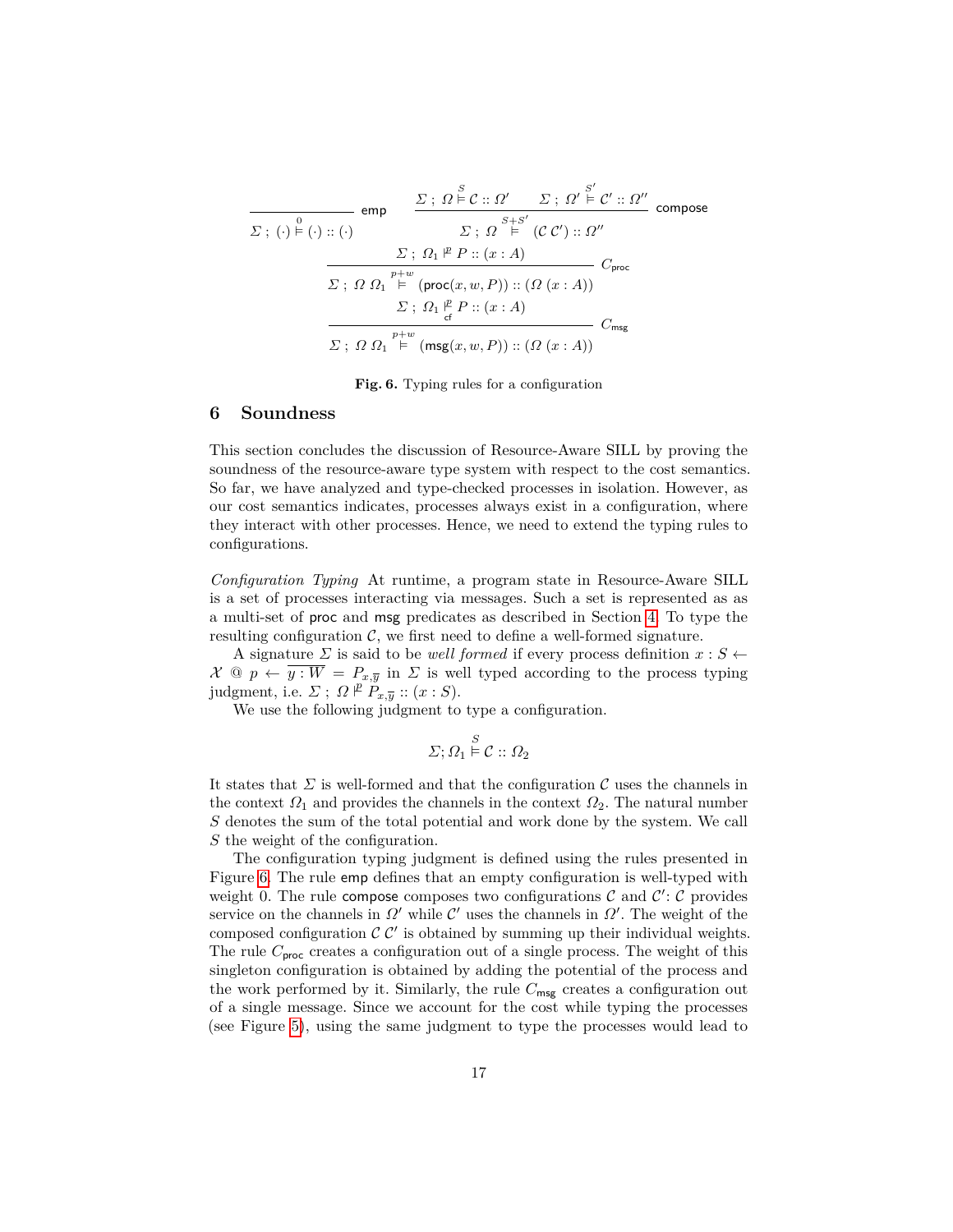paying for the same message twice. Hence, the messages are typed in a cost-free judgment where  $M^{\text{label}} = M^{\text{channel}} = M^{\text{close}} = 0.$ 

*Soundness* Theorem [1](#page-17-1) is the main theorem of the paper. It is a stronger version of a classical type preservation theorem and the usual type preservation is a direct consequence. Intuitively, it states that the weight of a configuration never increases during an evaluation step. This also implies that the weight of the initial configuration is an upper bound on the weight of any configuration it can ever step to. The soundness connects the potential with the work (i.e. the type system with the cost semantics).

<span id="page-17-1"></span>**Theorem 1 (Soundness).** *Consider a well-typed configuration* C *w.r.t. a wellformed signature*  $\Sigma$  *such that*  $\Sigma$ ;  $\Omega_1 \stackrel{S}{\models} C$  ::  $\Omega_2$ *. If*  $C \mapsto C'$ *, then there exist*  $\Omega'_1$ *,*  $\Omega'_2$ *and*  $S'$  *such that*  $\Sigma; \Omega'_1$  $S' \in C' :: \Omega_2'$  and  $S' \leq S$ .

The proof of the soundness theorem is achieved by a case analysis on the cost semantics, followed by an inversion on the typing of a configuration. The complete proof is presented in Appendix [A.](#page-26-18) The preservation theorem is a corollary of the soundness, since we prove that the configuration  $\mathcal{C}'$  is well-typed.

The soundness implies that the weight of a configuration is an upper bound on the total work performed by an evaluation starting in that configuration. We are particularly interested in the special case of a configuration that starts with 0 work. In this case, the weight corresponds to the initial potential of the system.

**Corollary 1** (Upper Bound). *If*  $\Sigma$ ;  $\Omega_1 \overset{S}{\models} \mathcal{C} :: \Omega_2$ , and  $\mathcal{C} \mapsto^* \mathcal{C}'$ , then  $S \geq W'$ , where  $W'$  is the total work performed by the configuration  $C'$ , i.e. the sum of the work performed by each process and message in  $\mathcal{C}'$ . In particular, if the work done *by the initial configuration* C *is* 0*, then the potential P of the initial configuration satisfies*  $P \geq W'$ .

*Proof.* Applying the Soundness theorem successively, we get that if  $C \mapsto^* C'$  and  $\Sigma; \Omega_1 \overset{S}{\models} \mathcal{C} :: \Omega_2 \text{ and } \Sigma; \Omega_1'$  $S' \in \mathcal{C}' :: \Omega_2',$  then  $S' \leq S$ . Also,  $S' = P' + W'$ , where P' is the total potential of  $\mathcal{C}'$ , while W' is the total work performed so far in  $\mathcal{C}'$ . Since  $P' \geq 0$ , we get that  $W' \leq P' + W' = S' \leq S$ . In particular, if  $W = 0$ , we get that  $P = P + W = S \geq W'$ , where *P* and *W* are the potential and work of the initial configuration respectively.

The progress theorem of Resource-Aware SILL is a direct consequence of progress in SILL [\[44\]](#page-26-14). Our cost semantics are a cost observing semantics, i.e. it is just annotated with counters observing the work. Hence, any runtime step that can be taken by a program in SILL can be taken in Resource-Aware SILL.

# <span id="page-17-0"></span>**7 Case Study: Stacks and Queues**

As an illustration of our type system, we present a case study on stacks and queues. Stacks and queues have the same interaction protocol: they store elements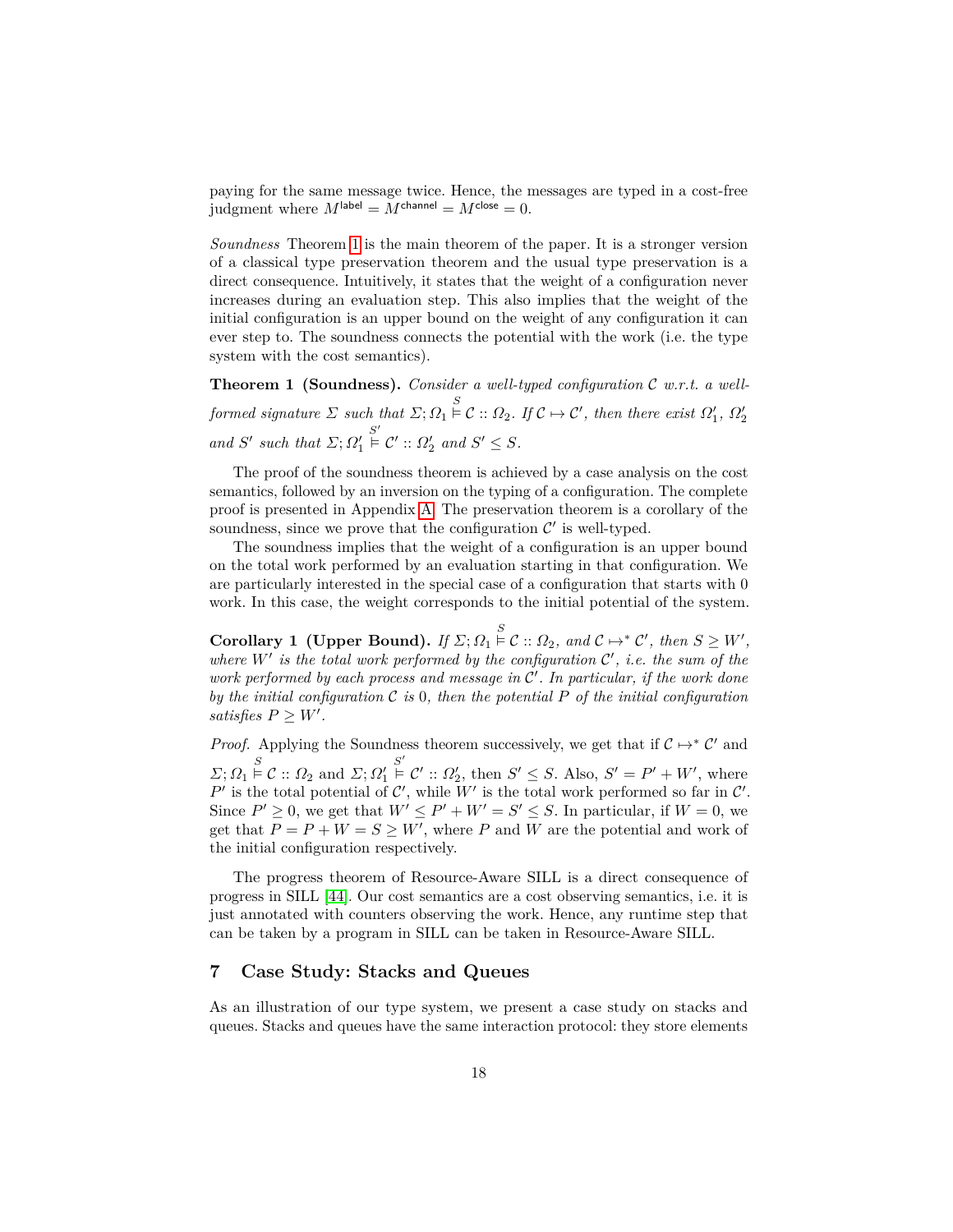of a variable type *A* and support inserting and deleting elements. They only differ in their implementation and resource usage. We express their common interface type as the simple session type store*A*.

$$
store_A = \& \{ ins : A \rightarrow store_A, \\ del : \bigoplus \{ none : 1, some : A \otimes store_A \} \}
$$

The session type dictates that a process providing a service of type store*A*, gives a client the choice to either insert (ins) or delete (del) an element of type A. Upon receipt of the label ins, the providing process expects to receive a channel of type *A* to be enqueued and recurses. Upon receipt of the label del, the providing process either indicates that the queue is empty (none), in which case it terminates, or that there is a channel stored in the queue (some), in which case it deletes this channel, sends it to the client, and recurses.

To account for the resource cost, we need to add potential annotations leading to two different resource-aware types for stacks and queues. Since we are interested in counting the total number of messages exchanged, we set  $M^{\text{label}} = M^{\text{channel}} = M^{\text{close}} = 1$  in our type system to obtain a concrete bound.

*Stacks* The type for stacks is defined below.

$$
\begin{aligned} \mathsf{stack}_A = \& \{ \ \mathsf{ins}^0 : A \xrightarrow{0} \mathsf{stack}_A, \\ \mathsf{del}^2 : \oplus \{\mathsf{none}^0 : \mathbf{1}^0, \mathsf{some}^0 : A \overset{0}{\otimes} \mathsf{stack}_A\} \} \end{aligned}
$$

A stack is implemented as a sequence of *elem* processes terminated by an *empty* process. The implementation and type derivation of *elem* is presented below.

1:  $(x:A)$   $(t:\text{stack}_A) \perp^0$   $elem::(s:\text{stack}_A)$ 2:  $s \leftarrow elem \leftarrow x t =$ 3: case *s* 4: (ins ⇒ *y* ← recv *s* ; % (*y*:*A*) (*x*:*A*) (*t*:stack*A*) ` 0 *s* : stack*<sup>A</sup>* 5: *s*  $\mathscr{C} \leftarrow elem \leftarrow x\;t \;; \qquad \%\quad (y{:}A)\;(s':\mathsf{stack}_A) \stackrel{\textstyle\cap}{\textstyle \;\circ\;} s:\mathsf{stack}_A$ 6:  $s \leftarrow elem \leftarrow y s'$  $7:$   $\begin{array}{l} \mid$  del  $\Rightarrow$   $s.$ some ;  $\begin{array}{l} \% \end{array}$   $\quad$   $\%$   $\quad (x{:}A)\;(t{:}\mathrm{stack}_A)\stackrel{\mathsf{I}}{\mid} s:A\stackrel{0}{\otimes}$  stack  $_A$ 8: send *s x* ;  $\%$  t:stack<sub>A</sub>  $\frac{\beta}{2}$  *s* : stack<sub>A</sub> 9:  $s \leftarrow t$ 

The recursive *elem* process stores an element of the stack. It uses channel *x* : *A* (element being stored) and channel  $t$ : stack<sub>A</sub> (tail of the stack) and provides service along *s* : stack*A*. The implementation demonstrates that if the *elem* process receives an ins message along *s*, it receives the element *y* (line [4\)](#page-9-3), spawns a new *elem* process using its original element *x* (line [5\)](#page-9-4), and continues with another instance of the *elem* process with the received element *y* (line [6\)](#page-9-5). In this way, it adds the element *y* to the head of the sequence. Otherwise, *elem* receives a del message along *s* and responds with the some label (line [7\)](#page-9-2), followed by the channel *x* it stores (line [8\)](#page-9-6). It then forwards all communication along *s* to *t*.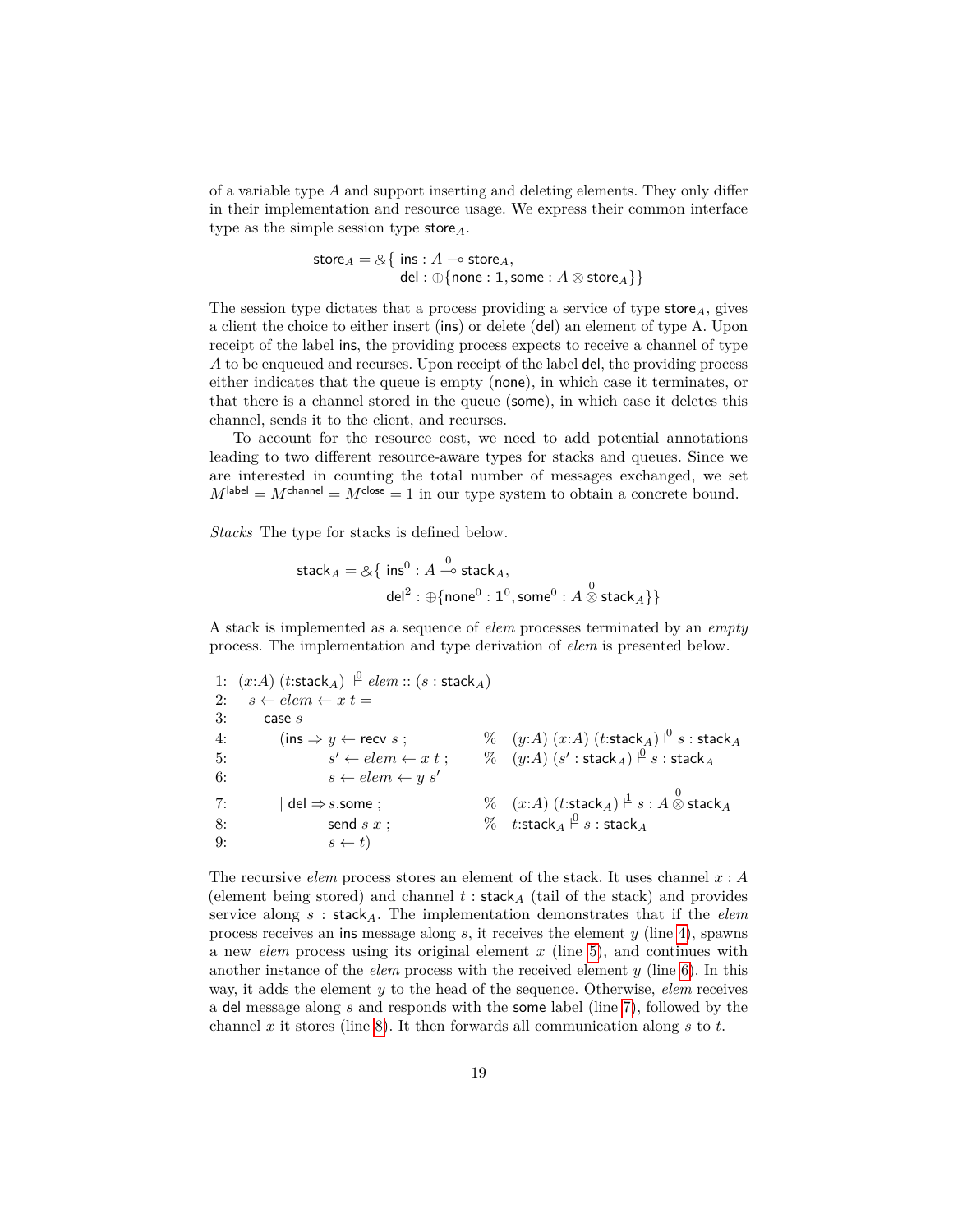Inserting an element has no resource cost, since no messages are sent by the *elem* process. Similarly, deleting an element has a cost of 2, which is used to send two messages: the some label and the element *x*. This is reflected by the type stack<sub>A</sub>, which needs 0 and 2 potential units for insertion and deletion, respectively, as indicated by the resource annotations.

We now implement and type the *empty* process.

|     | 10: $\cdot \stackrel{\circ}{\vdash} empty :: (s : stack_A)$ |                                                                                |
|-----|-------------------------------------------------------------|--------------------------------------------------------------------------------|
|     | 11: $s \leftarrow empty =$                                  |                                                                                |
| 12: | case $s$ (ins $\Rightarrow$ $y \leftarrow$ recv $s$ ;       | $\%$ $(y:A)$ $\stackrel{0}{\vdash} s$ : stack A                                |
| 13: | $e \leftarrow \textit{empty}:$                              | $\%$ $(y:A)$ $(e : \text{stack}_A) \overset{\beta}{\vdash} s : \text{stack}_A$ |
| 14: | $s \leftarrow elem \leftarrow y e$                          |                                                                                |
| 15: | del $\Rightarrow$ s.none;                                   | $\% \quad \cdot \n\stackrel{1}{\vdash} s : \mathbf{1}$                         |
| 16: | close $s$ )                                                 |                                                                                |

The sequence of *elem* processes ends with an *empty* process, providing service along channel *s* where it can receive the label ins or del. If it receives the label ins, it receives the element *y* to be inserted (line [12\)](#page-9-7), spawns a new *empty* process (line [13\)](#page-9-8), and continues execution as an *elem* process with the received element (line [14\)](#page-9-9). On receiving the label del, it just sends the none label (line [15\)](#page-9-10) followed by the close message (line [16\)](#page-9-11), indicating that the stack is empty.

Inserting an element sends no messages and thus has cost 0. Deleting an element sends two messages and has cost 2, which is reflected in the resource annotations of the labels in the type store*A*. Note that deleting an element requires the system to send back two messages, either the none label followed by the close message, or the some label followed by the element. Therefore, an implementation of stacks will have a resource cost of at least 2 for deletion. This shows that the above implementation is the most efficient w.r.t. our cost semantics because insertion has no resource cost, and deletion has the least possible cost.

*Queues* Next, we consider the queue interface which is achieved by using the same store*<sup>A</sup>* interface and annotating it with a different potential. The tight potential bound depends on the number of elements stored in the queue. Hence, a precise resource-aware type needs access to this internal measure in the type. A type queue<sub>A</sub> $[n]$  intuitively defines a queue of size *n*, i.e. a process offering along a channel of type queue<sub>*A*</sub> $[n]$  connects a sequence of *n* elements.

$$
\begin{aligned} \mathsf{queue}_A[n] = \& \{~ \mathsf{ins}^{2n} : A \stackrel{0}{\multimap} \mathsf{queue}_A[n+1], \\ \mathsf{del}^2 : \oplus \{\mathsf{none}^0 : \mathbf{1}^0, \mathsf{some}^0 : A \stackrel{0}{\otimes} \mathsf{queue}_A[n-1] \} \} \end{aligned}
$$

Similar to a stack, a queue is also implemented by a sequence of *elem* processes, connected via channels, and terminated by the *empty* process. We show the implementation of *elem* below.

1:  $(x:A)$   $(t:\text{queue}_A[n-1]) \overset{\rho}{\vdash} elem::(s:\text{queue}_A[n])$ 2:  $s \leftarrow elem \leftarrow x t =$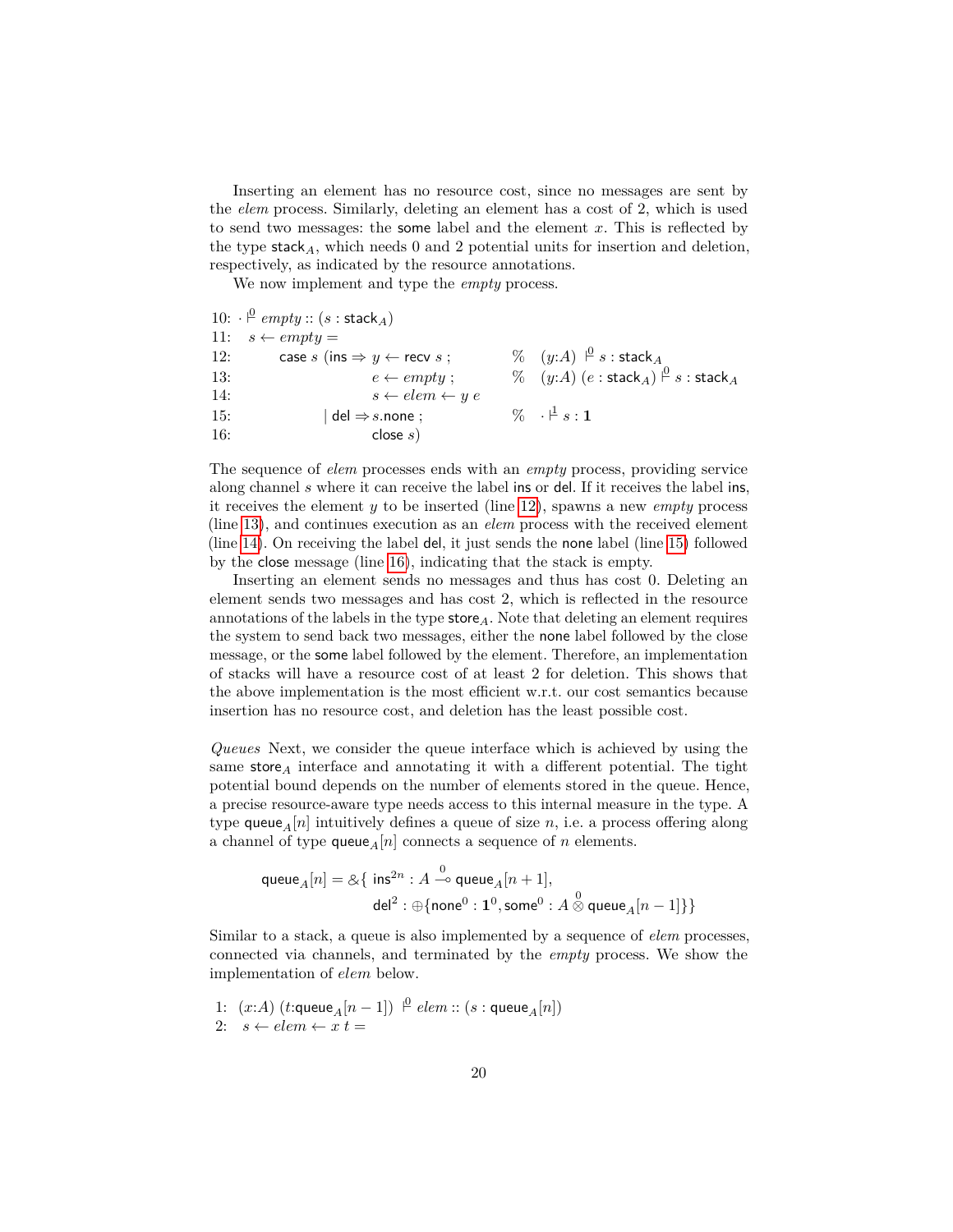3: case *s* (  $4: \qquad \mathsf{ins} \Rightarrow \quad y \leftarrow \mathsf{recv}\ s\ ; \quad \% \ (y{:}A)\ (x{:}A)\ (t{:}\mathsf{queue}_A[n-1]) \; |^{2n}\ s{:}\mathsf{queue}_A[n+1]$  $t.\mathsf{ins}~; \hspace{1cm} \%~(y{:}A)(x{:}A)(t{:}A \stackrel{0}{\multimap} \mathsf{queue}_A[n]) \stackrel{\mathsf{1}}{\vdash} s{:}\mathsf{queue}_A[n+1]$ 6: send *t y* ;  $\%$   $(x : A)$   $(t : \textsf{queue}_A[n]) \overset{\rho}{\vdash} s : \textsf{queue}_A[n+1]$ 7:  $s \leftarrow elem \leftarrow x \ t$  $8: \qquad | \text{ del } \Rightarrow s.\textsf{some }; \qquad \% \quad (x{:}A)(t{:}\textsf{queue}_A[n-1]) \overset{\text{d}}{\vdash} s{:}A \overset{0}{\otimes} \textsf{queue}_A[n-1]$ 9: send *s*  $x$  ; %  $t$ :queue<sub>A</sub> $[n-1] \stackrel{\beta}{\vdash} s$  : queue<sub>A</sub> $[n-1]$ 10:  $s \leftarrow t$ 

Similar to the implementation of a stack, the *elem* process provides along *s* : queue<sub>A</sub>, stores the element  $x : A$ , and uses the tail of the queue  $t : \mathsf{queue}_A$ . When the *elem* process receives the ins message along *s*, it receives the element *y* (line [4\)](#page-9-3), and passes the ins message (line [5\)](#page-9-4) along with *y* (line [5\)](#page-9-4) to *t*. Since the process at the other end of *t* is also implemented using *elem*, it passes along the element to its tail too. Thus the element travels to the end of the queue where it is finally inserted. The deletion is similar to that for stack.

For each insertion, the ins label along with the element travels to the end of the queue. Hence, the resource cost of each insertion is 2*n* where *n* is the size of the queue and this is reflected in the type  $queue_A$  in the potential annotation of ins as 2*n*. Similar to the stack, deletion has a resource cost of 2 to get back the some label and the element. We now consider the *empty* process.

 $\cdot \stackrel{0}{\vdash} \operatorname{empty} :: (s : \textsf{queue}_A[0])$  $s \leftarrow empty =$ case *s* ( ins ⇒ *y* ← recv *s* ; % (*y*:*A*) ` 0 *s* : queue*A*[1]  $e \leftarrow empty~; \hspace{1cm} \%\quad(y{:}A)~(e:\mathsf{queue}_A[0]) \stackrel{\mathsf{p}}{\leftarrow} s:\mathsf{queue}_A[1]$  $s \leftarrow elem \leftarrow y e$  $\vert$  del  $\Rightarrow$   $s.\mathsf{none}$  ;  $\qquad\qquad\% \quad \cdot \stackrel{\mathsf{1}}{\vdash} s:\mathbf{1}$ close *s*)

The implementation of *empty* process is identical to that of stacks. Since insertion does not cause the process to send any messages, its resource cost is 0. On the other hand, deletion costs 2 units because the process sends back the none label followed by the close message. This is correctly reflected in the queue type. Since *s* : queue<sub>A</sub>[0], the annotation for ins is  $2n = 2 \cdot 0 = 0$ . Similarly, del is annotated with a potential of 2.

The resource-aware types show that the implementation for stacks is more efficient than that of queues. This follows from the potential annotation. The label ins is annotated by  $2n$  for stack<sub>A</sub> and with 0 for queue<sub>A</sub>. The label del has the same annotation in both types.

*Functional queues* In a functional language, a queue is often implemented with two lists. The idea is to enqueue into the first list and to dequeue from the second list. If the second list is empty then we copy the first list over, thereby reversing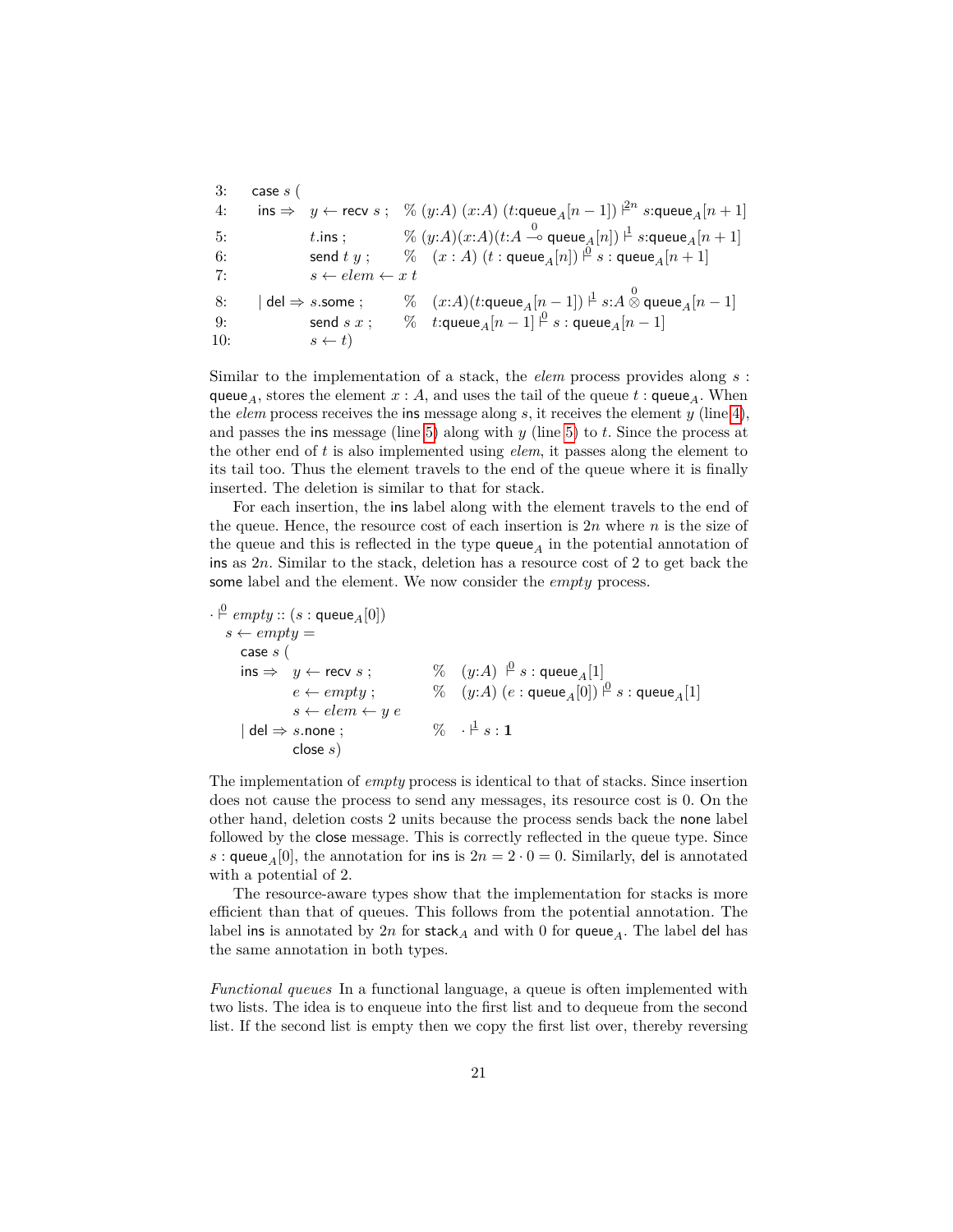its order. Since the cost of the dequeue operation varies drastically between the dequeue operations, amortized analysis is again instrumental in the analysis of the worst-case behavior and shows that the worst-case amortized cost for deletion is actually a constant.

Appendix [B.3](#page-35-0) contains an implementation of a functional queue in Resource-Aware SILL. The type of the queue is

$$
\begin{aligned} \mathsf{queue}'_A = \& \{~\mathsf{ins}^6 : A \stackrel{0}{\multimap} \mathsf{queue}'_A, \\ \mathsf{del}^2 : \oplus \{~\mathsf{some}^0 : A \stackrel{0}{\otimes} \mathsf{queue}'_A, \mathsf{none}^0 : \mathbf{1}^0 \} \} \end{aligned}
$$

Resource-aware session types enable us to translate the amortized analysis to the distributed setting. The type prescribes that an insertion has an amortized cost of 6 while the deletion has an amortized cost of 2. The main idea here is that the elements are inserted with a constant potential in the first list. While deleting, if the second list is empty, then this stored potential in the first list is used to pay for copying the elements over to the second list. The exact potential annotations for the two lists can be found in Appendix [B.3.](#page-35-0) As demonstrated from the resource-aware type, this implementation is more efficient than the previous queue implementation, which has a linear resource cost for insertion.

*Generic clients* The notion of efficiency of a store can be generalized and quantified by considering clients for the stack and queue interface. A client interacts with a generic store via a sequence of insertions and deletions. A provider can then implement the store as a stack, queue, priority queue, etc. (same interface) and just expose the resource-aware type for store*A*. Our type system can then use just the interface type and the generic client implementation to derive resource bounds on the client. For simplicity, the clients are typed in an affine type system which allows us to throw away dummy channels (see below).

We provide a general mechanism for implementing clients for a generic store. We define a generic store*<sup>A</sup>* type at which the potential annotations are arbitrary natural numbers.

$$
\begin{aligned} \mathsf{store}_{A}[n] = \& \{ \ \mathsf{ins}^i : A \stackrel{a}{\multimap} \mathsf{store}_{A}[n+1], \\ \mathsf{del}^d : \oplus \{\mathsf{none}^p : \mathbf{1}^e, \mathsf{some}^s : A \stackrel{t}{\otimes} \mathsf{store}_{A}[n-1] \} \} \end{aligned}
$$

A client is defined by a list  $\ell$  of ins and del messages that it sends to the store. We index the client  $C_{\ell,n}$  using  $\ell$ , and the internal measure *n* of the store<sub>A</sub> type. The channel along which the client provides is irrelevant for our analysis and is represented using a dummy channel *d* : *D*. For ease of notation, we define the potential needed for a client  $C_{\ell,n}$  as a function  $\phi(\ell,n)$ .

We implement the client  $C_{\ell,n}$  as follows. First, consider the case when  $\ell = []$ , i.e. an empty list.

$$
\cdot \stackrel{\mathsf{p}}{\leftarrow} C_{[],n} :: (d : D)
$$

$$
d \leftarrow C_{[],n} = \text{close } d
$$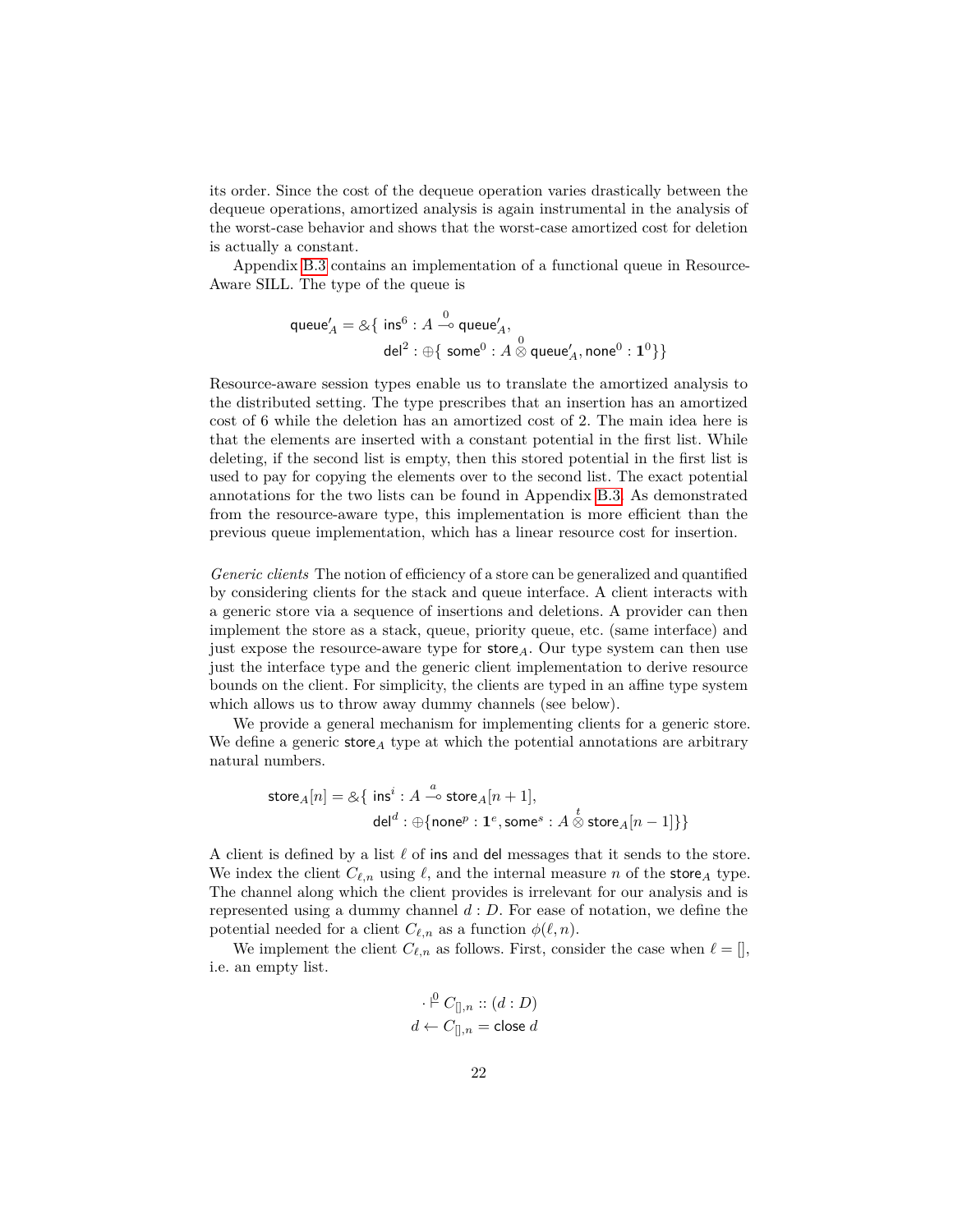The client for an empty list just closes the channel *d*. We assume that all clients are typed with the cost-free metric to only count for the messages sent inside the stores. So  $C_{[],0}$  needs 0 potential. For the potential function, this means  $\phi([, n) = 0.$ 

Next, we implement the client when the head of the list  $\ell$  is ins.

$$
\begin{aligned}\n\Omega\left(x:A\right) & (s:\text{store}_A[n]) \, \vert^{\underline{q}} \, C_{\text{ins}::\ell,n} :: (d:D) \\
d &\leftarrow C_{\text{ins}::\ell,n} \leftarrow \Omega \, x \, s = \\
s.\text{ins} \, ; & \%\quad \Omega\left(x:A\right) \left(s:A \stackrel{a}{\multimap} \text{store}_A[n+1]\right) \, \vert^{q-i} \, d:D \\
\text{send} \, s \, x \, ; & \%\quad \Omega\left(s:\text{store}_A[n+1]\right) \, \vert^{q-i-a} \, d:D \\
d &\leftarrow C_{\ell,n+1} \leftarrow \Omega \, s\n\end{aligned}
$$

The client sends an ins label followed by the element *x*. If  $C_{\text{ins}::\ell,n}$  needs a potential *q*, then the type derivation informs us that  $C_{\ell,n+1}$  needs a potential  $q - i - a$ . Thus,  $\phi$ (ins ::  $\ell, n$ ) =  $\phi(\ell, n+1) + i + a$ . Finally, we show the client implementation if the head of the list  $\ell$  is del.

$$
\begin{aligned} &\Omega\left(s: \text{store}_A[n]\right) \overset{\text{id}}{\leftarrow} C_{\text{del}::\ell}::(d:D) \\ &\quad d \leftarrow C_{\text{del}::\ell,n} \leftarrow \Omega \ s = \\ &\quad s.\text{del}:\qquad \%\quad \Omega\left(s: \oplus \{\text{none}^n: \mathbf{1}^e, \text{some}^s: A\overset{t}{\otimes} \text{store}_A[n-1]\}\right) \overset{\text{id}^{-d}}{\leftarrow} d:D \\ &\quad \text{case } s\left(\begin{array}{c} \\ \text{some} \Rightarrow & x \leftarrow \text{recv} \ s \ ; \quad \%\quad \Omega\left(x:A\right)\left(s: \text{store}_A[n-1]\right) \right. \overset{\text{id}^{-d}+s+t}{\leftarrow} d:D \\ &\quad d \leftarrow C_{\ell,n-1} \leftarrow \Omega \ x \ s \\ &\quad \text{none} \Rightarrow \text{wait } s\right) \quad \quad \%\quad \Omega \ \overset{\text{id}^{-d}+p+e}{\leftarrow} d:D \end{array} \right. \end{aligned}
$$

The client sends the del label and then case analyzes on the label it receives. If it receives the some label, it receives the element and then continues with  $C_{\ell,n-1}$ , else it receives the none label and waits for the channel *s* to close. In terms of the potential function, this means

$$
\phi(\text{del}:: \ell, n) = \begin{cases} \phi(\ell, n-1) + d - s - t & \text{if } n > 0 \\ \max(0, d - p - e) & \text{otherwise} \end{cases}
$$

Walking through the list  $\ell$  and chaining the potential equations together, we can achieve a resource bound on the client  $C_{\ell,n}$  by computing  $\phi(\ell,n)$ .

The stack<sub>*A*</sub> and queue<sub>*A*</sub> interface types are specific instantiations of the store<sub>*A*</sub> type. For the stack interface, plugging in appropriate potential annotations  $i = a = p = e = s = t = 0$ , and  $d = 2$ , we get (ignoring the case where the stack becomes empty)

$$
\phi([\mathopen{]}, n) = 0 \qquad \phi(\mathop{\mathrm{ins}}\nolimits :: \ell, n) = \phi(\ell, n+1) \qquad \phi(\mathop{\mathrm{del}}\nolimits :: \ell, n) = \phi(\ell, n-1) + 2
$$

Similarly, considering the queue type as another instantiation of the store*<sup>A</sup>* type, and plugging  $a = p = e = s = t = 0$ ,  $i = 2n$  and  $d = 2$ , we get

$$
\phi([\mathopen{]},n)=0 \qquad \phi(\mathop{\mathrm{ins}}\nolimits::\ell,n)=\phi(\ell,n+1)+2n \qquad \phi(\mathop{\mathrm{del}}\nolimits::\ell,n)=\phi(\ell,n-1)+2
$$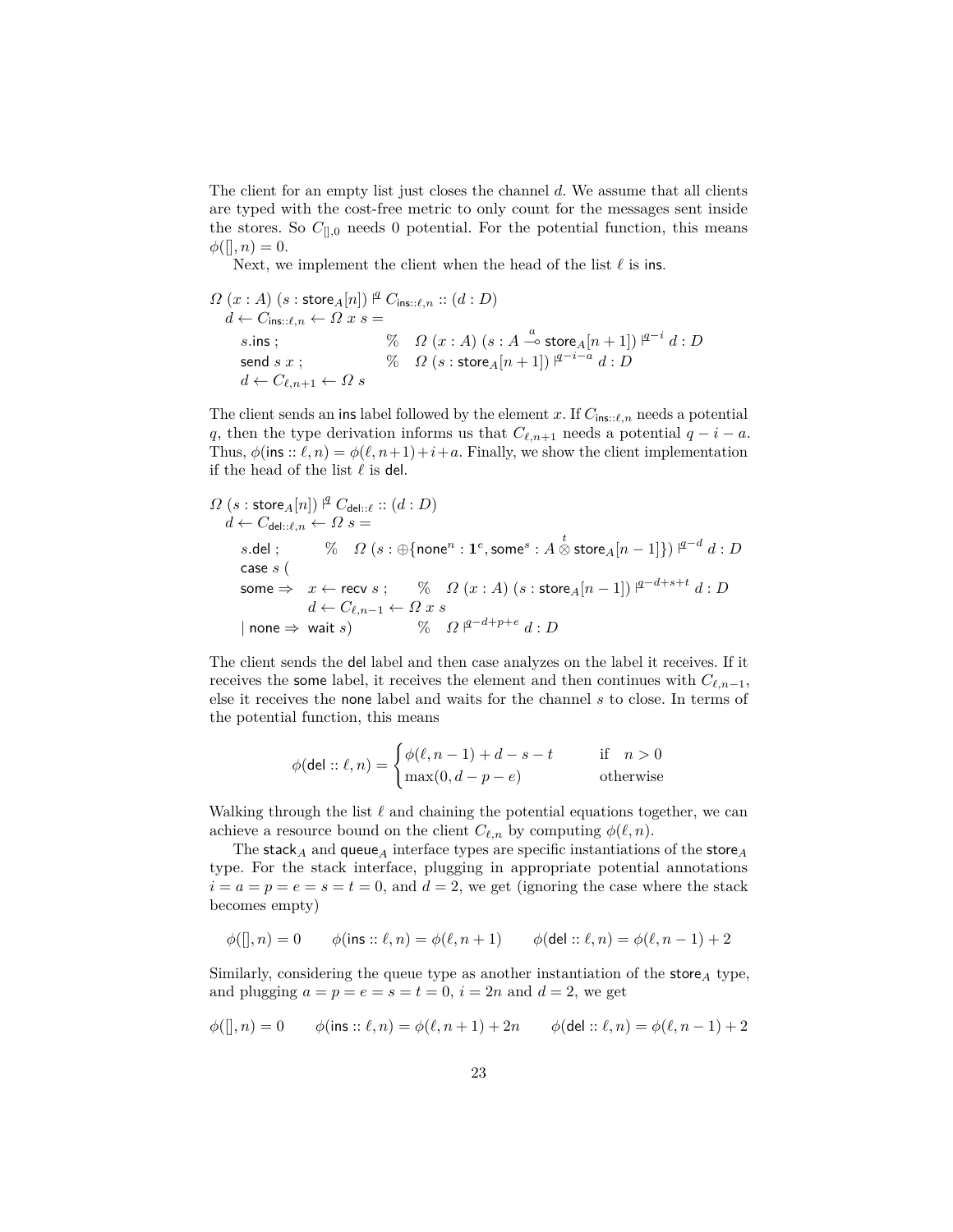Finally, looking at  $\mathsf{queue}_A'$  as another instantiation of the  $\mathsf{store}_A$  type and plugging  $a = p = e = s = t = 0, i = 6$  and  $d = 2$ , we get

 $\phi(\parallel, n) = 0$  *φ*(ins ::  $\ell, n$ ) =  $\phi(\ell, n + 1) + 6$  *φ*(del ::  $\ell, n$ ) =  $\phi(\ell, n - 1) + 2$ 

This allows us to compare arbitrary clients of two (same or different) interfaces and compare their resource cost. The resource-aware types are expressive enough to obtain these resource bounds without referring the implementation of the store interface. For instance, an important property of queues is that every insertion is more costly than the previous one. The cost of insertion depends on the size of the queue, which, in turn, increases with every insertion. Hence, the complexity of the queue system depends on the sequence in which inserts and deletes are performed. In particular, we can consider the efficiency of two different clients for the queue system, by solving the above system of equations.

For instance, consider two clients  $Q_{\ell_1,n}$  and  $Q_{\ell_2,n}$ , with two different message lists  $\ell_1 =$  [ins, ..., ins, del, ..., del], i.e. *m* insertions followed by *m* deletions, and  $\ell_2$  = [ins, del, ins, del, ..., ins, del], i.e. *m* instances of alternate insertions and deletions. In both cases, we have the same number of insertions and deletions. However, the resource cost of the two systems are completely different. Solving the system of equations, we get that  $\phi(\ell_1, n) = 2mn + m(m - 1) + 2m$ , while  $\phi(\ell_2, n) = 2m(n+1)$ , which shows that the second client is an order of magnitude more efficient than the first one. More examples are presented in Appendix [B.](#page-32-0)

## **8 Related Work**

Session types have been introduced by Honda [\[32](#page-26-10)[,33\]](#page-26-11). The technical development in this article is based on previous work on [\[44,](#page-26-14)[40\]](#page-26-15). By removing the potential annotation from the type rules in Section [5](#page-13-0) we arrive at the type system of loc. cit. The internal measures and type families that we use are inspired by [\[24\]](#page-25-19). Other recent innovations in session types include sharing of resources [\[9\]](#page-25-22) and dynamic monitors [\[34\]](#page-26-19). In contrast to our work, all the aforementioned articles do not discuss static resource analysis.

Static resource bound analysis for sequential programs has been extensively studied. Successful approaches are based on refinement types [\[18,](#page-25-0)[15\]](#page-25-1), linear dependent types [\[37\]](#page-26-1), abstract interpretation [\[46,](#page-26-4)[25](#page-25-2)[,5,](#page-25-3)[16\]](#page-25-4), deriving and solving recurrence relations [\[19,](#page-25-10)[20](#page-25-5)[,4,](#page-25-6)[36\]](#page-26-3), term rewriting [\[11](#page-25-7)[,8\]](#page-25-8). These works do not consider message-passing programs nor concurrent or parallel evaluation.

Our work is based on type-based amortized resource analysis. Automatic amortized resource analysis (AARA) has been introduced as a type system to automatically derive linear [\[30\]](#page-26-0) and polynomial bounds [\[27\]](#page-26-2) for sequential functional programs. It can also be integrated with program logics to derive bounds for imperative programs [\[7](#page-25-24)[,14\]](#page-25-9). Moreover, it has been used to derive bounds for term-rewrite systems [\[31\]](#page-26-5) and object-oriented programs [\[29\]](#page-26-20). A recent work also considers bounds on the parallel evaluation cost (also called *span*) of functional programs [\[28\]](#page-26-21). The innovation of our work is the integration of AARA and session types and the analysis of message-passing programs that communicate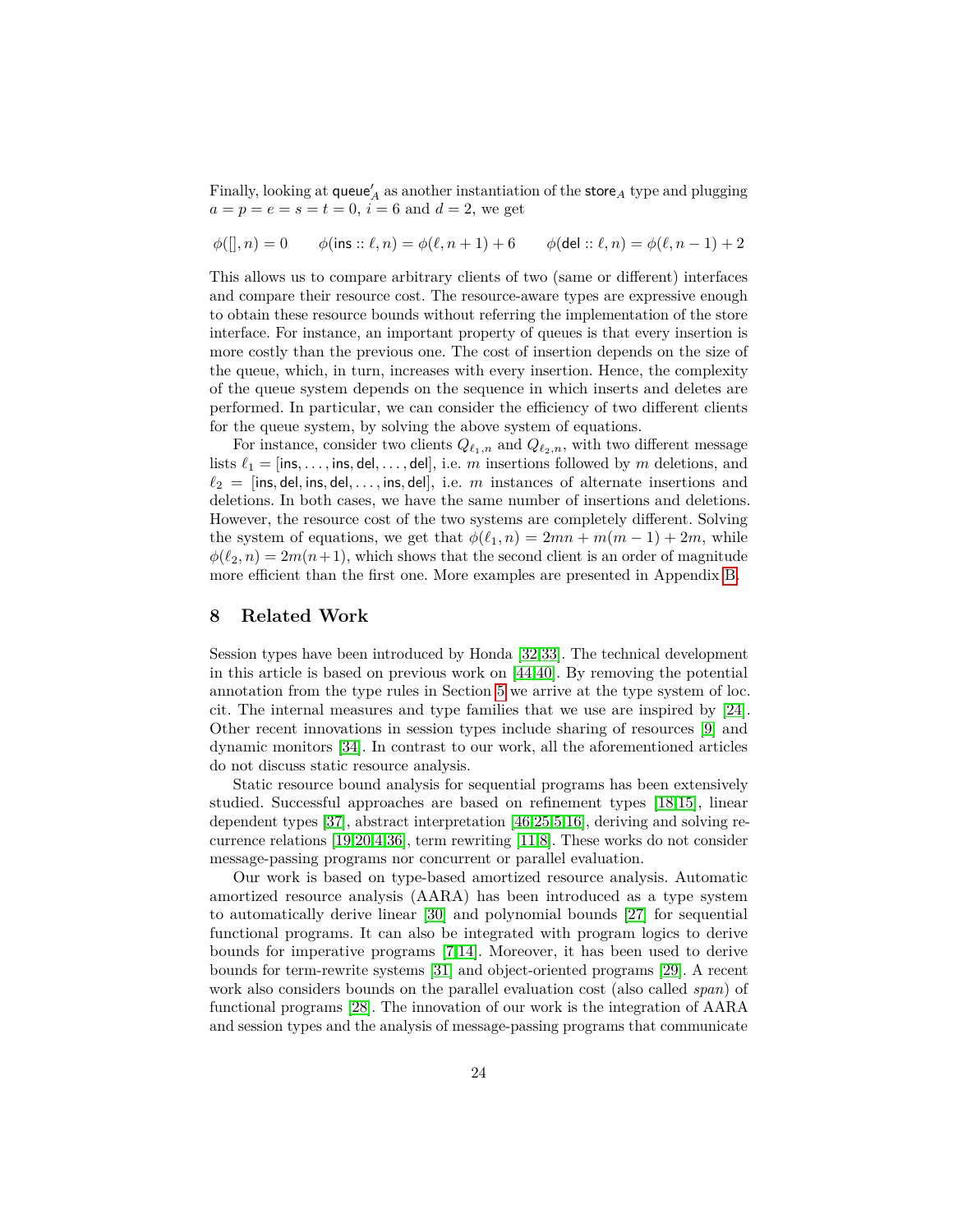with the outside world. Instead of function arguments, our bounds depend on the messages that are send along channels. As a result, the formulation and proof of the soundness theorem is quite different from the soundness of sequential AARA.

We are only aware of a couple of other works that study resource bounds for concurrent programs. Gimenez et al. [\[22\]](#page-25-13) introduced a technique for analyzing the parallel and sequential space and time cost of evaluating interaction nets. While it also based on linear logic and potential annotations, the flavor of the analysis is quite different. Interaction nets are mainly used to model parallel evaluation while session types focus on the interaction of processes. A main innovation of our work is that processes can exchange potential via messages. It is not clear how we can represent the examples we consider in this article as interaction nets. Albert et al. [\[3,](#page-25-14)[2\]](#page-25-15) have studied techniques for deriving bounds on the cost of concurrent programs that are based on the actor model. While the goals of the work are similar to ours, the used technique and considered examples are dissimilar. A major difference is that our method is type-based and compositional. A unique feature of our work is that types describe bounds as functions of the messages that are sent along a channel.

# **9 Conclusion**

We have introduced resource-aware session types, a linear type system that combines session types [\[32,](#page-26-10)[40\]](#page-26-15) and type-based amortized resource analysis [\[30](#page-26-0)[,27\]](#page-26-2) to reason about the resource usage of message-passing processes. The soundness of the type system has been proved for a core session-typed language with respect to a cost semantics that tracks the total communication cost in a system of processes. We have demonstrated that our technique can be used to prove tight resource bounds and supports amortized reasoning by analyzing standard session-type data structures such as distributed binary counters, stacks, and queues.

Our approach addresses some of the main challenges of analyzing messagepassing programs such as compositionality and description of symbolic bounds. However, there are several open problems that we plan to tackle as part of future work. The technique we have developed in this paper does not yet account for the concurrent execution cost of processes, or the *span*. We are working on a companion paper that describes a type-based analysis to derive bounds on the span; the earliest time a concurrent computation terminates assuming an infinite number of processors. Due to data dependencies in a concurrent program, a process needs to wait for messages from other processes, and computing these waiting times statically makes span analysis challenging.

Similarly, we have focused on the foundations and meta theory of resourceaware session types in this paper. The next step is to implement our analysis. An advantage of our method is that it is based upon type-based amortized resource analysis for sequential programs. We will integrate the type system with SILL for functional programs [\[27\]](#page-26-2). We designed the type system with automation in mind and we are confident that we can support automatic type inference using templates and LP solving similar to AARA [\[30](#page-26-0)[,27\]](#page-26-2). To this end, we are working on an algorithmic version of the declarative type system presented here.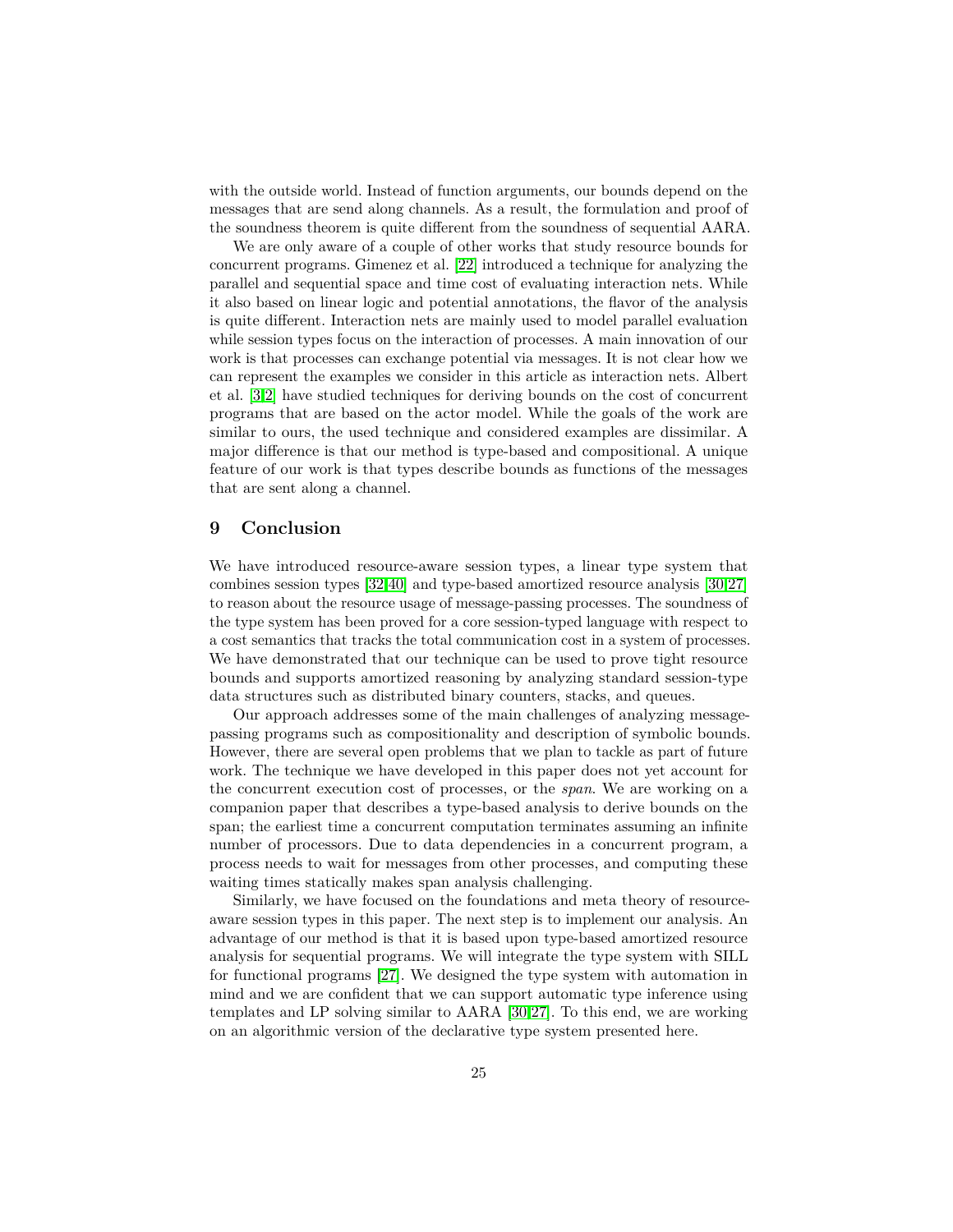### **References**

- <span id="page-25-12"></span>1. Acar, U.A., Charguéraud, A., Rainey, M.: Oracle-guided scheduling for controlling granularity in implicitly parallel languages. J. Funct. Program. 26 (2016)
- <span id="page-25-15"></span>2. Albert, E., Arenas, P., Correas, J., Genaim, S., Gómez-Zamalloa, M., Martin-Martin, E., Puebla, G., Román-Díez, G.: Resource analysis: From sequential to concurrent and distributed programs. In: Formal Methods - 20th International Symposium (FM'15) (2015)
- <span id="page-25-14"></span>3. Albert, E., Flores-Montoya, A., Genaim, S., Martin-Martin, E.: May-Happen-in-Parallel Analysis for Actor-Based Concurrency. ACM Trans. Comput. Log. 17(2) (2016)
- <span id="page-25-6"></span>4. Albert, E., Genaim, S., Masud, A.N.: On the Inference of Resource Usage Upper and Lower Bounds. ACM Transactions on Computational Logic 14(3) (2013)
- <span id="page-25-3"></span>5. Alias, C., Darte, A., Feautrier, P., Gonnord, L.: Multi-dimensional Rankings, Program Termination, and Complexity Bounds of Flowchart Programs. In: (SAS'10) (2010)
- <span id="page-25-11"></span>6. Antonopoulos, T., Gazzillo, P., Hicks, M., Koskinen, E., Terauchi, T., Wei, S.: Decomposition Instead of Self-composition for Proving the Absence of Timing Channels. In: (PLDI'17)
- <span id="page-25-24"></span>7. Atkey, R.: Amortised Resource Analysis with Separation Logic. In: (ESOP'10)
- <span id="page-25-8"></span>8. Avanzini, M., Lago, U.D., Moser, G.: Analysing the Complexity of Functional Programs: Higher-Order Meets First-Order. In: 29th Int. Conf. on Func. Prog. (ICFP'15)
- <span id="page-25-22"></span>9. Balzer, S., Pfenning, F.: Manifest sharing with session types (ICFP) (Aug 2017)

Complexity Analysis of Integer Programs. In: (TACAS'14) (2014)

- <span id="page-25-18"></span><span id="page-25-7"></span>10. Brent, R.P.: Algorithms for minimization without derivatives. Courier Corporation (2013) 11. Brockschmidt, M., Emmes, F., Falke, S., Fuhs, C., Giesl, J.: Alternating Runtime and Size
- <span id="page-25-16"></span>12. Caires, L., Pfenning, F.: Session types as intuitionistic linear propositions. In: Proc. of the 21st Int. Conf. on Concurrency Theory (CONCUR 2010). pp. 222–236 (Aug 2010)
- <span id="page-25-17"></span>13. Caires, L., Pfenning, F., Toninho, B.: Linear logic propositions as session types. Mathematical Structures in Computer Science 26(3), 367–423 (2016)
- <span id="page-25-9"></span>14. Carbonneaux, Q., Hoffmann, J., Reps, T., Shao, Z.: Automated Resource Analysis with Coq Proof Objects. In: 29th Int. Conf. on Computer-Aided Verification (CAV'17) (2017)
- <span id="page-25-1"></span>15. Çiçek, E., Barthe, G., Gaboardi, M., Garg, D., Hoffmann, J.: Relational Cost Analysis. In: 44th Symposium on Principles of Programming Languages (POPL'17) (2017)
- <span id="page-25-4"></span>16. Cerný, P., Henzinger, T.A., Kovács, L., Radhakrishna, A., Zwirchmayr, J.: Segment Abstraction for Worst-Case Execution Time Analysis. In: (ESOP'15) (2015)
- <span id="page-25-21"></span>17. Cervesato, I., Scedrov, A.: Relating state-based and process-based concurrency through linear logic. Electron. Notes Theor. Comput. Sci. 165, 145–176 (Nov 2006)
- <span id="page-25-0"></span>18. Çiçek, E., Garg, D., Acar, U.A.: Refinement Types for Incremental Computational Complexity. In: 24th European Symposium on Programming (ESOP'15) (2015)
- <span id="page-25-10"></span>19. Danner, N., Licata, D.R., Ramyaa, R.: Denotational Cost Semantics for Functional Languages with Inductive Types. In: 29th Int. Conf. on Functional Programming (ICFP'15)
- <span id="page-25-5"></span>20. Flores-Montoya, A., Hähnle, R.: Resource Analysis of Complex Programs with Cost Equations. In: Programming Languages and Systems - 12th Asian Symposiu (APLAS'14)
- <span id="page-25-20"></span>21. Gay, S.J., Hole, M.: Subtyping for session types in the *π*-calculus. Acta Informatica (2005)
- <span id="page-25-13"></span>22. Gimenez, S., Moser, G.: The complexity of interaction. In: (POPL'16) (2016)
- <span id="page-25-23"></span>23. Girard, J.Y.: Linear logic. Theoretical Computer Science 50(1), 1 – 101 (1987)
- <span id="page-25-19"></span>24. Griffith, D., Gunter, E.L.: Liquid pi: Inferrable dependent session types. In: Proceedings of the NASA Formal Methods Symposium. pp. 186–197. Springer LNCS 7871 (2013)
- <span id="page-25-2"></span>25. Gulwani, S., Mehra, K.K., Chilimbi, T.M.: SPEED: Precise and Efficient Static Estimation of Program Computational Complexity. In: 36th Principles of Prog. Langs. (POPL'09)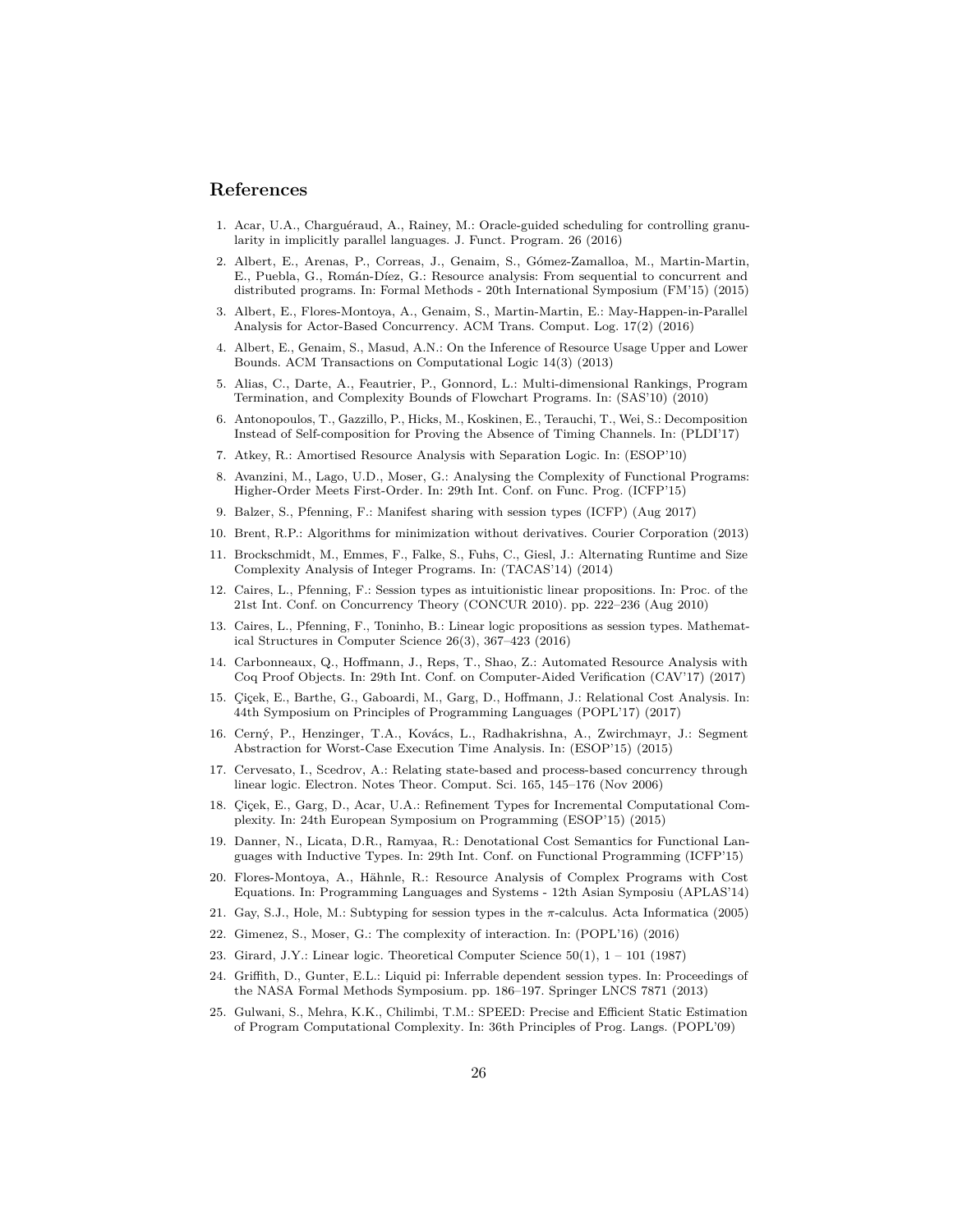- <span id="page-26-9"></span>26. Haemmerlé, R., López-García, P., Liqat, U., Klemen, M., Gallagher, J.P., Hermenegildo, M.V.: A Transformational Approach to Parametric Accumulated-Cost Static Profiling. In: Functional and Logic Programming - 13th International Symposium (FLOPS'16) (2016)
- <span id="page-26-2"></span>27. Hoffmann, J., Das, A., Weng, S.C.: Towards Automatic Resource Bound Analysis for OCaml. In: 44th Symposium on Principles of Programming Languages (POPL'17) (2017)
- <span id="page-26-21"></span>28. Hoffmann, J., Shao, Z.: Automatic Static Cost Analysis for Parallel Programs. In: 24th European Symposium on Programming (ESOP'15) (2015)
- <span id="page-26-20"></span>29. Hofmann, M., Jost, S.: Type-Based Amortised Heap-Space Analysis. In: (ESOP'06)
- <span id="page-26-0"></span>30. Hofmann, M., Jost, S.: Static Prediction of Heap Space Usage for First-Order Functional Programs. In: 30th ACM Symp. on Principles of Prog. Langs. (POPL'03) (2003)
- <span id="page-26-5"></span>31. Hofmann, M., Moser, G.: Multivariate Amortised Resource Analysis for Term Rewrite Systems. In: 13th Int. Conf. on Typed Lambda Calculi and Appl. (TLCA'15) (2015)
- <span id="page-26-10"></span>32. Honda, K.: Types for dyadic interaction, pp. 509–523. Springer Berlin Heidelberg (1993)
- <span id="page-26-11"></span>33. Honda, K., Vasconcelos, V.T., Kubo, M.: Language primitives and type discipline for structured communication-based programming. ESOP'98, Springer LNCS 1381
- <span id="page-26-19"></span>34. Jia, L., Gommerstadt, H., Pfenning, F.: Monitors and blame assignment for higher-order session types. In: Proc. of the 43rd ACM Symp. on Prin. of Prog. Lang. POPL '16
- <span id="page-26-7"></span>35. Jia Chen, Y.F., Dillig, I.: Precise Detection of Side-Channel Vulnerabilities using Quantitative Cartesian Hoare Logic. In: Conf. on Comp. and Comm. Security (CCS'17)
- <span id="page-26-3"></span>36. Kincaid, Z., Breck, J., Boroujeni, A.F., Reps, T.: Compositional recurrence analysis revisited. In: Conference on Programming Language Design and Implementation (PLDI'17) (2017)
- <span id="page-26-1"></span>37. Lago, U.D., Petit, B.: The Geometry of Types. In: (POPL'13) (2013)
- <span id="page-26-6"></span>38. Ngo, V.C., Dehesa-Azuara, M., Fredrikson, M., Hoffmann, J.: Verifying and Synthesizing Constant-Resource Implementations with Types. In: 38th IEEE Symp. on S&P (2017)
- <span id="page-26-8"></span>39. Olivo, O., Dillig, I., Lin, C.: Static Detection of Asymptotic Performance Bugs in Collection Traversals. In: Conf. on Prog. Lang. Design and Impl. (PLDI'15) (2015)
- <span id="page-26-15"></span>40. Pfenning, F., Griffith, D.: Polarized Substructural Session Types. Springer Berlin (2015)
- <span id="page-26-16"></span>41. Pfenning, F., Simmons, R.J.: Substructural operational semantics as ordered logic programming. In: Proc. of 24th IEEE Symp. on Logic In Comp. Sc. LICS '09 (2009)
- <span id="page-26-17"></span>42. Silva, M., Florido, M., Pfenning, F.: Non-blocking concurrent imperative programming with session types. In: Proc. 4th Int. Workshop on Linearity, LINEARITY 2016. (2016)
- <span id="page-26-13"></span>43. Tarjan, R.E.: Amortized Computational Complexity. SIAM J. Alg. Disc. Methods (1985)
- <span id="page-26-14"></span>44. Toninho, B., Caires, L., Pfenning, F.: Higher-order processes, functions, and sessions: A monadic integration. In: (ESOP'13). Springer LNCS 7792, Rome, Italy (Mar 2013)
- <span id="page-26-12"></span>45. Wadler, P.: Propositions as sessions. In: (ICFP'12). ACM Press, Copenhagen, Denmark
- <span id="page-26-4"></span>46. Zuleger, F., Sinn, M., Gulwani, S., Veith, H.: Bound Analysis of Imperative Programs with the Size-change Abstraction. In: 18th Int. Static Analysis Symp. (SAS'11) (2011)

# <span id="page-26-18"></span>**A Proof of Soundness Theorem**

We present the complete proof of the soundness theorem. We reiterate the rules of cost semantics and typing. Figure [4](#page-11-0) presents the cost semantics for our sessiontyped language, while Figure [5](#page-14-0) presents the full set of typing rules. Finally, Theorem [1](#page-17-1) defines the soundness theorem establishing that the typing rules for a configuration presented in Figure [6](#page-16-1) are sound w.r.t. the rules for cost semantics presented in Figure [4.](#page-11-0) We follow the complete proof of the soundness theorem.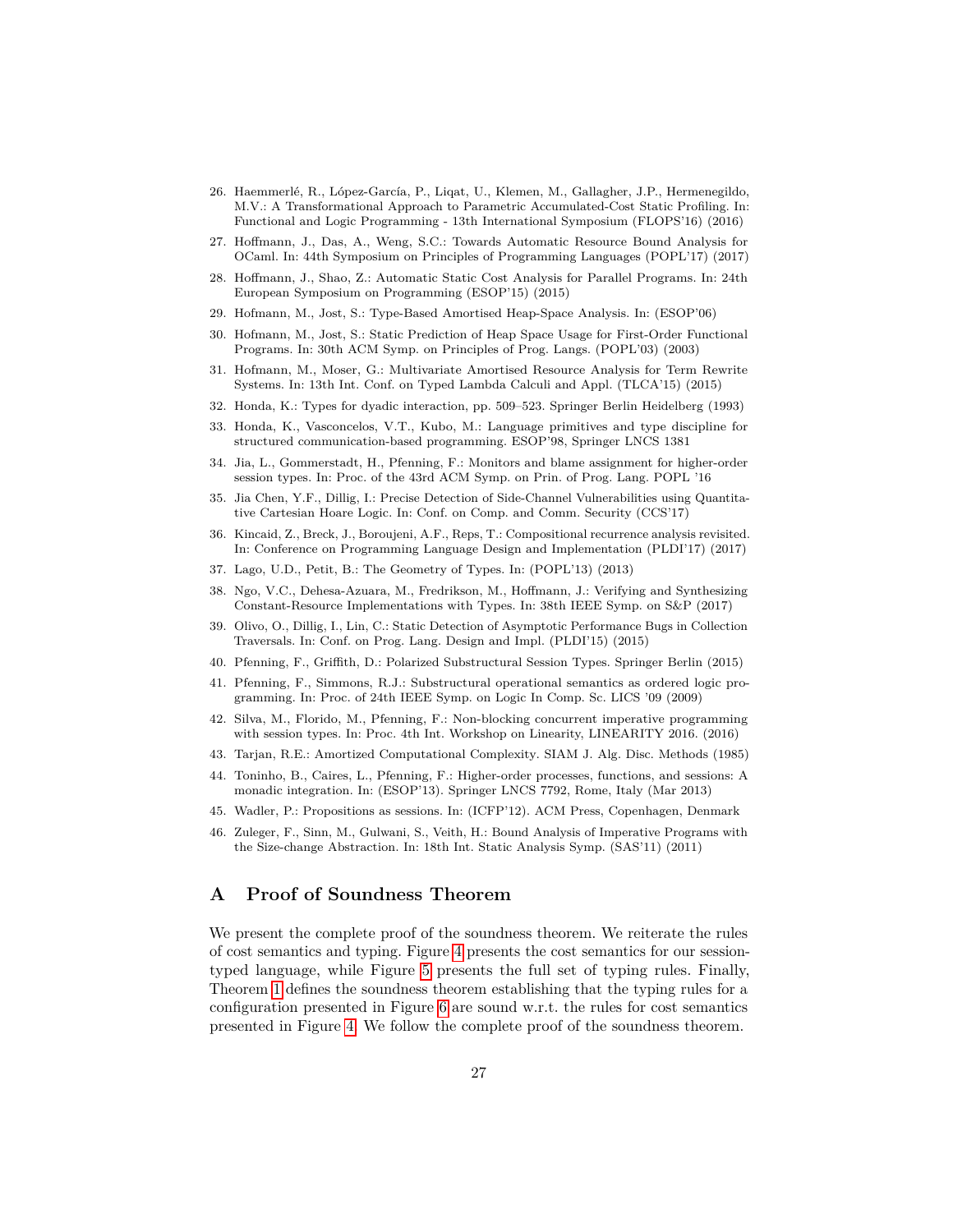*Proof.* The proof proceeds by case analysis on the cost semantics of our language, i.e. on the judgment  $C \mapsto C'$ . By the compose rule, we can split the configuration such that  $C = (\mathcal{C}_M \mathcal{D})$  and  $\mathcal{C}' = (\mathcal{C}'_M \mathcal{D})$  and  $\mathcal{C}_M \mapsto \mathcal{C}'_M$ . Using the compose rule,

$$
\frac{\Sigma: \ \Omega \stackrel{S_M}{\models} \mathcal{C}_M :: \Omega' \quad \Sigma: \ \Omega' \stackrel{S_D}{\models} \mathcal{D} :: \Omega''}{\Sigma: \ \Omega \stackrel{S_M+S_D}{\models} (\mathcal{C}_M \ \mathcal{D}) :: \Omega''}
$$
 compose  

$$
\frac{\Sigma: \ \Omega \stackrel{S_M}{\models} \mathcal{C}'_M :: \Omega' \quad \Sigma: \ \Omega' \stackrel{S_D}{\models} \mathcal{D} :: \Omega''}{\Sigma: \ \Omega''}
$$
 compose'  

$$
\Sigma: \ \Omega \stackrel{S'_M+S_D}{\models} (\mathcal{C}'_M \ \mathcal{D}) :: \ \Omega''
$$

Hence, to show that  $S' \leq S$ , it suffices to show that  $S'_M \leq S_M$ . We proceed by case analysis on the  $C_M \mapsto C'_M$  judgment.

**–** Case (spawn<sub>c</sub>) :  $\mathcal{C}_M$  = proc( $d, w, x \leftarrow P_x \leftarrow \overline{y}$ ;  $Q_x$ ). Inverting the typing rule spawn on configuration  $\mathcal{C}_M$ , we get

<span id="page-27-0"></span>
$$
r \ge p + q \qquad \Omega_1 \Omega_2 \xrightarrow{p} x \leftarrow P_x \leftarrow \overline{y} \; ; \; Q_x :: (d : U) \tag{4}
$$

and in  $\mathcal{C}'_M$  = proc(*c*, 0,  $P_c$ ) proc(*d*, *w*,  $Q_c$ ), we get (the premise due to inversion)

$$
\Omega_1 \nightharpoonup^p P_c :: (c : S) \qquad \Omega_2 \ (c : S) \nightharpoonup^q Q_c :: (d : U)
$$

From the cost semantics rule spawn<sub>c</sub>,

$$
\frac{\text{proc}(d, w, x \leftarrow P_x \leftarrow \overline{y} \; ; \; Q_x)}{\text{proc}(c, 0, P_c)} \; \; \text{proc}(d, w, Q_c)} \; \text{spam}_c
$$

Since *S* is the sum of work and potential of each process in the configuration, we get  $S_M = r + w$ , while  $S'_M = (p_P + w_P) + (p_Q + w_Q) = (p + 0) + (q + w) =$  $p + q + w \leq r + w = S_M$  since  $p + q \leq r$  (by Equation [4\)](#page-27-0).

**–** Case (fwd<sub>s</sub>) :  $\mathcal{C}_M$  = proc(*c*, *w*, *c*  $\leftarrow$  *d*). Inverting the typing rule fwd on  $\mathcal{C}_M$ ,

$$
q \ge 0 \qquad d : S \nvert^q c \leftarrow d :: (c : S)
$$

Inverting the same rule in  $C_M$ ,

$$
q' \ge 0 \qquad d : S \, \mathop{\rm gr} \limits^{q'}_{\mathsf{cf}} \, c \leftarrow d :: (c : S)
$$

Using the semantics rule fwd*s*,

$$
\frac{\operatorname{proc}(c, w, c \leftarrow d)}{\operatorname{msg}(c, w, c \leftarrow d)} \text{ fwd}_s
$$

Since we are free to choose  $q'$ , we set  $q' \leq q$ . Computing  $S_M$  and  $S'_M$ , we get

$$
S'_M = q' + w
$$
  
\n
$$
\leq q + w
$$
  
\n
$$
= S_M
$$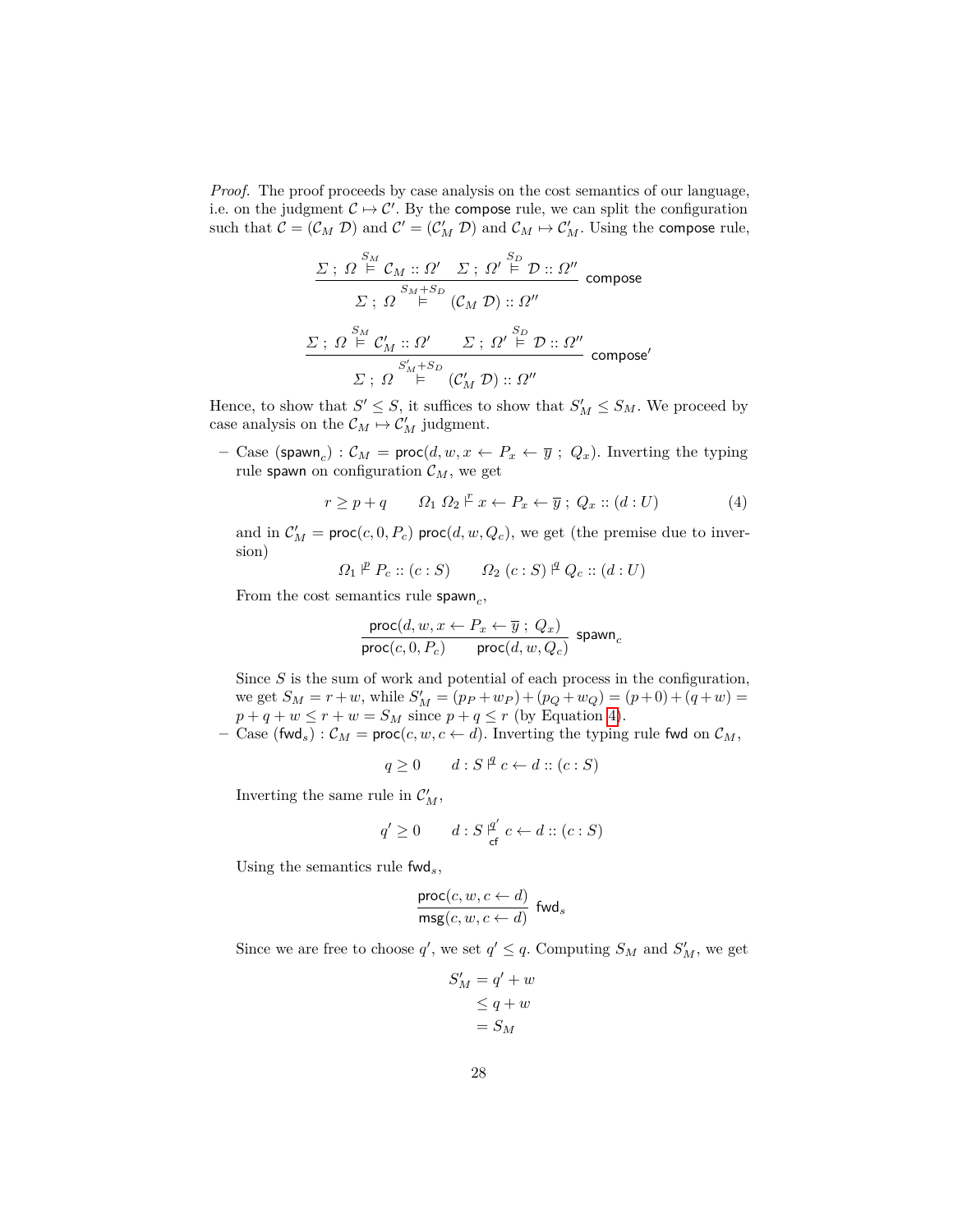$-$  Case (fwd<sup>+</sup><sub>r</sub>) :  $\mathcal{C}_M$  = proc( $d, w, P$ ) msg( $c, w', c \leftarrow d$ ). Inverting the fwd rule for  $\mathcal{C}_M$ ,

<span id="page-28-0"></span>
$$
q_1 \ge 0 \qquad \Omega^{\mathfrak{P}1} P :: (d : S)
$$
  
\n
$$
q_2 \ge 0 \qquad d : S^{\mathfrak{P}2} c \leftarrow d :: (c : S)
$$
  
\n
$$
(5)
$$

Using Equation [5](#page-28-0) and noting that *c* and *d* have the same type *S*, we get for  $\mathcal{C}'_M$ ,

$$
q'_1 \ge 0 \qquad \Omega^{\; \not\perp_1} \; [c/d] P :: (c : S)
$$

From the cost semantics rule  $\text{fwd}_r^+$ , we get

$$
\frac{\operatorname{proc}(d,w,P)}{\operatorname{proc}(c,w+w',[c/d]P)}\ \ \operatorname{fwd}^+_r
$$

Since we are free to choose  $q'_1$ , we set  $q'_1 \leq q_1$ . Computing  $S_M$  and  $S'_M$ , we get

$$
S'_{M} = q'_{1} + w + w'
$$
  
\n
$$
\leq q_{1} + q_{2} + w + w'
$$
  
\n
$$
= (q_{1} + w) + (q_{2} + w')
$$
  
\n
$$
= S_{M}
$$

*−* Case (fwd<sub>r</sub><sup>−</sup>) :  $\mathcal{C}_M$  = proc(*e, w, P*) msg(*c, w', c* ← *d*). Inverting the fwd rule for  $\mathcal{C}_M$ ,

<span id="page-28-1"></span>
$$
q_1 \ge 0 \qquad \Omega(c:S)^{\mathfrak{A}^1} P :: (e:U)
$$
  
\n
$$
q_2 \ge 0 \qquad d:S^{\mathfrak{A}^2} c \leftarrow d :: (c:S)
$$
 (6)

Using Equation [6](#page-28-1) and noting that *c* and *d* have the same type *S*, we get for  $\mathcal{C}'_M$ 

 $q'_1 \ge 0$  *Q*  $(d : S) \nvert^{q'_1} [d/c]P :: (e : U)$ 

From the cost semantics rule  $\text{fwd}_r^-$ , we get

$$
\frac{\operatorname{proc}(e, w, P)}{\operatorname{proc}(e, w + w', [d/c]P)} \; \operatorname{fwd}_r^-
$$

Since we are free to choose  $q'_1$ , we set  $q'_1 \leq q_1$ .

$$
S'_{M} = q'_{1} + w + w'
$$
  
\n
$$
\leq q_{1} + q_{2} + w + w'
$$
  
\n
$$
= (q_{1} + w) + (q_{2} + w')
$$
  
\n
$$
= S_{M}
$$

**–** Case (⊕*Cs*) : C*<sup>M</sup>* = proc(*c, w, c.l<sup>k</sup>* ; *P*). Inverting the typing rule ⊕*R<sup>k</sup>* on  $\mathcal{C}_M$ , we get

<span id="page-28-2"></span>
$$
q_1 \ge p + r_k + M^{\text{label}} \qquad \Omega^{\; \mathsf{I}^{q_1} \; (c.l_k \; ; \; P) :: (c : \bigoplus \{ l^{r_i}_i : S_i \}_{i \in I}) \qquad \text{(7)}
$$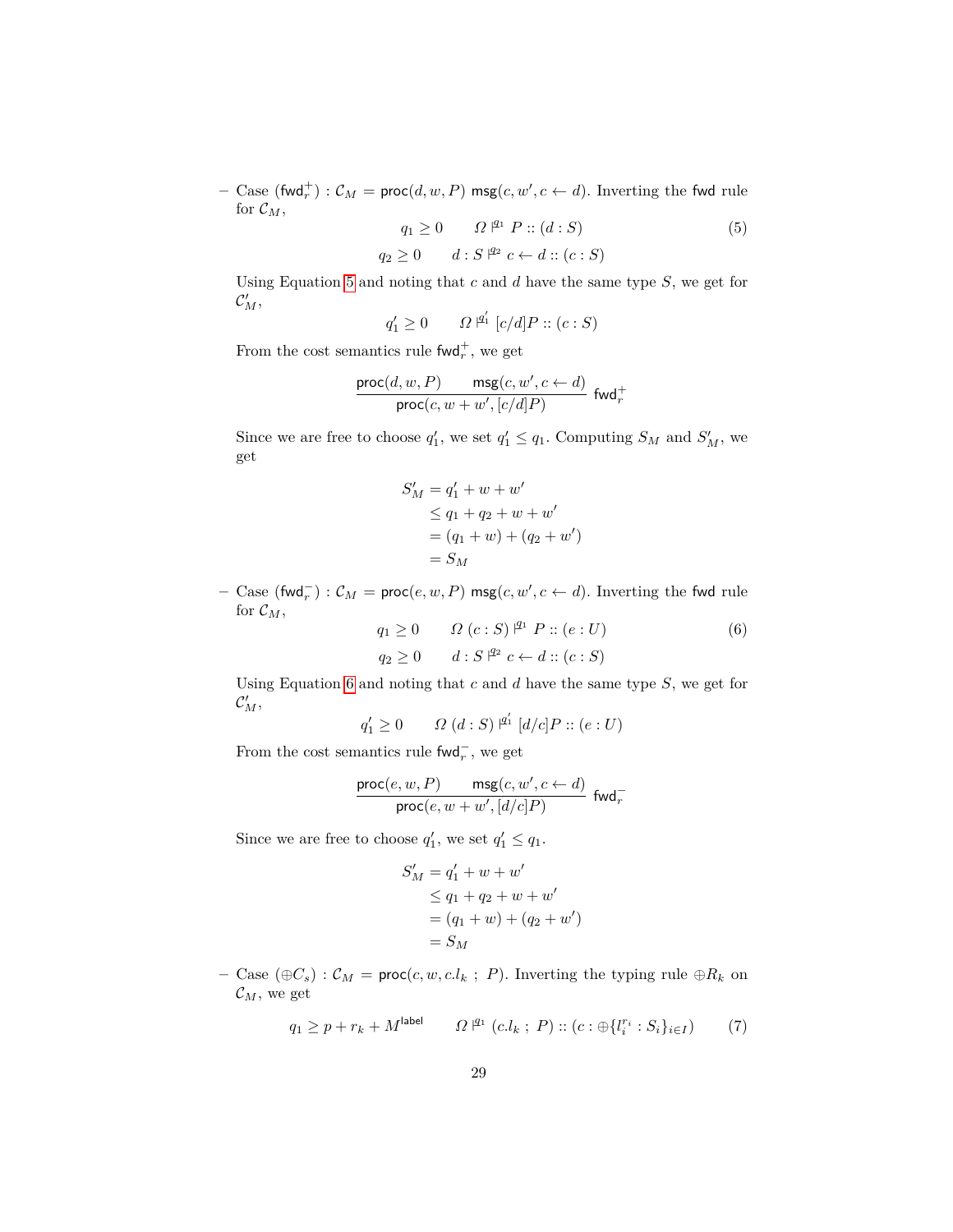and in  $\mathcal{C}'_M$ , we get (the premise due to inversion)

<span id="page-29-0"></span>
$$
\Omega \nVdash [c'/c] \nP :: (c' : S_k)
$$
\n
$$
q'_1 \geq q_2 + r_k \qquad c' : S_k \nVdash^{\mathcal{A}'} (c.l_k : c \leftarrow c') :: (c : \bigoplus \{l_i^{r_i} : S_i\}_{i \in I}) \qquad (8)
$$

<span id="page-29-1"></span>
$$
q_2 \ge 0 \t c' : S_k \rvert^{q_2} c \leftarrow c' :: (c : S_k) \t (9)
$$

Using the cost semantics rule  $\oplus C_s$ , we get

$$
\frac{\textsf{proc}(c, w, c.l_k \; ; \; P)}{\textsf{proc}(c', w + M^{\textsf{label}}, [c'/c]P) \qquad \textsf{msg}(c, 0, c.l_k \; ; \; c \leftarrow c')} \; \oplus C_s
$$

Again,  $S'_M = (p + w + M^{\text{label}}) + (q'_1 + 0)$ . Since, we need to prove that there exists such an  $S'_M$ , we can choose  $q'_1$  and  $q_2$  arbitrarily such that they satisfy Equations [8](#page-29-0) and [9.](#page-29-1) We set  $q_2 = 0$  and  $q'_1 = r_k$ . Hence,  $S'_M =$  $(p + w + M^{\text{label}}) + r_k \leq q_1 + w \leq S_M$  (by Equation [7\)](#page-28-2)

 $-$  Case  $(\oplus C_r)$  :  $\mathcal{C}_M$  = msg $(c, w, c.l_k ; c \leftarrow c')$  proc $(d, w', \text{case } c \ (l_i \Rightarrow Q_i)_{i \in I}).$ Inverting the typing rule  $oplus L$  on  $\mathcal{C}_M$ , we get

<span id="page-29-2"></span>
$$
q_1 \ge q_2 + r_k \qquad c' : S_k \stackrel{\text{q}_1}{\vdash} (c.l_k \; ; \; c \leftarrow c') :: (c : \bigoplus \{l_i^{r_i} : S_i\}_{i \in I}) \tag{10}
$$

<span id="page-29-3"></span>
$$
q_2 \ge 0 \t c' : S_k \rvert^{q_2} c \leftarrow c' :: (c : S_k) \t(11)
$$

<span id="page-29-4"></span> $q_3 + r_k > q_k$  $r_i^r : S_i\}_{i \in I}$  ) <sup>*q*3</sup> case *c* (*l*<sub>*i*</sub> ⇒ *Q*<sub>*i*</sub>)<sub>*i*∈*I* :: (*d* : *U*) (12)</sub>

and in  $\mathcal{C}'_M$  (premise of the typing rule due to inversion), we get

$$
\Omega\ (c':S_k)\,|^{\mathcal{Q}_k}\ [c'/c]Q_k::(d:U)
$$

Using the cost semantics rule  $\oplus C_r$ , we get

$$
\frac{\text{msg}(c, w, c.l_k \; ; \; c \leftarrow c')}{\text{proc}(d, w + w', [c'/c]Q_k)} \; \oplus C_r
$$

Again,  $S'_M = q_k + w + w' \le q_3 + r_k + w + w' \le q_3 + q_2 + r_k + w + w' \le$  $q_3 + q_1 + w + w' \leq (q_1 + w) + (q_3 + w') = S_M$  (by Equations [10,](#page-29-2) [11](#page-29-3) and [12\)](#page-29-4).

- $-$  Case ( $\&C_s$ ) : Analogous to  $\multimap$   $C_s$ .
- $-$  Case ( $\&C_r$ ) : Analogous to  $\multimap$   $C_r$ .
- **–** Case (⊗*Cs*) : Analogous to ⊕*Cs*.
- **–** Case (⊗*Cr*) : Analogous to ⊕*Cr*.
- $-$  Case  $(-\infty)$ :  $\mathcal{C}_M$  = proc $(d, w, \text{send } c \, e; P)$ . Applying the rule  $\multimap L$  on  $\mathcal{C}_M$ , we get

$$
q_1 \geq p + r + M^{\mathsf{channel}} \qquad \varOmega\ (e:S)\ (c:S \xrightarrow{r} T) \not\sqsubseteq^1 (\mathsf{send}\ c\ e\ ;\ P) :: (d:U)
$$

Inverting the same rule on  $\mathcal{C}'_M$ , we get

$$
\Omega\ (c':T)\nVdash [c'/c]P :: (d:U)
$$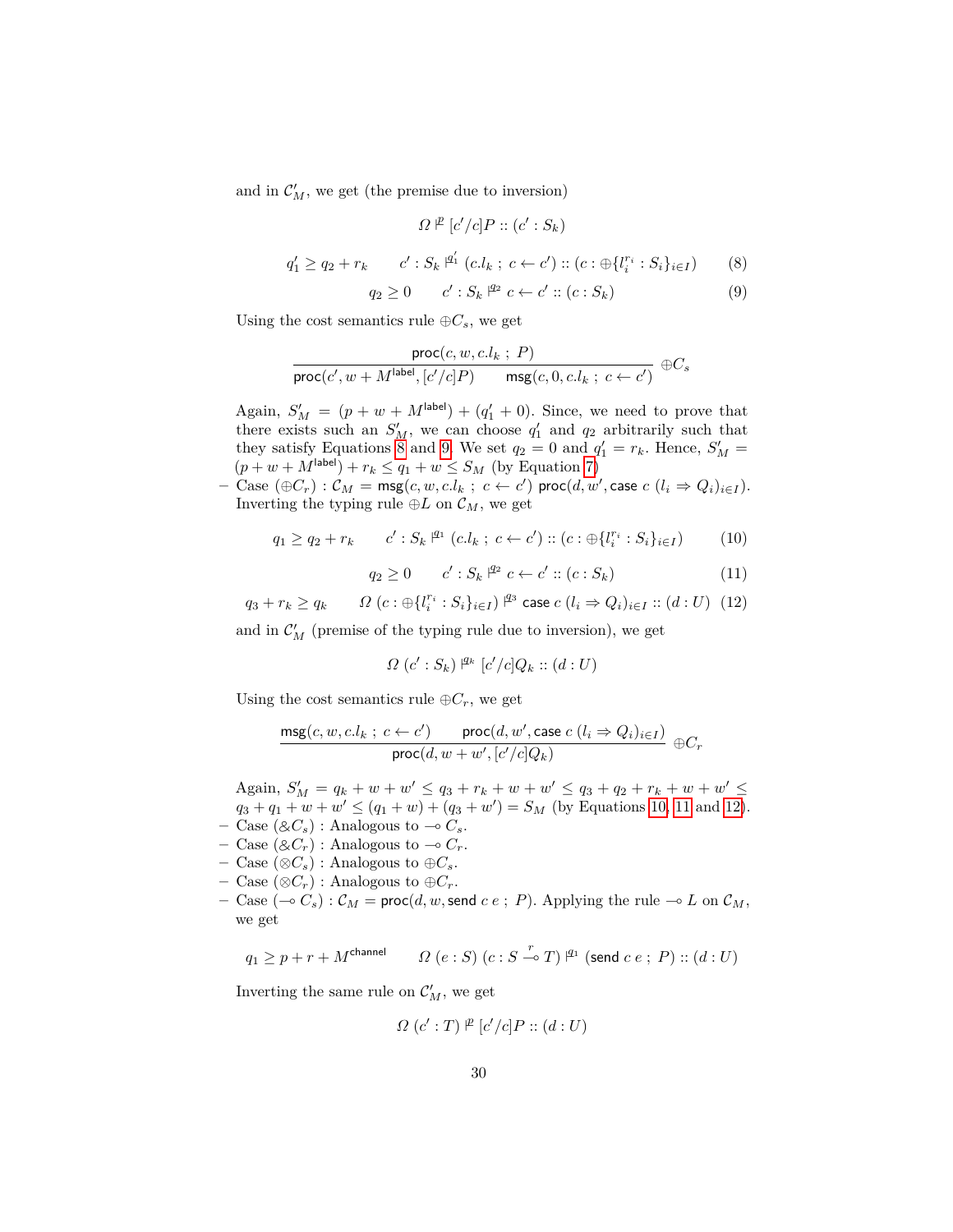$$
q'_1 \ge q_2 + r \qquad (e : S) (c : S \xrightarrow{r} T) \xrightarrow{q'_1} \text{send } c e ; c' \leftarrow c :: (c' : T)
$$

$$
q_2 \ge 0 \qquad c : T \xrightarrow{q_2} c' \leftarrow c :: (c' : T)
$$

From the cost semantics rule  $\multimap C_s$ , we get

$$
\frac{\text{proc}(d, w, \text{send } c \ e \ ; \ P)}{\text{proc}(d, w + M^{\text{channel}}, [c'/c]P) \qquad \text{msg}(c', 0, \text{send } c \ e \ ; \ c' \leftarrow c)} \rightharpoonup C_s
$$

Since we can choose arbitrary values for  $q'_1$  and  $q_2$  satisfying the above inequalities, we set  $q_2 = 0$  and  $q'_1 = r$ . Computing  $S_M$  and  $S'_M$ , we get

$$
S'_{M} = (p + w + M^{\text{channel}}) + (q'_{1} + w')
$$
  
= (p + r + M^{\text{channel}} + w) + (q'\_{1} - r + w')  

$$
\leq q_{1} + w + w')
$$
  
= S<sub>M</sub>

 $-$  Case  $(-\circ C_r): \mathcal{C}_M = \mathsf{msg}(c', w, \mathsf{send} \; c \; e \; ; \; c' \leftarrow c) \; \mathsf{proc}(c, w', x \leftarrow \mathsf{recv} \; c \; ; \; Q_x).$ Applying the rule  $\multimap$  *L* on the message in  $\mathcal{C}_M$ , we get

$$
q_1 \ge q_2 + r \qquad (e : S) (c : S \xrightarrow{r} T) \xrightarrow{q_1} \text{send } c e ; c' \leftarrow c :: (c' : T)
$$

$$
q_2 \ge 0 \qquad c : T \xrightarrow{q_2} c' \leftarrow c :: (c' : T)
$$

Applying the rule  $\multimap$  R on the process in  $\mathcal{C}_M$ , we get

$$
q_3 + r \geq p \qquad \varOmega \not\!{=}^3 \ (x \leftarrow \text{recv } c \; ; \; Q_x) :: (x : S \xrightarrow{r} T)
$$

Inverting the  $\multimap$  *R* rule, we get for  $C'_M$ ,

$$
\varOmega\ (e:S)\overset{p}{\vdash}[c'/c]Q_e::(c':T)
$$

From the cost semantics rule  $\multimap C_r$ , we get

$$
\frac{\text{msg}(c',w,\text{send }c\ e\ ;\ c'\leftarrow c)\qquad \text{proc}(c,w',x\leftarrow \text{recv }c\ ;\ Q_x)}{\text{proc}(c,w+w',[c'/c]Q_e)}\rightharpoonup C_r
$$

Computing  $S_M$  and  $S'_M$ , we get

$$
S'_{M} = p + w + w'
$$
  
\n
$$
\leq q_{3} + r + w + w'
$$
  
\n
$$
\leq q_{3} + q_{2} + r + w + w'
$$
  
\n
$$
\leq q_{3} + q_{1} + w + w'
$$
  
\n
$$
= (q_{1} + w) + (q_{3} + w')
$$
  
\n
$$
= S_{M}
$$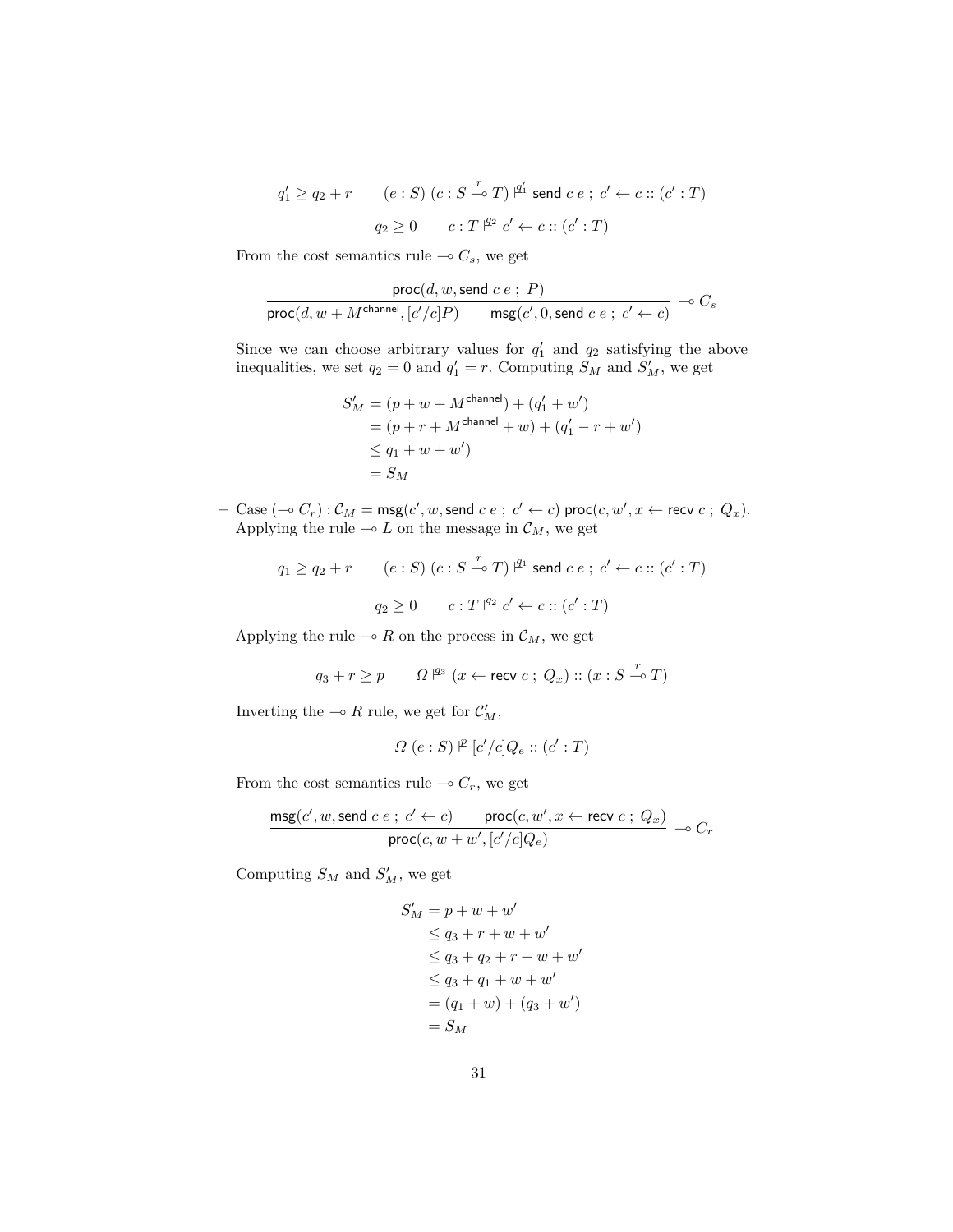$-$  Case  $(\mathbf{1}C_s): \mathcal{C}_M = \text{proc}(c, w, \text{close } c)$ . Applying the  $\mathbf{1}R$  rule on  $\mathcal{C}_M$ , we get

$$
q \ge r + M^{\text{close}} \qquad \cdot \, \mathsf{I}^{\text{close}} \, c :: (c : \mathbf{1}^r)
$$

Inverting the same rule for  $\mathcal{C}'_M$ , we get

$$
q' \ge r \qquad \cdot \mathsf{I}^{q'} \text{ close } c :: (c : \mathbf{1}^r)
$$

From the cost semantics rule  $1C_s$ , we get

$$
\frac{\text{proc}(c, w, \text{close } c)}{\text{msg}(c, w + M^{\text{close}}, \text{close } c)} \ \ 1C_s
$$

Setting  $q' = r$  and computing  $S_M$  and  $S'_M$ , we get

$$
S'_M = q' + w + M^{\text{close}}
$$
  
=  $r + w + M^{\text{close}}$   
 $\leq q + w$   
=  $S_M$ 

 $-$  Case  $(\mathbf{1}C_r): \mathcal{C}_M = \mathsf{msg}(c, w, \mathsf{close} \ c) \ \mathsf{proc}(d, w', \mathsf{wait} \ c \ ; \ Q).$  Applying the rule 1*R* on the message in  $C_M$ , we get

$$
q_1 \ge r \qquad \cdot \xrightarrow{q_1} \text{close } c :: (c : \mathbf{1}^r)
$$

Applying the  $1L$  rule on the process in  $\mathcal{C}_M$ , we get

$$
q_2 + r \ge p \qquad \Omega\left(c : \mathbf{1}^r\right) \stackrel{q_2}{\sim} \text{wait } c \; ; \; Q :: (d : U)
$$

Inverting the  $1L$  rule for  $C_M'$ , we get

$$
\varOmega \nvdash Q :: (d : U)
$$

From the cost semantics rule  $1C_r$ , we get

$$
\frac{\mathsf{msg}(c,w,\mathsf{close}\;c)}{\mathsf{proc}(d,w+w',Q)}\;1C_r
$$

Computing  $S_M$  and  $S'_M$ , we get

$$
S'_M = p + w + w' + M^{\text{close}}
$$
  
\n
$$
\leq q_2 + r + w + w'
$$
  
\n
$$
\leq q_2 + q_1 + w + w'
$$
  
\n
$$
\leq (q_1 + w) + (q_2 + w')
$$
  
\n
$$
= S_M
$$

Hence, in all of the above cases,  $S'_M \leq S_M$  establishing that  $S' \leq S$ , thus showing that the potential type system is sound w.r.t. the cost semantics.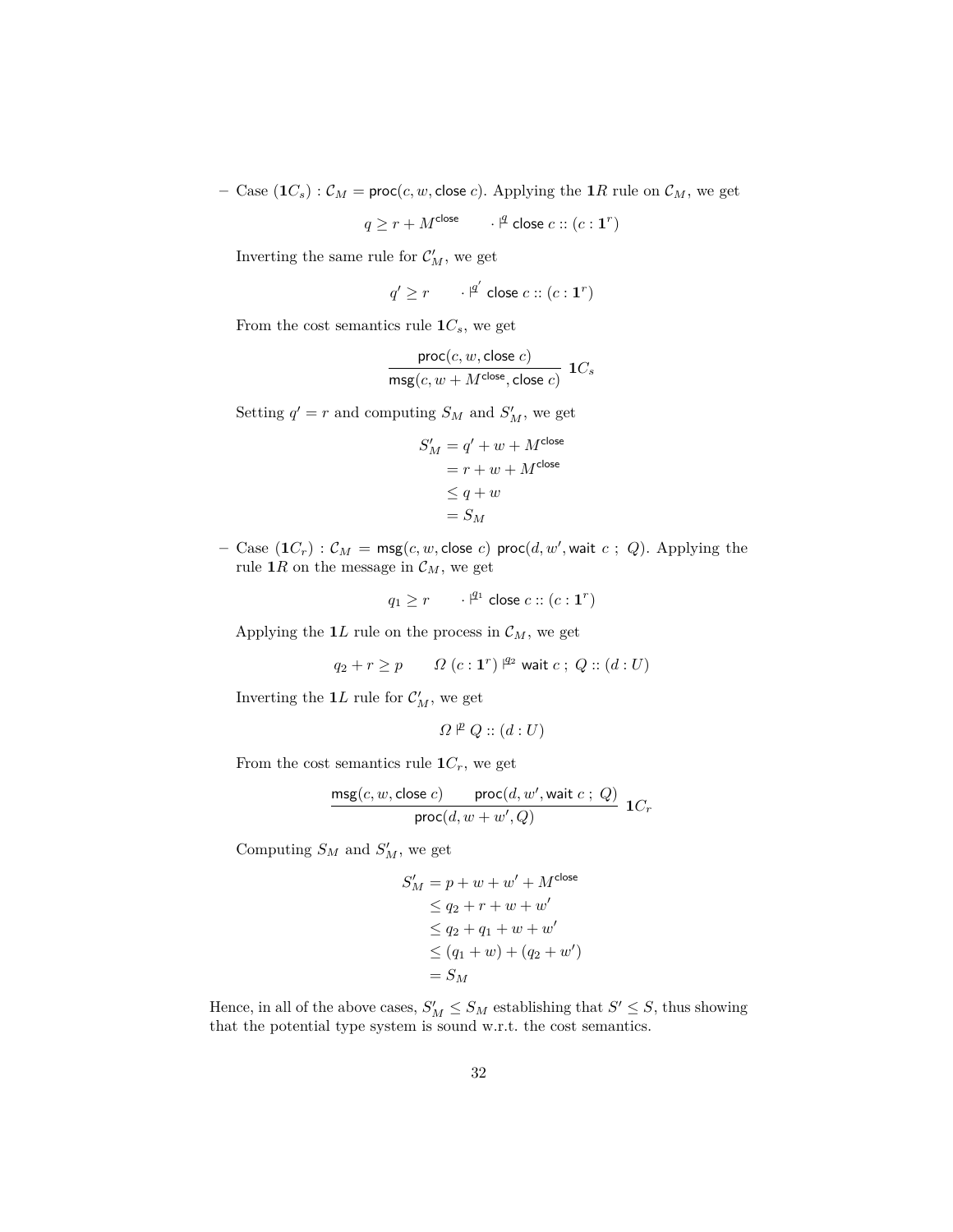## <span id="page-32-0"></span>**B More Examples**

Our type system is quite expressive and can be used to derive bounds on many more examples. In this section, we will derive bounds on several list processes. We will start with simple examples, such as the *nil*, *cons* and *append* processes. We will then derive bounds on stacks and queues being implemented using lists. Finally, we will conclude with some higher order functions such as *map* and *fold*. For each of the following examples, we assume the standard cost metric, where we count the number of messages exchanged, i.e.  $M^{\text{label}} = M^{\text{channel}} = M^{\text{close}} = 1$ . First, we consider the list protocol as a simple session type.

 $\mathsf{list}_A = \oplus \{ \text{ cons} : A \otimes \mathsf{list}_A,$ nil : **1**}

The type prescribes that a process providing service of type list*<sup>A</sup>* will either send a label cons followed by an element of type *A* and recurse, or will send a nil label followed by a close message and then terminate. On the client side (i.e. a process that uses a channel of type  $\mathsf{list}_A$  in its context), the opposite behavior is observed, i.e. a client receives the messages that the provider sends (sequence of cons labels and elements terminated by a nil label and the close messsage). The *append* process is a SILL implementation of the standard append function which appends two lists.

#### **B.1 Basic Processes**

We present the implementations of *nil*, *cons* and *append* processes.

#### *nil*

The *nil* process is used to create an empty list. Formally, a *nil* process uses an empty context, and provides an empty list along a channel *l* : list*A*. Concretely, this means it sends a nil label followed by a close message along *l*. First, we introduce the resource-aware session type for list*A*.

 $\mathsf{list}_A = \oplus \{ \ \mathsf{nil}^0 : \mathbf{1}^0,$  $\mathsf{cons}^0 : A \overset{0}{\otimes} \mathsf{list}_A \}$ 

This resource-aware type decorates each label and type operator with 0 potential, implying that none of the messages carry any potential, and the process potential needs to pay only for the cost of sending the messages. We present the implementation followed by the type derivation for the *nil* process.

$$
\vec{l} = \begin{cases}\n\vec{l} & \text{if } i : (l : \text{list}_A) \\
l \leftarrow \text{nil} = \\
l \cdot \text{nil} & ; \\
\text{close } l & \text{if } i : \mathbf{1}^0 \\
\end{cases}
$$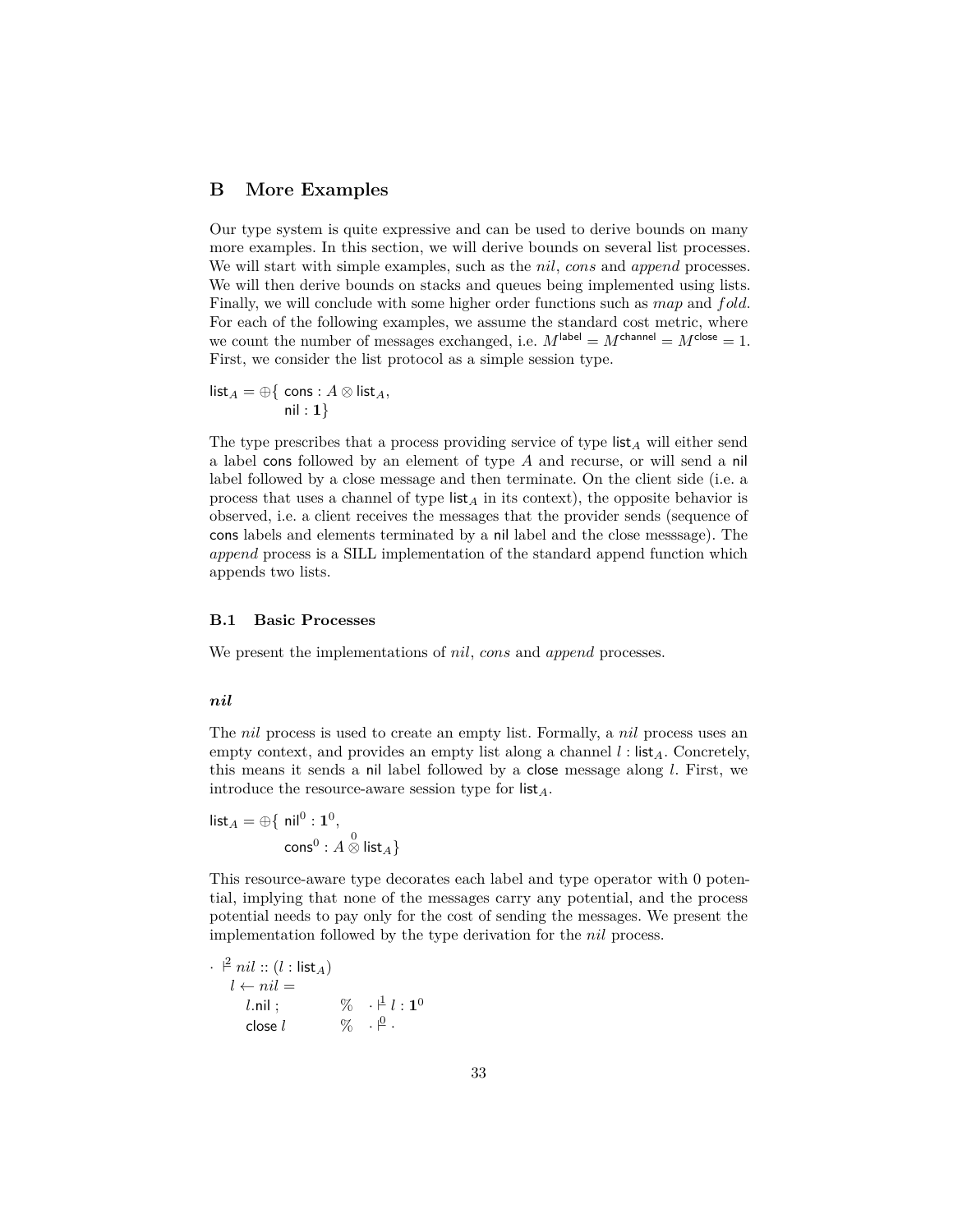The type of *nil* process shows that the process potential needed is 2, which intuitively agrees with our cost model. The process sends two messages, each of them costing unit potential. We explain the type derivation briefly. The initial type of the process is  $\cdot \nvert^2 l$  : list<sub>A</sub>. Now, for *l* to behave as an empty list, the *nil* process needs to send the nil label first. As the list*<sup>A</sup>* type prescribes, the nil label carries no potential, this send only costs 1. Updating the type of *l* and the process potential, we get  $\cdot \cdot^{\frac{1}{2}} l : 1^0$ . Finally, the *nil* process needs to send the close message, which again costs 1 as the type **1** carries no potential in the type definition of list*A*. Thus, our type system successully verifies that the *nil* process needs a potential of 2, hence its resource usage is 2.

#### *cons*

Now, let's look at the *cons* process.

$$
(x : A) (t : \text{list}_{A}^{0}) \xrightarrow{\beta} cons :: (l : \text{list}_{A}^{0})
$$
  

$$
l \leftarrow cons \leftarrow x t =
$$
  
*l*.cons ;  

$$
\begin{array}{ccc} \% & (x : A) (t : \text{list}_{A}^{0}) \xrightarrow{\beta} l : A \otimes \text{list}_{A}^{0} \\ \text{send } l x ; & \% & (t : \text{list}_{A}^{0}) \xrightarrow{\beta} l : \text{list}_{A}^{0} \\ l \leftarrow t \end{array}
$$

We can do another annotated type for *cons*.

$$
\begin{aligned}\n\text{list}_{A}^{1} &= \bigoplus \{ \text{ nil}^{0} : 1, \\
& \text{cons}^{1} : A \otimes \text{list}_{A}^{1} \} \\
(x : A) \ (t : \text{list}_{A}^{1}) \ \stackrel{\beta}{\sim} \text{cons} :: (l : \text{list}_{A}^{1}) \\
l \leftarrow \text{cons} \leftarrow x \ t = \\
l.\text{cons} ; \qquad \%\ (x : A) \ (t : \text{list}_{A}^{1}) \stackrel{\beta}{\sim} l : A \otimes \text{list}_{A}^{1} \\
& \text{send } l \ x ; \qquad \%\ (t : \text{list}_{A}^{1}) \stackrel{\beta}{\sim} l : \text{list}_{A}^{1} \\
l \leftarrow t\n\end{aligned}
$$

# *append*

Finally, let's try the *append* process.

$$
\begin{aligned}\n\text{list}_{A}^{2} &= \bigoplus \{ \text{ nil}^{0}: \textbf{1}, \\
&\text{cons}^{2}: A \overset{0}{\otimes} \text{list}_{A}^{2} \} \\
&\text{(}l_{1}: \text{list}_{A}^{2}) \; (l_{2}: \text{list}_{A}^{0}) \overset{\text{p}}{\vdash} \text{append} :: (l: \text{list}_{A}^{0}) \\
&\text{l} \leftarrow \text{append} \leftarrow l_{1} \; l_{2} = \\
&\text{case } l_{1} \; (\text{cons} \Rightarrow x \leftarrow \text{recv } l_{1} \; ; \\
&\text{l.cons} \; ; \\
&\text{l.cons} \; ; \\
&\text{l.cons} \; ; \\
&\text{l.cons} \; ; \\
&\text{l.cons} \; ; \\
&\text{l.cons} \; ; \\
&\text{l.cons} \; ; \\
&\text{l.cons} \; ; \\
&\text{l.cons} \; ; \\
&\text{l.cons} \; ; \\
&\text{l.cons} \; ; \\
&\text{l.cons} \; ; \\
&\text{l.cons} \; ; \\
&\text{l.cons} \; ; \\
&\text{l.cons} \; ; \\
&\text{l.cons} \; ; \\
&\text{l.cons} \; ; \\
&\text{l.cons} \; ; \\
&\text{l.cons} \; ; \\
&\text{l.cons} \; ; \\
&\text{l.cons} \; ; \\
&\text{l.cons} \; ; \\
&\text{l.cons} \; ; \\
&\text{l.cons} \; ; \\
&\text{l.cons} \; ; \\
&\text{l.cons} \; ; \\
&\text{l.cons} \; ; \\
&\text{l.cons} \; ; \\
&\text{l.cons} \; ; \\
&\text{l.cons} \; ; \\
&\text{l.cons} \; ; \\
&\text{l.cons} \; ; \\
&\text{l.cons} \; ; \\
&\text{l.cons} \; ; \\
&\text{l.cons} \; ; \\
&\text{l.cons} \; ; \\
&\text{l.cons} \; ; \\
&\text{l.cons} \; ; \\
&\text{l.cons} \; ; \\
&\text{l.cons} \; ; \\
&\text{l.cons} \; ; \\
&\text{l.cons} \; ; \\
&\text{l.cons} \; ; \\
&\text{l.cons} \; ; \\
&\text{l.cons} \; ; \\
&\text{l.cons} \; ; \\
&\text{l.cons} \; ; \\
&\text{l.cons} \; ; \\
&\text{l.cons} \; ; \\
&\text{l.cons} \; ; \\
&\
$$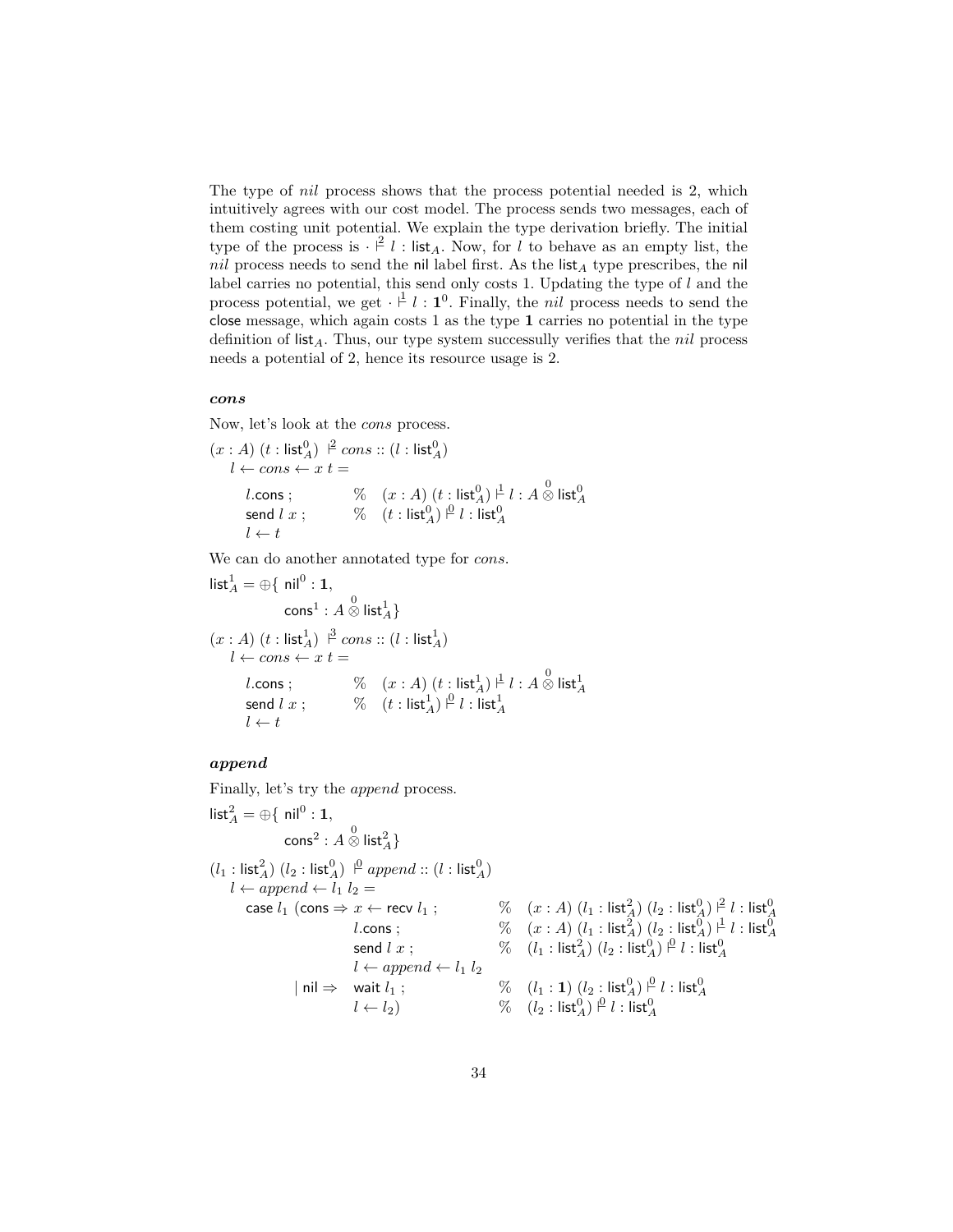#### **B.2 Stacks as Lists**

The stack interface introduced in Section [7](#page-17-0) can be implemented using lists. First, we define the resource-aware types.

$$
\begin{aligned}\n\text{list}_{A}^{2} &= \bigoplus \{ \text{ nil}^{2} : 1^{0}, \\
&\text{cons}^{2} : A \overset{0}{\otimes} \text{list}_{A}^{2} \} \\
\text{stack}_{A}^{4} &= \mathcal{A} \{ \text{ ins}^{4} : A \overset{0}{\multimap} \text{stack}_{A}^{4}, \\
&\text{del}^{0} : \bigoplus \{ \text{ some}^{0} : A \overset{0}{\otimes} \text{stack}_{A}^{4}, \\
&\text{none}^{0} : 1^{0} \} \}\n\end{aligned}
$$

We need several sub-processes for the implementation of the stack using a list. We will implement and type them first.

· `<sup>4</sup> *nil* :: (*l* : list<sup>2</sup> *A*) *l* ← *nil* = *l.*nil ; % · `<sup>1</sup> *l* : **1** 0 close *l* % · `<sup>0</sup> · (*x* : *A*) (*t* : list<sup>2</sup> *<sup>A</sup>*) ` 4 *cons* :: (*l* : list<sup>2</sup> *A*) *l* ← *cons* ← *x t* = *l.*cons ; % (*x* : *A*) (*t* : list<sup>2</sup> *<sup>A</sup>*) ` 1 *l* : *A* 0 ⊗ list<sup>2</sup> *A* send *l x* ; % (*t* : list<sup>2</sup> *<sup>A</sup>*) ` 0 *l* : list<sup>2</sup> *A l* ← *t*

Finally, we can implement the stack interface using two processes, the first is *stack*\_*new*, which creates an empty list and uses it as an empty stack.

$$
\cdot \stackrel{\mathcal{A}}{=} stack\_new::s:(stack_A^4) s \leftarrow stack\_new = e \leftarrow nil: \qquad (e:list_A^2) \stackrel{\mathsf{p}}{=} (s:stack_A^4) s \leftarrow stack \leftarrow e
$$

The main process is called *stack*. It uses a list in its context and provides service along *s* which behaves as a stack.

```
l: \mathsf{list}_A^2 \stackrel{\mathsf{0}}{=} stack::s:(\mathsf{stack}_A^4)s \leftarrow stack \leftarrow lcase s
                (\mathsf{ins} \Rightarrow x \leftarrow \mathsf{recv}\ s\ ; \qquad\qquad\%\quad (x:A) (l: \mathsf{list}_A^2) \nmid^{\underline{4}} s: \mathsf{stack}_A^2l' \leftarrow cons \leftarrow x\; t \qquad \% \quad l' : \mathsf{list}_A^2 \stackrel{\mathsf{p}}{=} s : \mathsf{stack}_A^4s \leftarrow stack \leftarrow ldel \Rightarrow case l(\mathsf{cons}\Rightarrow x\leftarrow\mathsf{recv}\;l\;;\;\;\;\;\;\;\;\;\;\;\%\quad(x:A)(l:\mathsf{list}_A^2)\models s:\oplus\{\mathsf{some}^0:A\stackrel{0}{\otimes}\mathsf{stack}_A^4,\mathsf{none}^0:\mathbf{1}^0\}s.\mathsf{some} \; ; \qquad \qquad \% \quad (x:A) (l:\mathsf{list}^2_A) \stackrel{\mathsf{I}}{=} s:A \stackrel{0}{\otimes} \mathsf{stack}^4_A
```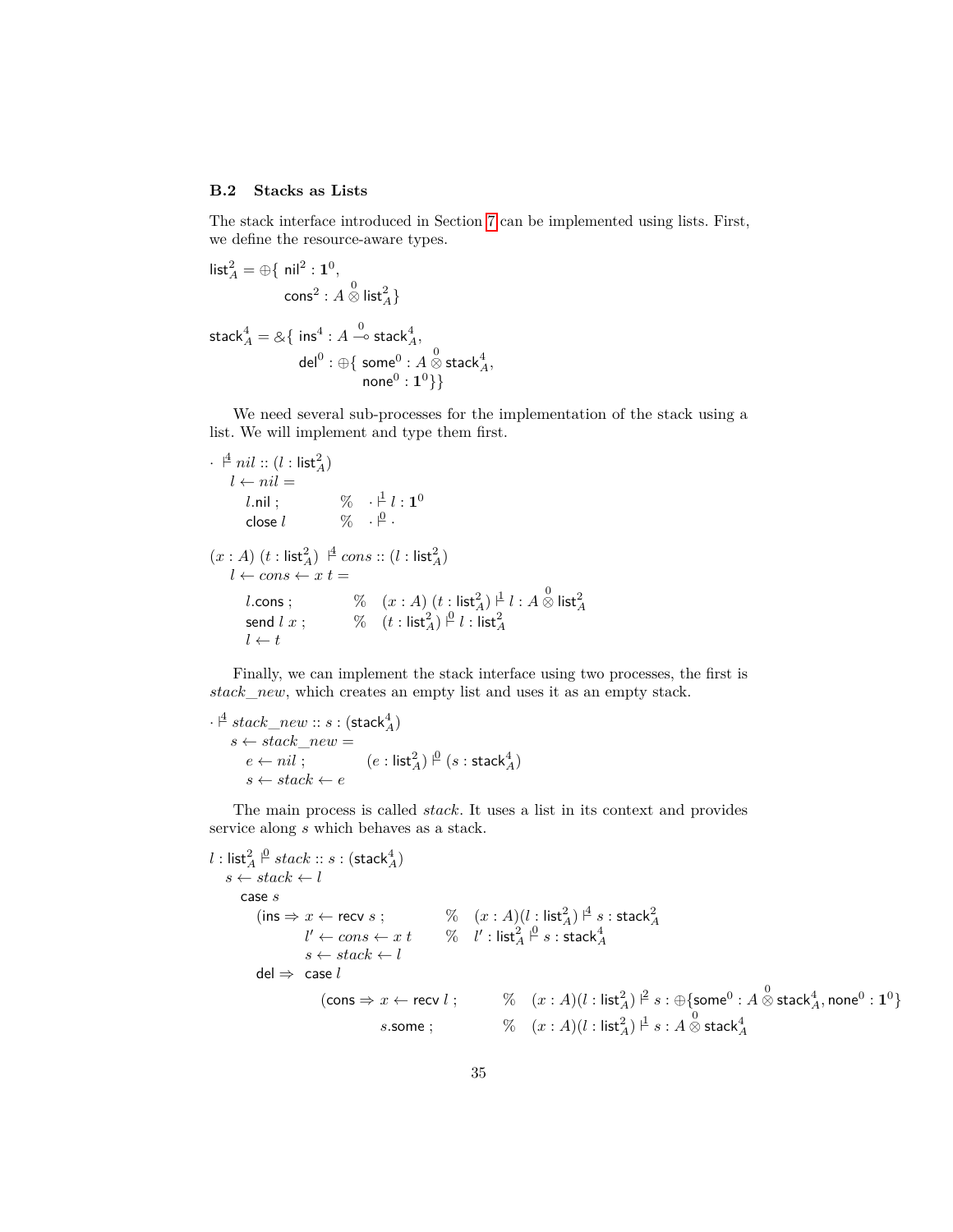$$
\begin{array}{ll}\n\text{send } s \ x \ ; & \%\quad (l : \text{list}_A^2) \stackrel{\text{d}}{=} s : \text{stack}_A^4 \\
s \leftarrow stack \leftarrow l \\
\text{nil} \Rightarrow \quad s.\text{none} \quad \forall \quad (l : 1^0) \stackrel{\text{d}}{=} s : 1^0 \\
\text{wait } l \ ; & \%\quad \leftarrow \stackrel{\text{d}}{=} s : 1^0 \\
\text{close } s))\n\end{array}
$$

#### <span id="page-35-0"></span>**B.3 Queues as 2 Lists**

A queue can be implemented using 2 lists. Insertion in such a queue has a constant amortized cost. Since our type system supports amortized analysis, we can derive a constant resource bound for such an implementation. The resource-aware types we will be using are as follows.

$$
\begin{aligned}\n\text{list}_{A}^{(2,2)} &= \bigoplus \{ \text{ nil}^2 : \mathbf{1}^0, \\
& \text{cons}^2 : A \overset{0}{\otimes} \text{list}_{A}^{(2,2)} \} \\
\text{list}_{A}^4 &= \bigoplus \{ \text{ nil}^0 : \mathbf{1}^0, \\
& \text{cons}^4 : A \overset{0}{\otimes} \text{list}_{A}^4 \}\n\end{aligned}
$$

queue<sup>(6,2)</sup> = &{ enq<sup>6</sup> : *A*  $\stackrel{0}{\multimap}$  queue<sup>(6,2)</sup>,  $\mathsf{deq}^2: \oplus \{ \; \mathsf{some}^0 \, \colon \! A \overset{0}{\otimes} \mathsf{queue}^{(6,2)}_A, \;$  $\mathsf{none}^0 : \mathbf{1}^0\}\}$ 

Again, we use the *nil* and *cons* sub-processes with a different type.

```
\cdot \ \stackrel{2}{\vdash} nil :: (l : \mathsf{list}_A^4)l \leftarrow nil =l.nil ; \% \cdot \frac{\uparrow}{\downarrow} l : \mathbf{1}^{0}close l \qquad \qquad \% \quad \cdot \r \vert^{\underline{0}} \; .(x : A) (t : \mathsf{list}_A^4) \stackrel{6}{\vdash} cons :: (l : \mathsf{list}_A^4)l \leftarrow cons \leftarrow x t =l.\mathsf{cons}~; \qquad \begin{array}{c} \mathcal{C} \qquad (x:A)~(t:\mathsf{list}_A^4) \overset{\perp}{\vdash} l : A\overset{0}{\otimes}\mathsf{list}_A^4\ \mathsf{send}~l~x~; \qquad \begin{array}{c} \mathcal{C} \qquad (t:\mathsf{list}_A^4) \overset{\triangle}{\vdash} l : \mathsf{list}_A^4 \end{array} \end{array}l \leftarrow t
```
The main process *queue*2 acts as a client for 2 lists, and provides service along a queue interface. We provide the implementation and its type derivation below.

 $(in:\textsf{list}_A^4)\ (out:\textsf{list}_A^{(2,2)}) \stackrel{\mathsf{0}}{\sim} queue2::s:(\textsf{queue}_A^{(6,2)})$  $s \leftarrow queue2 \leftarrow l$ case *s*  $(\textsf{enq} \Rightarrow x \leftarrow \textsf{recv}\ s\ ; \newline \hspace*{1.5in} \begin{array}{ll} \%\ \ (x:A)(in:\textsf{list}_A^A)\ (out:\textsf{list}_A^{(2,2)})\stackrel{\beta}{\vdash} s: \textsf{queue}_A^{(6,2)}\\ \textit{in'} \leftarrow cons \leftarrow x\ in \end{array} \begin{array}{ll} \%\ \ (n':\textsf{list}_A^A)\ (out:\textsf{list}_A^{(2,2)})\stackrel{\beta}{\vdash} s: \textsf{queue}_A^{(6,2)} \end{array}$  $in' \leftarrow cons \leftarrow x \textit{ in }$  $s \leftarrow queue2 \leftarrow in \ out$ deq ⇒ case *out*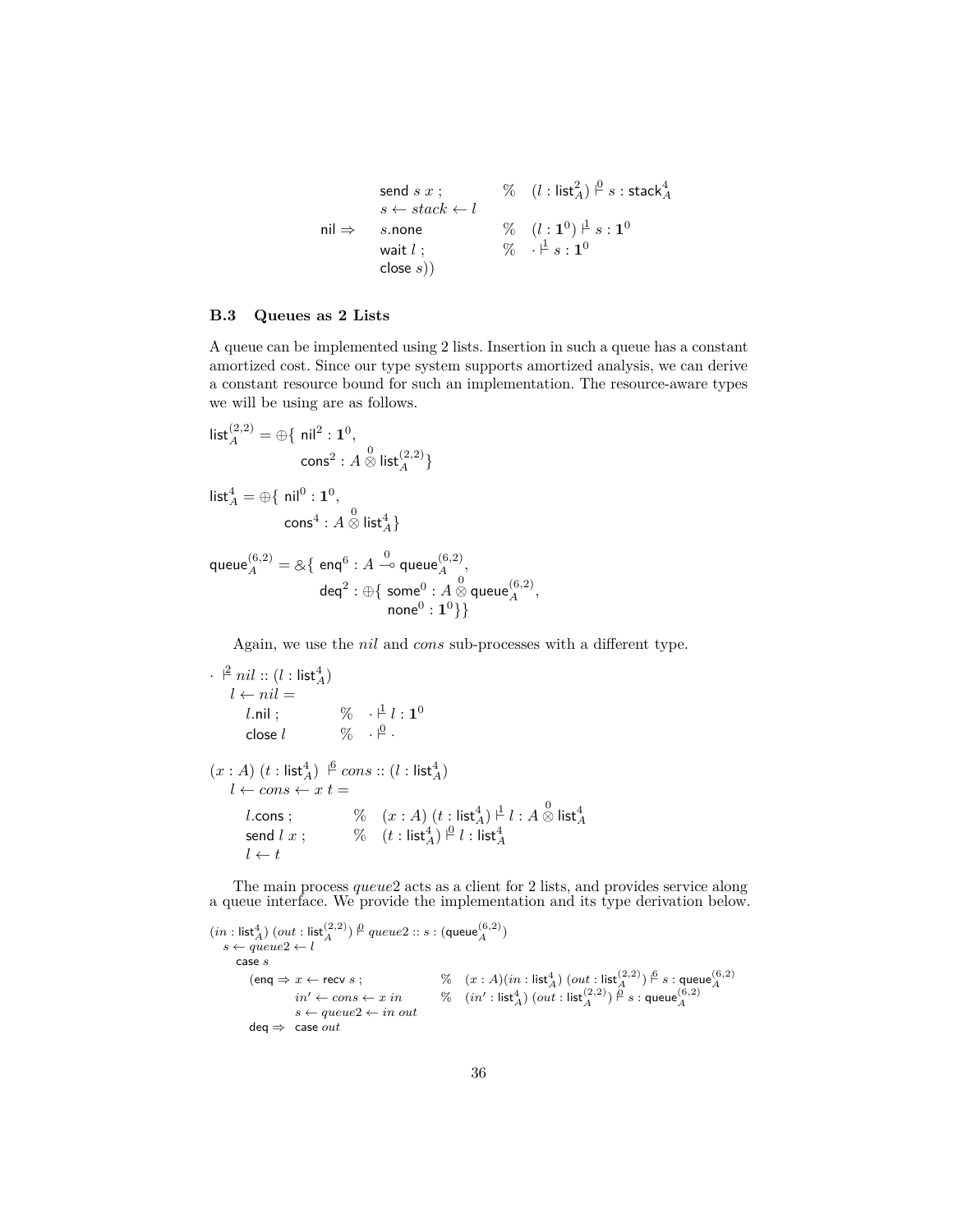```
(\textsf{cons} \Rightarrow x \leftarrow \textsf{recv} \ out \ ; \quad \% \quad (x : A) \ (in : \textsf{list}^4_A) \ (out : \textsf{list}^{(2,2)}_A) \ ^2\% \qquad \quad s:\oplus \{\mathsf{some}^0:A\stackrel{0}{\otimes}\mathsf{queue}^{(6,2)}_A,\mathsf{none}^0:\mathbf{1}^0\}s.\mathsf{some}~; \quad \quad \quad \mathcal{C} \quad (x:A)~(in:\mathsf{list}_A^2)~(out:\mathsf{list}_A^0) \stackrel{\mathsf{I}}{\vdash} s:A\stackrel{0}{\otimes} \mathsf{queue}_A^4\ \mathsf{send}~s~x~; \quad \quad \quad \mathcal{C} \quad (in:\mathsf{list}_A^2)~(out:\mathsf{list}_A^0) \stackrel{\mathsf{I}}{\vdash} s:\mathsf{queue}_A^4s \leftarrow queue2 \leftarrow in \ out\begin{array}{lll} \mathsf{null} \Rightarrow & \mathsf{wait}\ out \end{array} \begin{array}{lll} \mathsf{wait} & \mathcal{K} & \mathsf{(in:list}_A^2) \overset{\mathsf{\scriptscriptstyle \#}}{\to} s : \mathsf{queue}_A^4 \ \mathsf{out}' \leftarrow rev \leftarrow in\% & (\mathsf{out}' : \mathsf{list}_A^0) \overset{\mathsf{\scriptscriptstyle \#}}{\to} s : \mathsf{queue}_A^4 \end{array}case out'(\textsf{cons} \Rightarrow x \leftarrow \textsf{recv}~out' ; \quad \% \quad (x : A)~(out' : \textsf{list}_A^0) \models\% \qquad \quad s:\oplus \{\mathsf{some}^0:A\overset{0}{\otimes}\mathsf{queue}^4_A,\mathsf{none}^0:\mathbf{1}^0\}s.some ; \% (x : A) (out' : list_A^0) \stackrel{\text{d}}{\rightharpoonup} s : A \stackrel{0}{\otimes} \text{queue}_A^4<br>send s x ; \% (out' : list_A^0) \stackrel{\text{d}}{\rightharpoonup} s : \text{queue}_A^4<br>in' \leftarrow nil ; \qquad \% (in' : list_A^2) (out' : list_A^0) \stackrel{\text{d}}{\rightharpoonup} s : \text{queue}_A^4<br>s \leftarrow queue2 \leftarrow in' out'nil ⇒ wait out';
                                                                                                      \% \quad \frac{\beta}{\alpha} s : \oplus \{\textsf{some}^0 : A \overset{0}{\otimes} \textsf{queue}^4_A, \textsf{none}^0 : \mathbf{1}^0 \}s.\mathsf{none} ; \%\quad \frac{\beta}{s} : \mathbf{1}^0close s)))
```
#### **B.4 Higher Order Functions**

Let's consider some higher order functions. First, let's consider the *map* function.

$$
\begin{aligned}\n\text{mapper}_{AB}^2 &= \& \{ \text{ next}^0 : A \stackrel{0}{\multimap} B \stackrel{2}{\otimes} \text{mapper}_{AB}^2, \\ \text{done}^0 : 1^2 \} \\
\text{list}_A^2 &= \bigoplus \{ \text{ nil}^1 : 1^0, \\ \text{cons}^2 : A \stackrel{0}{\otimes} \text{list}_A^2 \} \\
\text{list}_A^0 &= \bigoplus \{ \text{ nil}^0 : 1^0, \\ \text{cons}^0 : A \stackrel{0}{\otimes} \text{list}_A^0 \} \n\end{aligned}
$$

Now, let's consider the implementation of the *map* function.

(*l* : list<sup>2</sup> *<sup>A</sup>*) (*m* : mapper<sup>2</sup> *AB*) ` 0 *map* :: (*k* : list<sup>0</sup> *A*) *k* ← *map* ← *l m* = case *l* (cons ⇒ *x* ← recv *l* ; % (*x* : *A*) (*l* : list<sup>2</sup> *<sup>A</sup>*) (*m* : mapper<sup>2</sup> *AB*) ` 2 (*k* : list<sup>0</sup> *A*) *m.*next ; % (*x* : *A*) (*l* : list<sup>2</sup> *<sup>A</sup>*) (*m* : *A* <sup>0</sup>( *<sup>B</sup>* 2 ⊗ mapper<sup>2</sup> *AB*) ` 1 (*k* : list<sup>0</sup> *A*) send *m x* ; % (*l* : list<sup>2</sup> *<sup>A</sup>*) (*m* : *B* 2 ⊗ mapper<sup>2</sup> *AB*) ` 0 (*k* : list<sup>0</sup> *A*) *y* ← recv *m* ; % (*l* : list<sup>2</sup> *<sup>A</sup>*) (*y* : *B*) (*m* : mapper<sup>2</sup> *AB*) ` 2 (*k* : list<sup>0</sup> *A*) *k.*cons ; % (*l* : list<sup>2</sup> *<sup>A</sup>*) (*y* : *B*) (*m* : mapper<sup>2</sup> *AB*) ` 1 (*k* : *A* 0 ⊗ list<sup>0</sup> *A*) send *k y* ; % (*l* : list<sup>2</sup> *<sup>A</sup>*) (*m* : mapper<sup>2</sup> *AB*) ` 0 (*k* : list<sup>0</sup> *A*) *k* ← *map* ← *l m* nil ⇒ wait *l* ; % (*m* : mapper<sup>2</sup> *AB*) ` 1 (*k* : list<sup>0</sup> *A*)